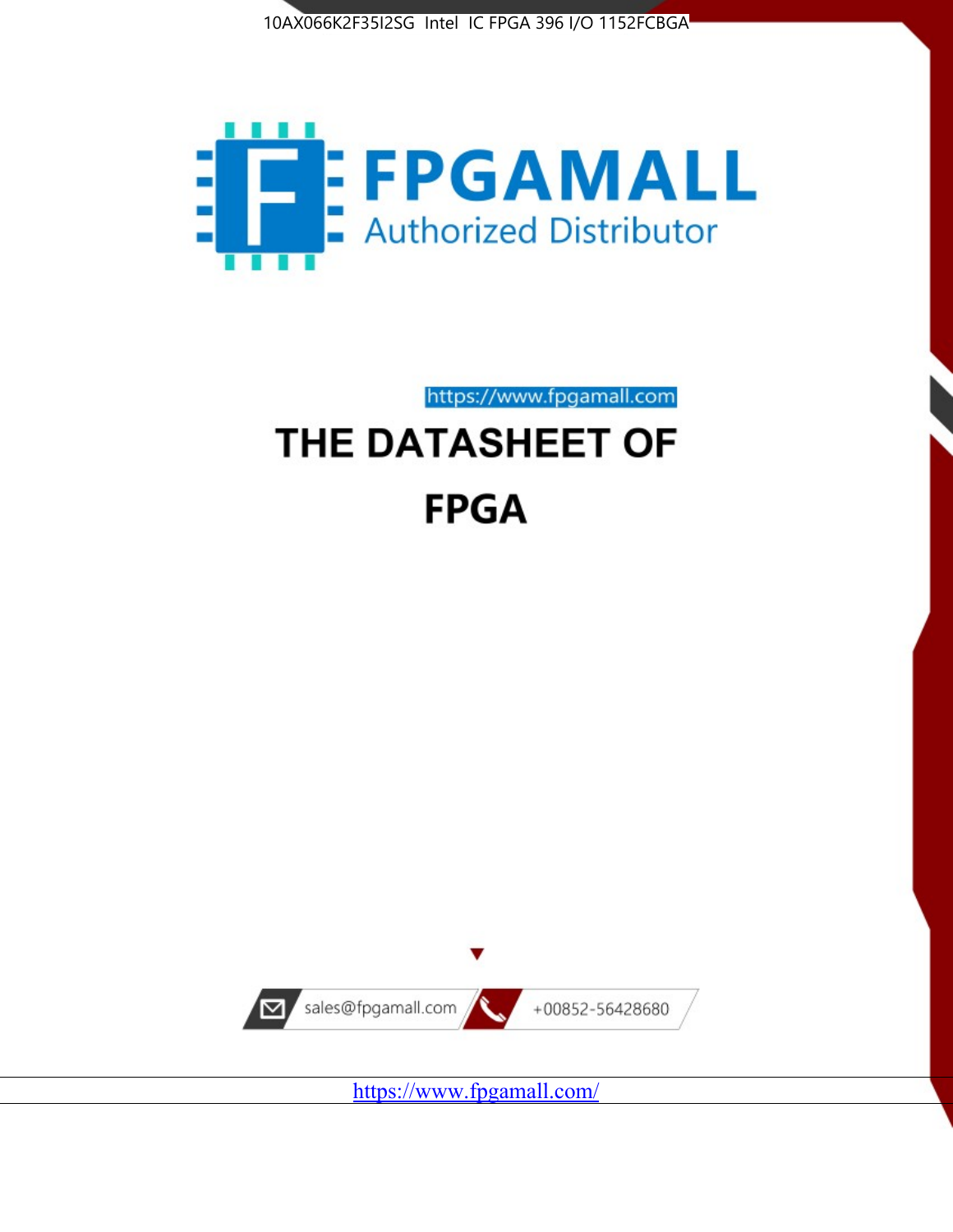10AX066K2F35I2SG Intel IC FPGA 396 I/O 1152FCBGA



# **Intel® Arria® 10 Device Overview**



**A10-OVERVIEW | 2018.12.06** Latest document on the web: **[PDF](https://www.intel.com/content/dam/www/programmable/us/en/pdfs/literature/hb/arria-10/a10_overview.pdf)** | **[HTML](https://www.intel.com/content/www/us/en/programmable/documentation/sam1403480274650.html)**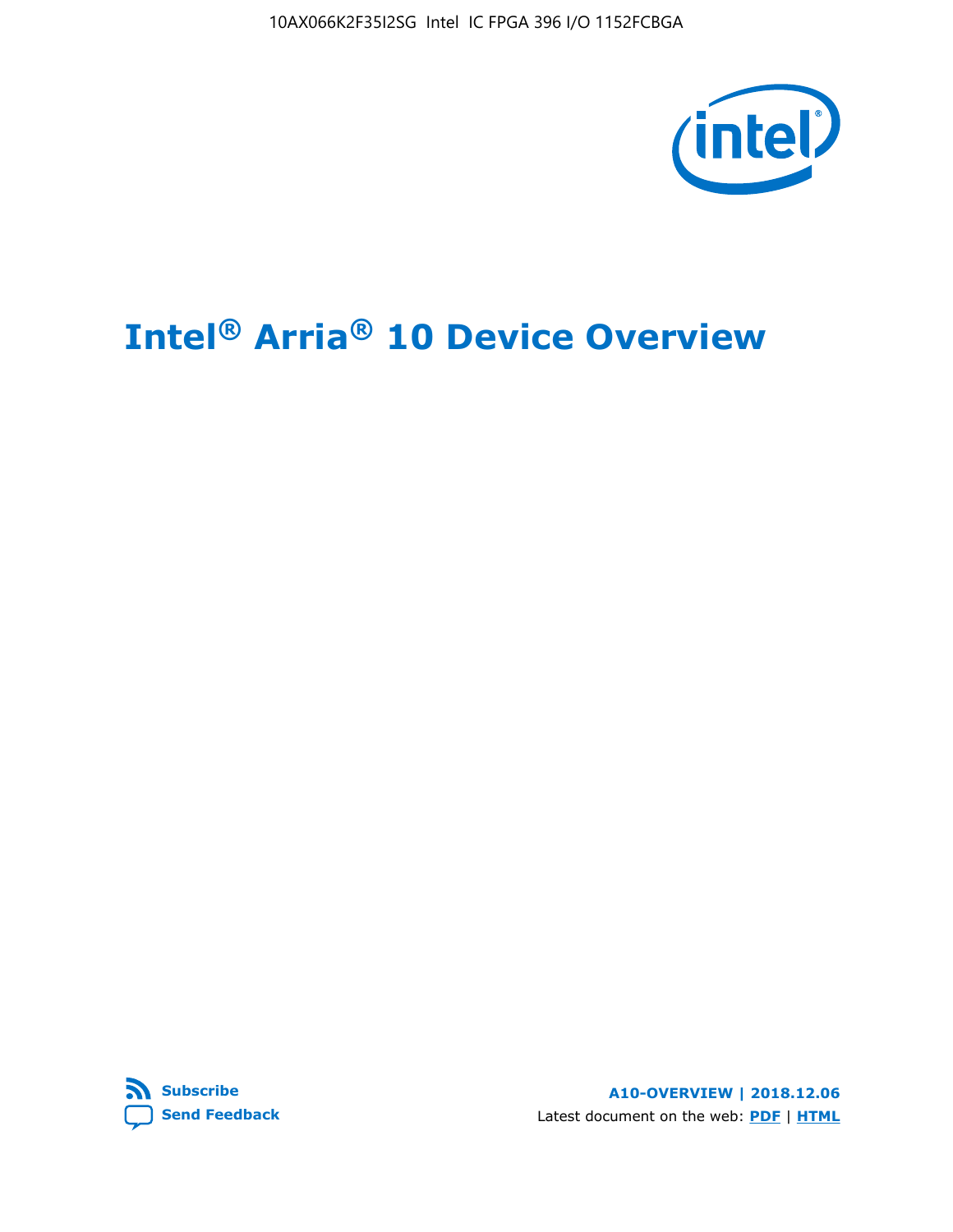

**Contents** 

# **Contents**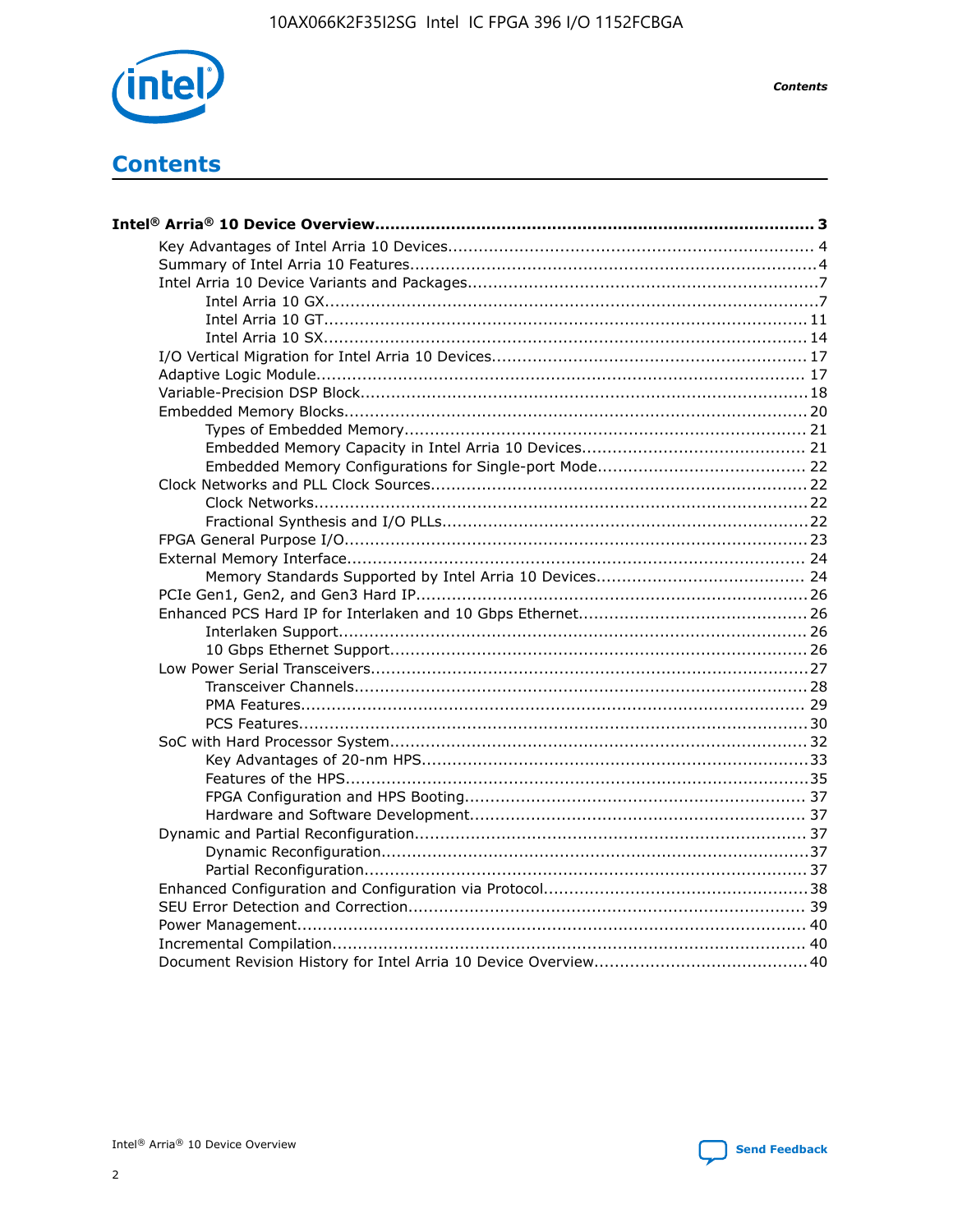**A10-OVERVIEW | 2018.12.06**

**[Send Feedback](mailto:FPGAtechdocfeedback@intel.com?subject=Feedback%20on%20Intel%20Arria%2010%20Device%20Overview%20(A10-OVERVIEW%202018.12.06)&body=We%20appreciate%20your%20feedback.%20In%20your%20comments,%20also%20specify%20the%20page%20number%20or%20paragraph.%20Thank%20you.)**



# **Intel® Arria® 10 Device Overview**

The Intel<sup>®</sup> Arria<sup>®</sup> 10 device family consists of high-performance and power-efficient 20 nm mid-range FPGAs and SoCs.

Intel Arria 10 device family delivers:

- Higher performance than the previous generation of mid-range and high-end FPGAs.
- Power efficiency attained through a comprehensive set of power-saving technologies.

The Intel Arria 10 devices are ideal for high performance, power-sensitive, midrange applications in diverse markets.

| <b>Market</b>         | <b>Applications</b>                                                                                               |
|-----------------------|-------------------------------------------------------------------------------------------------------------------|
| Wireless              | Channel and switch cards in remote radio heads<br>٠<br>Mobile backhaul<br>٠                                       |
| Wireline              | 40G/100G muxponders and transponders<br>٠<br>100G line cards<br>٠<br><b>Bridging</b><br>٠<br>Aggregation<br>٠     |
| <b>Broadcast</b>      | Studio switches<br>٠<br>Servers and transport<br>٠<br>Videoconferencing<br>٠<br>Professional audio and video<br>٠ |
| Computing and Storage | Flash cache<br>٠<br>Cloud computing servers<br>٠<br>Server acceleration<br>٠                                      |
| Medical               | Diagnostic scanners<br>٠<br>Diagnostic imaging<br>٠                                                               |
| Military              | Missile guidance and control<br>٠<br>Radar<br>٠<br>Electronic warfare<br>٠<br>Secure communications<br>٠          |

#### **Table 1. Sample Markets and Ideal Applications for Intel Arria 10 Devices**

#### **Related Information**

- [Intel Arria 10 Device Handbook: Known Issues](http://www.altera.com/support/kdb/solutions/rd07302013_646.html) Lists the planned updates to the *Intel Arria 10 Device Handbook* chapters.
- [Intel Arria 10 GX/GT Device Errata and Design Recommendations](https://www.intel.com/content/www/us/en/programmable/documentation/agz1493851706374.html#yqz1494433888646)
- [Intel Arria 10 SX Device Errata and Design Recommendations](https://www.intel.com/content/www/us/en/programmable/documentation/cru1462832385668.html#cru1462832558642)

Intel Corporation. All rights reserved. Intel, the Intel logo, Altera, Arria, Cyclone, Enpirion, MAX, Nios, Quartus and Stratix words and logos are trademarks of Intel Corporation or its subsidiaries in the U.S. and/or other countries. Intel warrants performance of its FPGA and semiconductor products to current specifications in accordance with Intel's standard warranty, but reserves the right to make changes to any products and services at any time without notice. Intel assumes no responsibility or liability arising out of the application or use of any information, product, or service described herein except as expressly agreed to in writing by Intel. Intel customers are advised to obtain the latest version of device specifications before relying on any published information and before placing orders for products or services. \*Other names and brands may be claimed as the property of others.

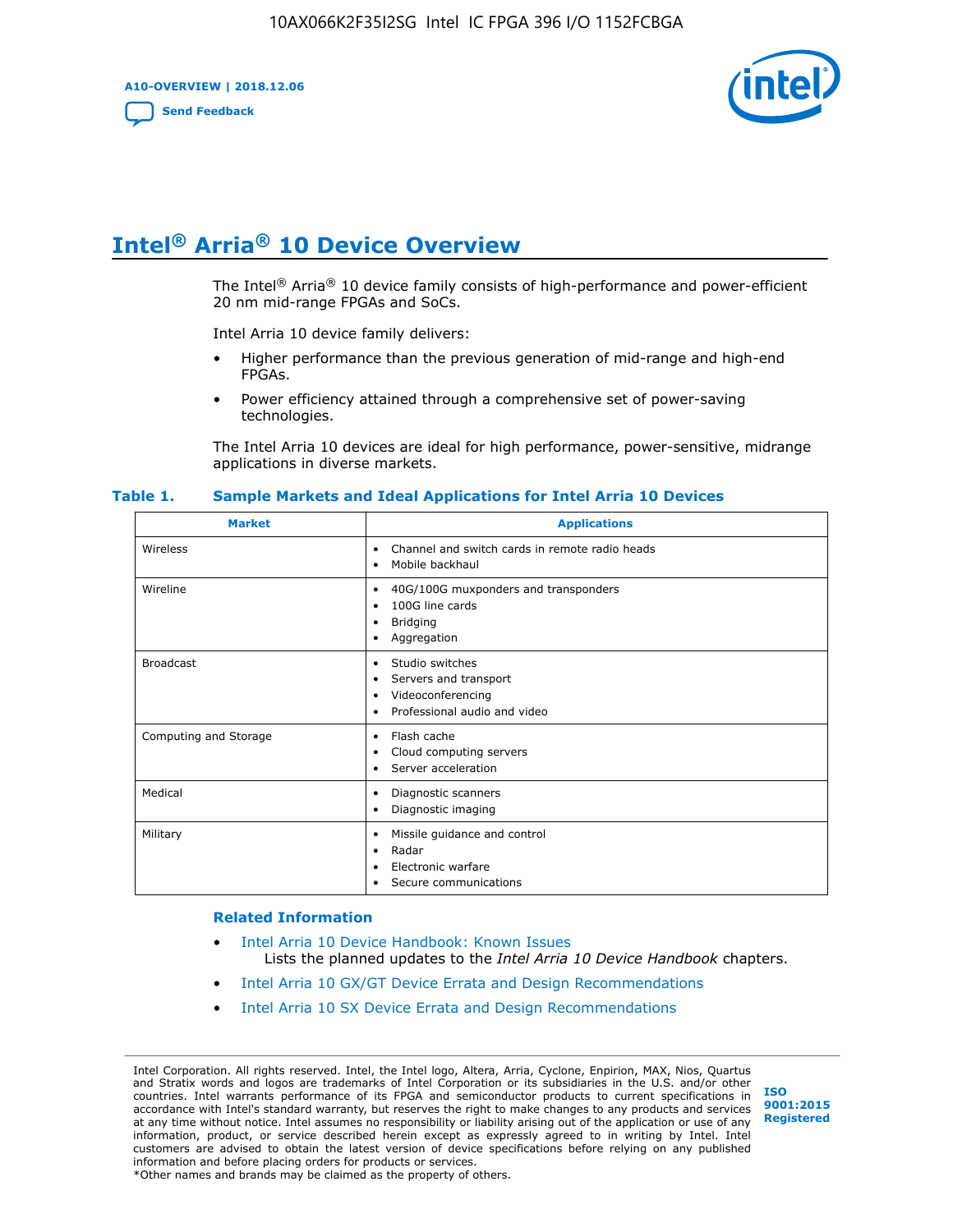

# **Key Advantages of Intel Arria 10 Devices**

## **Table 2. Key Advantages of the Intel Arria 10 Device Family**

| <b>Advantage</b>                                                                                          | <b>Supporting Feature</b>                                                                                                                                                                                                                                                                                                |  |  |  |  |  |  |
|-----------------------------------------------------------------------------------------------------------|--------------------------------------------------------------------------------------------------------------------------------------------------------------------------------------------------------------------------------------------------------------------------------------------------------------------------|--|--|--|--|--|--|
| Enhanced core architecture                                                                                | Built on TSMC's 20 nm process technology<br>٠<br>60% higher performance than the previous generation of mid-range FPGAs<br>٠<br>15% higher performance than the fastest previous-generation FPGA<br>٠                                                                                                                    |  |  |  |  |  |  |
| High-bandwidth integrated<br>transceivers                                                                 | Short-reach rates up to 25.8 Gigabits per second (Gbps)<br>٠<br>Backplane capability up to 12.5 Gbps<br>٠<br>Integrated 10GBASE-KR and 40GBASE-KR4 Forward Error Correction (FEC)<br>٠                                                                                                                                   |  |  |  |  |  |  |
| Improved logic integration and<br>hard IP blocks                                                          | 8-input adaptive logic module (ALM)<br>٠<br>Up to 65.6 megabits (Mb) of embedded memory<br>٠<br>Variable-precision digital signal processing (DSP) blocks<br>Fractional synthesis phase-locked loops (PLLs)<br>Hard PCI Express Gen3 IP blocks<br>Hard memory controllers and PHY up to 2,400 Megabits per second (Mbps) |  |  |  |  |  |  |
| Second generation hard<br>processor system (HPS) with<br>integrated ARM* Cortex*-A9*<br>MPCore* processor | Tight integration of a dual-core ARM Cortex-A9 MPCore processor, hard IP, and an<br>٠<br>FPGA in a single Intel Arria 10 system-on-a-chip (SoC)<br>Supports over 128 Gbps peak bandwidth with integrated data coherency between<br>$\bullet$<br>the processor and the FPGA fabric                                        |  |  |  |  |  |  |
| Advanced power savings                                                                                    | Comprehensive set of advanced power saving features<br>٠<br>Power-optimized MultiTrack routing and core architecture<br>٠<br>Up to 40% lower power compared to previous generation of mid-range FPGAs<br>٠<br>Up to 60% lower power compared to previous generation of high-end FPGAs                                    |  |  |  |  |  |  |

## **Summary of Intel Arria 10 Features**

## **Table 3. Summary of Features for Intel Arria 10 Devices**

| <b>Feature</b>                  | <b>Description</b>                                                                                                                                                                                                                                                                                                                                                                                       |
|---------------------------------|----------------------------------------------------------------------------------------------------------------------------------------------------------------------------------------------------------------------------------------------------------------------------------------------------------------------------------------------------------------------------------------------------------|
| Technology                      | TSMC's 20-nm SoC process technology<br>٠<br>Allows operation at a lower $V_{\text{CC}}$ level of 0.82 V instead of the 0.9 V standard $V_{\text{CC}}$ core voltage                                                                                                                                                                                                                                       |
| Packaging                       | 1.0 mm ball-pitch Fineline BGA packaging<br>0.8 mm ball-pitch Ultra Fineline BGA packaging<br>Multiple devices with identical package footprints for seamless migration between different<br><b>FPGA</b> densities<br>Devices with compatible package footprints allow migration to next generation high-end<br>Stratix $\mathcal{R}$ 10 devices<br>RoHS, leaded $(1)$ , and lead-free (Pb-free) options |
| High-performance<br>FPGA fabric | Enhanced 8-input ALM with four registers<br>٠<br>Improved multi-track routing architecture to reduce congestion and improve compilation time<br>Hierarchical core clocking architecture<br>Fine-grained partial reconfiguration                                                                                                                                                                          |
| Internal memory<br>blocks       | M20K-20-Kb memory blocks with hard error correction code (ECC)<br>Memory logic array block (MLAB)-640-bit memory                                                                                                                                                                                                                                                                                         |
|                                 | continued                                                                                                                                                                                                                                                                                                                                                                                                |



<sup>(1)</sup> Contact Intel for availability.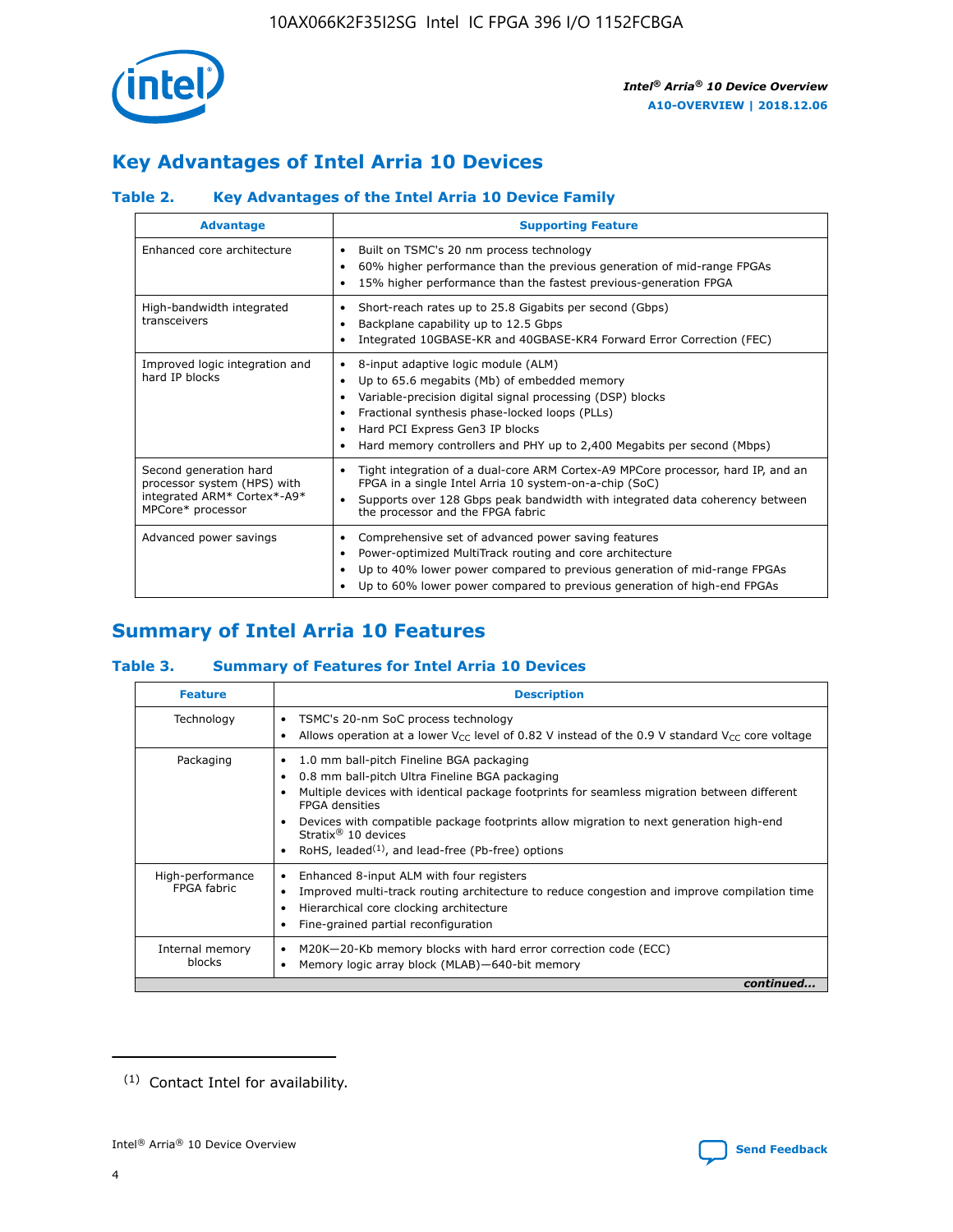r



| <b>Feature</b>                         |                                                                                                                | <b>Description</b>                                                                                                                                                                                                                                                                                                                                                                                                                                                                                                                                                                                                                                                                                                                                                                                                                     |
|----------------------------------------|----------------------------------------------------------------------------------------------------------------|----------------------------------------------------------------------------------------------------------------------------------------------------------------------------------------------------------------------------------------------------------------------------------------------------------------------------------------------------------------------------------------------------------------------------------------------------------------------------------------------------------------------------------------------------------------------------------------------------------------------------------------------------------------------------------------------------------------------------------------------------------------------------------------------------------------------------------------|
| Embedded Hard IP<br>blocks             | Variable-precision DSP                                                                                         | Native support for signal processing precision levels from $18 \times 19$ to<br>54 x 54<br>Native support for 27 x 27 multiplier mode<br>64-bit accumulator and cascade for systolic finite impulse responses<br>(FIRs)<br>Internal coefficient memory banks<br>$\bullet$<br>Preadder/subtractor for improved efficiency<br>Additional pipeline register to increase performance and reduce<br>power<br>Supports floating point arithmetic:<br>- Perform multiplication, addition, subtraction, multiply-add,<br>multiply-subtract, and complex multiplication.<br>- Supports multiplication with accumulation capability, cascade<br>summation, and cascade subtraction capability.<br>- Dynamic accumulator reset control.<br>- Support direct vector dot and complex multiplication chaining<br>multiply floating point DSP blocks. |
|                                        | Memory controller                                                                                              | DDR4, DDR3, and DDR3L                                                                                                                                                                                                                                                                                                                                                                                                                                                                                                                                                                                                                                                                                                                                                                                                                  |
|                                        | PCI Express*                                                                                                   | PCI Express (PCIe*) Gen3 (x1, x2, x4, or x8), Gen2 (x1, x2, x4, or x8)<br>and Gen1 (x1, x2, x4, or x8) hard IP with complete protocol stack,<br>endpoint, and root port                                                                                                                                                                                                                                                                                                                                                                                                                                                                                                                                                                                                                                                                |
|                                        | Transceiver I/O                                                                                                | 10GBASE-KR/40GBASE-KR4 Forward Error Correction (FEC)<br>PCS hard IPs that support:<br>$\bullet$<br>- 10-Gbps Ethernet (10GbE)<br>- PCIe PIPE interface<br>$-$ Interlaken<br>- Gbps Ethernet (GbE)<br>- Common Public Radio Interface (CPRI) with deterministic latency<br>support<br>- Gigabit-capable passive optical network (GPON) with fast lock-<br>time support<br>13.5G JESD204b<br>$\bullet$<br>8B/10B, 64B/66B, 64B/67B encoders and decoders<br>Custom mode support for proprietary protocols                                                                                                                                                                                                                                                                                                                               |
| Core clock networks                    | $\bullet$<br>$\bullet$                                                                                         | Up to 800 MHz fabric clocking, depending on the application:<br>- 667 MHz external memory interface clocking with 2,400 Mbps DDR4 interface<br>- 800 MHz LVDS interface clocking with 1,600 Mbps LVDS interface<br>Global, regional, and peripheral clock networks<br>Clock networks that are not used can be gated to reduce dynamic power                                                                                                                                                                                                                                                                                                                                                                                                                                                                                            |
| Phase-locked loops<br>(PLLs)           | High-resolution fractional synthesis PLLs:<br>$\bullet$<br>Integer PLLs:<br>- Adjacent to general purpose I/Os | - Precision clock synthesis, clock delay compensation, and zero delay buffering (ZDB)<br>- Support integer mode and fractional mode<br>- Fractional mode support with third-order delta-sigma modulation<br>- Support external memory and LVDS interfaces                                                                                                                                                                                                                                                                                                                                                                                                                                                                                                                                                                              |
| FPGA General-purpose<br>$I/Os$ (GPIOs) | On-chip termination (OCT)                                                                                      | 1.6 Gbps LVDS-every pair can be configured as receiver or transmitter<br>1.2 V to 3.0 V single-ended LVTTL/LVCMOS interfacing                                                                                                                                                                                                                                                                                                                                                                                                                                                                                                                                                                                                                                                                                                          |
| <b>External Memory</b><br>Interface    |                                                                                                                | Hard memory controller- DDR4, DDR3, and DDR3L support<br>$-$ DDR4 $-$ speeds up to 1,200 MHz/2,400 Mbps<br>- DDR3-speeds up to 1,067 MHz/2,133 Mbps<br>Soft memory controller—provides support for RLDRAM $3^{(2)}$ , QDR IV $^{(2)}$ , and QDR II+<br>continued                                                                                                                                                                                                                                                                                                                                                                                                                                                                                                                                                                       |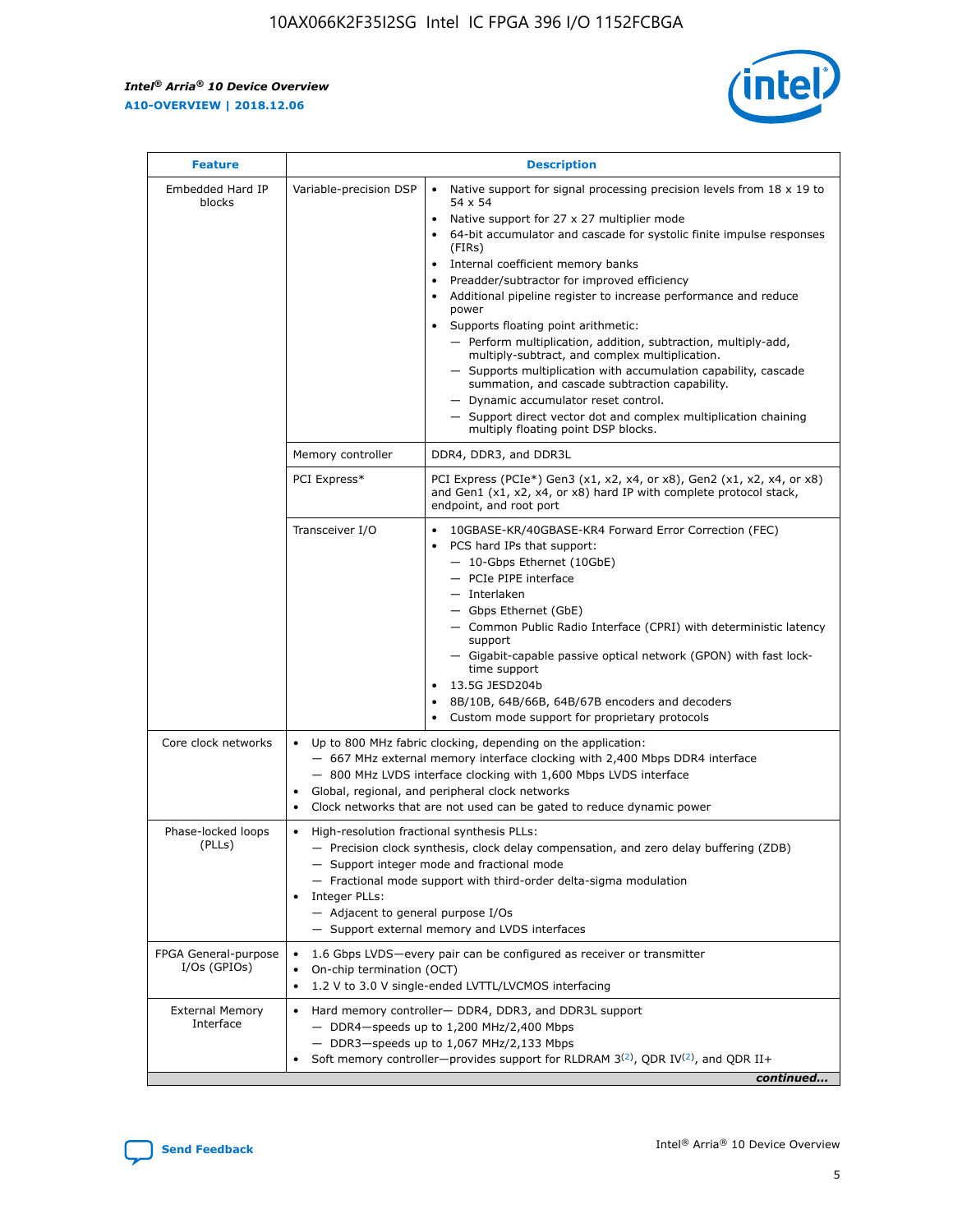

| <b>Feature</b>                                    | <b>Description</b>                                                                                                                                                                                                                                                                                                                                                                                                                                                                                                                                                                                                                                  |
|---------------------------------------------------|-----------------------------------------------------------------------------------------------------------------------------------------------------------------------------------------------------------------------------------------------------------------------------------------------------------------------------------------------------------------------------------------------------------------------------------------------------------------------------------------------------------------------------------------------------------------------------------------------------------------------------------------------------|
| Low-power serial<br>transceivers                  | • Continuous operating range:<br>- Intel Arria 10 GX-1 Gbps to 17.4 Gbps<br>- Intel Arria 10 GT-1 Gbps to 25.8 Gbps<br>Backplane support:<br>- Intel Arria 10 GX-up to 12.5<br>- Intel Arria 10 GT-up to 12.5<br>Extended range down to 125 Mbps with oversampling<br>ATX transmit PLLs with user-configurable fractional synthesis capability<br>Electronic Dispersion Compensation (EDC) support for XFP, SFP+, QSFP, and CFP optical<br>module<br>Adaptive linear and decision feedback equalization<br>$\bullet$<br>Transmitter pre-emphasis and de-emphasis<br>$\bullet$<br>Dynamic partial reconfiguration of individual transceiver channels |
| <b>HPS</b><br>(Intel Arria 10 SX<br>devices only) | Dual-core ARM Cortex-A9 MPCore processor-1.2 GHz CPU with<br>Processor and system<br>$\bullet$<br>1.5 GHz overdrive capability<br>256 KB on-chip RAM and 64 KB on-chip ROM<br>System peripherals—general-purpose timers, watchdog timers, direct<br>memory access (DMA) controller, FPGA configuration manager, and<br>clock and reset managers<br>Security features-anti-tamper, secure boot, Advanced Encryption<br>Standard (AES) and authentication (SHA)<br>ARM CoreSight* JTAG debug access port, trace port, and on-chip<br>trace storage                                                                                                    |
|                                                   | <b>External interfaces</b><br>Hard memory interface-Hard memory controller (2,400 Mbps DDR4,<br>$\bullet$<br>and 2,133 Mbps DDR3), Quad serial peripheral interface (QSPI) flash<br>controller, NAND flash controller, direct memory access (DMA)<br>controller, Secure Digital/MultiMediaCard (SD/MMC) controller<br>Communication interface-10/100/1000 Ethernet media access<br>control (MAC), USB On-The-GO (OTG) controllers, I <sup>2</sup> C controllers,<br>UART 16550, serial peripheral interface (SPI), and up to 62<br>HPS GPIO interfaces (48 direct-share I/Os)                                                                       |
|                                                   | High-performance ARM AMBA* AXI bus bridges that support<br>Interconnects to core<br>$\bullet$<br>simultaneous read and write<br>HPS-FPGA bridges-include the FPGA-to-HPS, HPS-to-FPGA, and<br>$\bullet$<br>lightweight HPS-to-FPGA bridges that allow the FPGA fabric to issue<br>transactions to slaves in the HPS, and vice versa<br>Configuration bridge that allows HPS configuration manager to<br>configure the core logic via dedicated 32-bit configuration port<br>FPGA-to-HPS SDRAM controller bridge-provides configuration<br>interfaces for the multiport front end (MPFE) of the HPS SDRAM<br>controller                              |
| Configuration                                     | Tamper protection—comprehensive design protection to protect your valuable IP investments<br>Enhanced 256-bit advanced encryption standard (AES) design security with authentication<br>٠<br>Configuration via protocol (CvP) using PCIe Gen1, Gen2, or Gen3<br>continued                                                                                                                                                                                                                                                                                                                                                                           |

<sup>(2)</sup> Intel Arria 10 devices support this external memory interface using hard PHY with soft memory controller.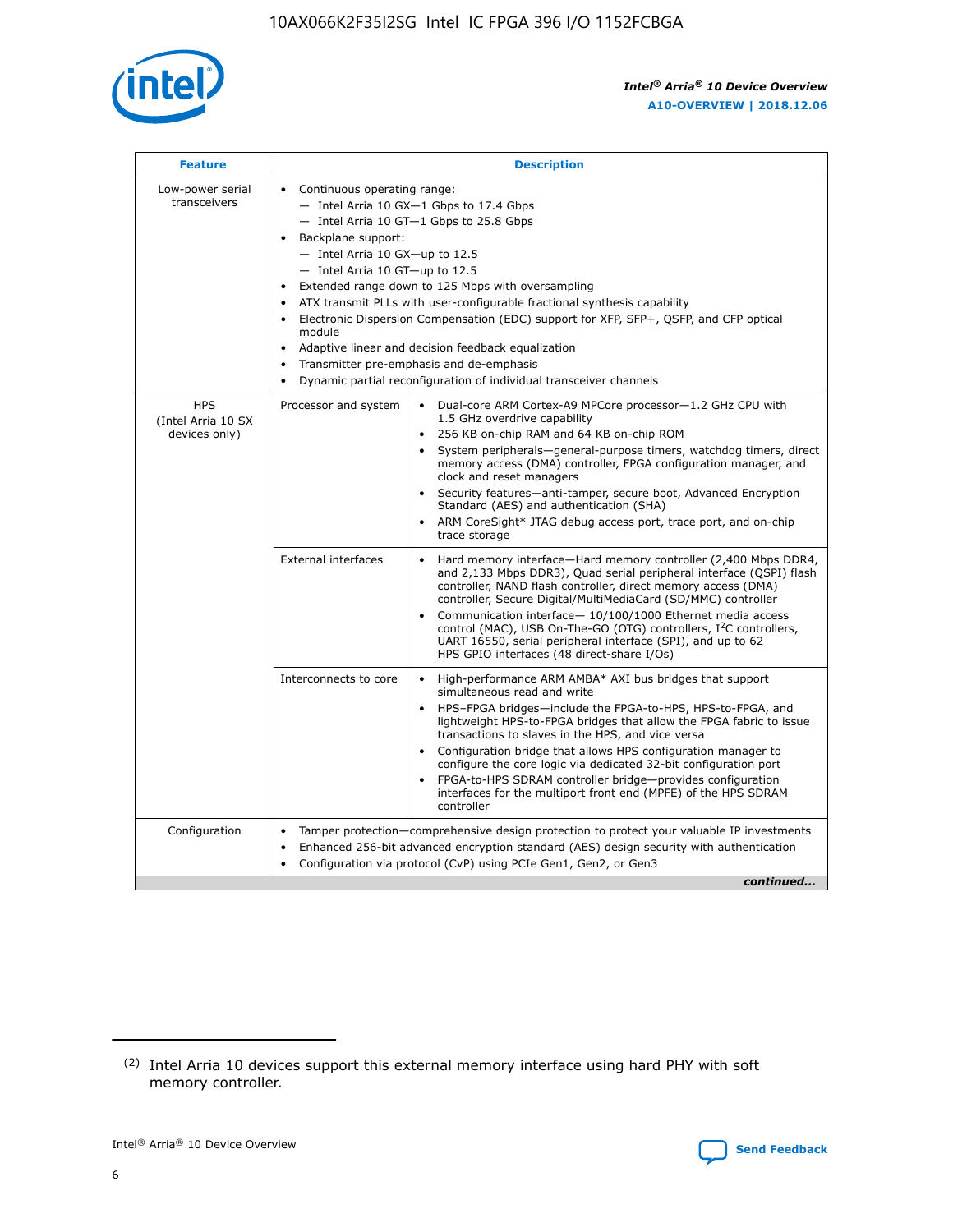

| <b>Feature</b>     | <b>Description</b>                                                                                                                                                                                               |
|--------------------|------------------------------------------------------------------------------------------------------------------------------------------------------------------------------------------------------------------|
|                    | Dynamic reconfiguration of the transceivers and PLLs<br>Fine-grained partial reconfiguration of the core fabric<br>Active Serial x4 Interface<br>$\bullet$                                                       |
| Power management   | SmartVID<br>Low static power device options<br>Programmable Power Technology<br>Intel Quartus <sup>®</sup> Prime integrated power analysis                                                                       |
| Software and tools | Intel Quartus Prime design suite<br>Transceiver toolkit<br>Platform Designer system integration tool<br>DSP Builder for Intel FPGAs<br>OpenCL <sup>™</sup> support<br>Intel SoC FPGA Embedded Design Suite (EDS) |

## **Related Information**

[Intel Arria 10 Transceiver PHY Overview](https://www.intel.com/content/www/us/en/programmable/documentation/nik1398707230472.html#nik1398706768037) Provides details on Intel Arria 10 transceivers.

## **Intel Arria 10 Device Variants and Packages**

#### **Table 4. Device Variants for the Intel Arria 10 Device Family**

| <b>Variant</b>    | <b>Description</b>                                                                                                                                                                                                     |
|-------------------|------------------------------------------------------------------------------------------------------------------------------------------------------------------------------------------------------------------------|
| Intel Arria 10 GX | FPGA featuring 17.4 Gbps transceivers for short reach applications with 12.5 backplane driving<br>capability.                                                                                                          |
| Intel Arria 10 GT | FPGA featuring:<br>17.4 Gbps transceivers for short reach applications with 12.5 backplane driving capability.<br>25.8 Gbps transceivers for supporting CAUI-4 and CEI-25G applications with CFP2 and CFP4<br>modules. |
| Intel Arria 10 SX | SoC integrating ARM-based HPS and FPGA featuring 17.4 Gbps transceivers for short reach<br>applications with 12.5 backplane driving capability.                                                                        |

## **Intel Arria 10 GX**

This section provides the available options, maximum resource counts, and package plan for the Intel Arria 10 GX devices.

The information in this section is correct at the time of publication. For the latest information and to get more details, refer to the Intel FPGA Product Selector.

#### **Related Information**

#### [Intel FPGA Product Selector](http://www.altera.com/products/selector/psg-selector.html) Provides the latest information on Intel products.

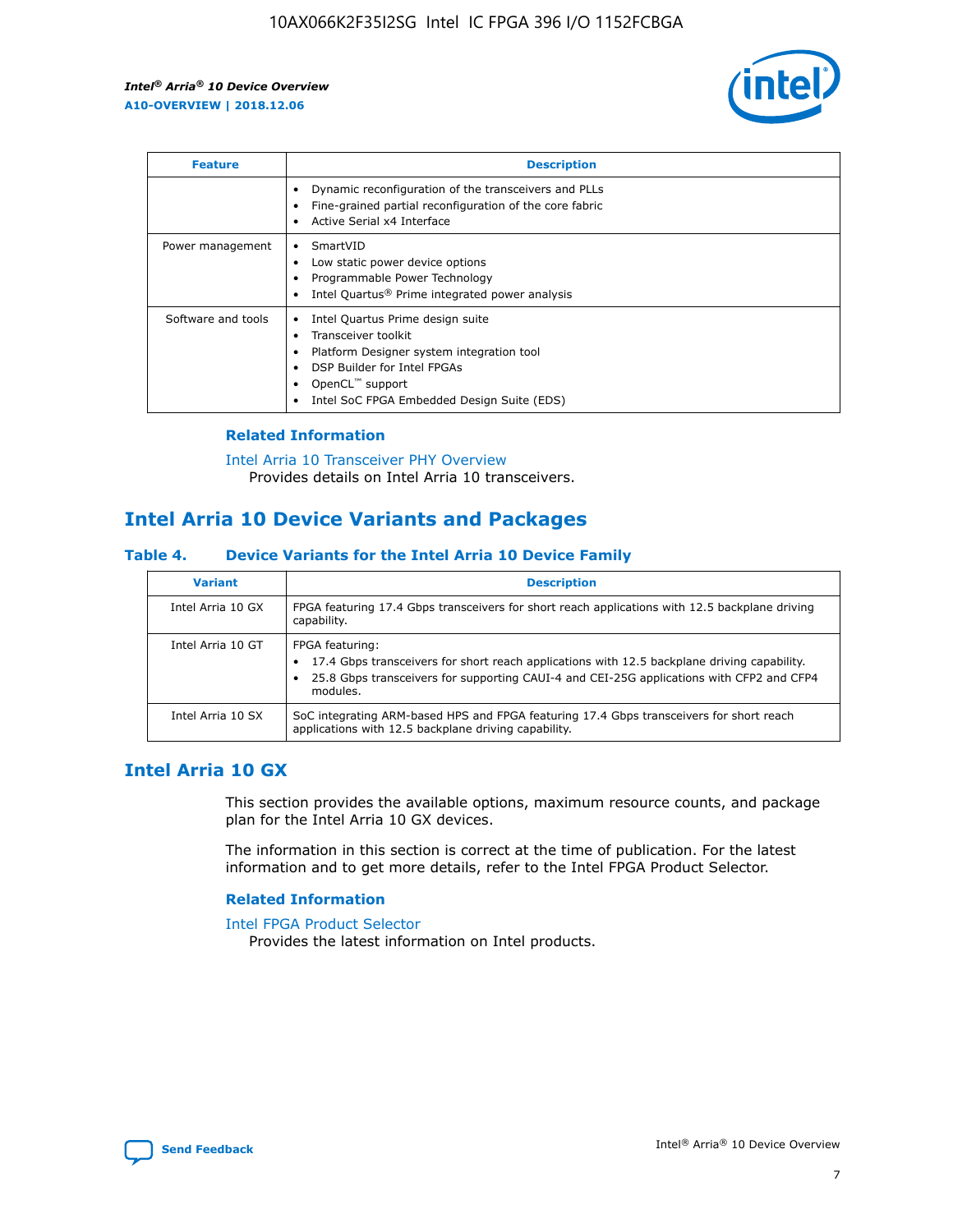

## **Available Options**





#### **Related Information**

[Transceiver Performance for Intel Arria 10 GX/SX Devices](https://www.intel.com/content/www/us/en/programmable/documentation/mcn1413182292568.html#mcn1413213965502) Provides more information about the transceiver speed grade.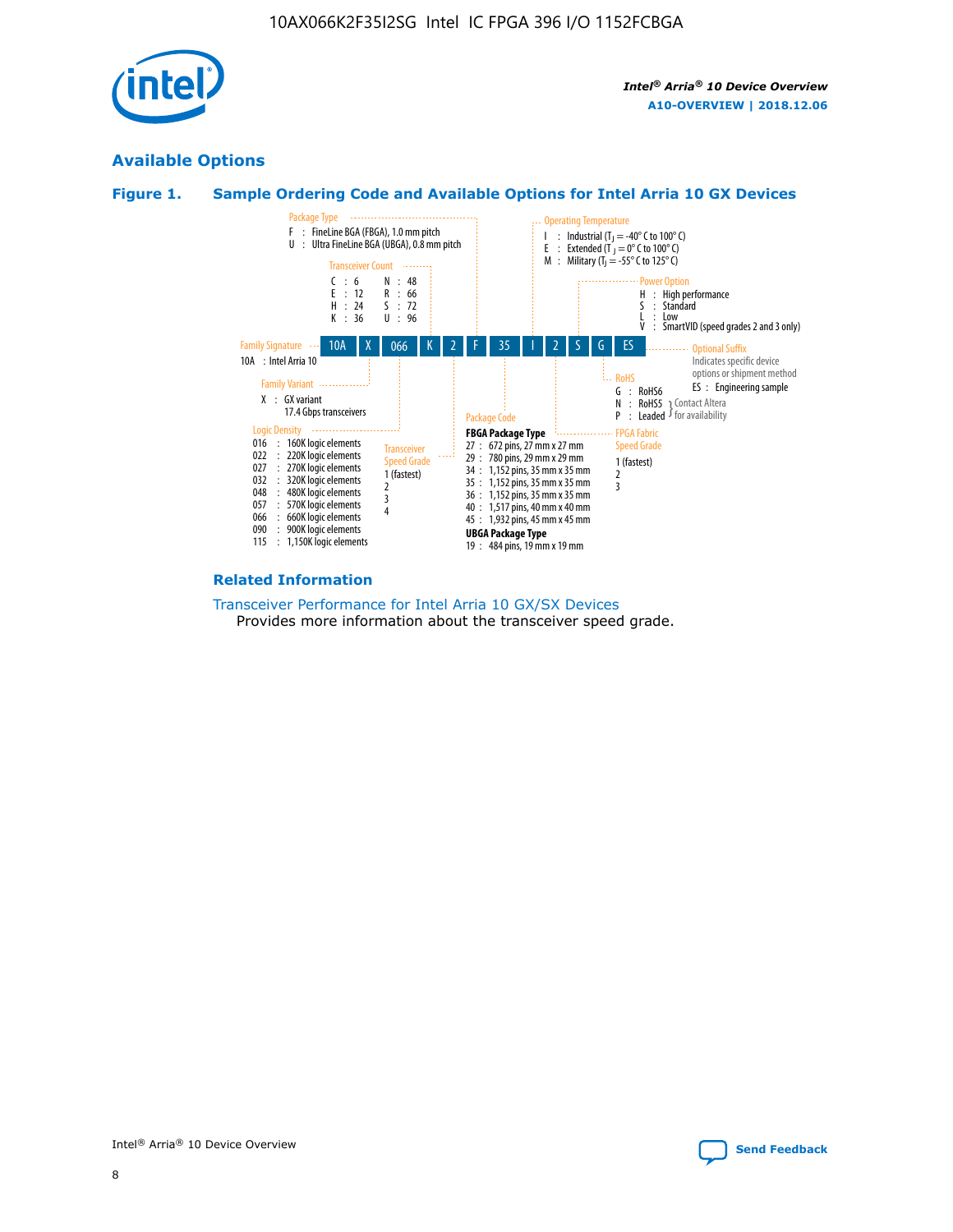

## **Maximum Resources**

#### **Table 5. Maximum Resource Counts for Intel Arria 10 GX Devices (GX 160, GX 220, GX 270, GX 320, and GX 480)**

| <b>Resource</b>         |                              | <b>Product Line</b> |                                                 |                |                |                |  |  |
|-------------------------|------------------------------|---------------------|-------------------------------------------------|----------------|----------------|----------------|--|--|
|                         |                              | <b>GX 160</b>       | <b>GX 220</b><br><b>GX 270</b><br><b>GX 320</b> |                |                | <b>GX 480</b>  |  |  |
| Logic Elements (LE) (K) |                              | 160                 | 220                                             | 270            | 320            | 480            |  |  |
| <b>ALM</b>              |                              | 61,510              | 80,330                                          | 101,620        | 119,900        | 183,590        |  |  |
| Register                |                              | 246,040             | 321,320                                         | 406,480        | 479,600        | 734,360        |  |  |
| Memory (Kb)             | M <sub>20</sub> K            | 8,800               | 11,740                                          | 15,000         | 17,820         | 28,620         |  |  |
|                         | <b>MLAB</b>                  | 1,050               | 1,690                                           | 2,452          | 2,727          | 4,164          |  |  |
|                         | Variable-precision DSP Block |                     | 192                                             | 830<br>985     |                | 1,368          |  |  |
| 18 x 19 Multiplier      |                              | 312                 | 384                                             | 1,970<br>1,660 |                | 2,736          |  |  |
| PLL                     | Fractional<br>Synthesis      | 6                   | 6                                               | 8              | 8              | 12             |  |  |
|                         | I/O                          | 6                   | 6                                               | 8              | 8              | 12             |  |  |
| 17.4 Gbps Transceiver   |                              | 12                  | 12                                              | 24             | 24             | 36             |  |  |
| GPIO <sup>(3)</sup>     |                              | 288                 | 288                                             | 384            | 384            | 492            |  |  |
| LVDS Pair $(4)$         |                              | 120                 | 120                                             | 168            | 168            | 222            |  |  |
| PCIe Hard IP Block      |                              | 1                   | 1                                               | 2              | $\overline{2}$ | $\overline{2}$ |  |  |
| Hard Memory Controller  |                              | 6                   | 6                                               | 8              | 8              | 12             |  |  |

<sup>(4)</sup> Each LVDS I/O pair can be used as differential input or output.



<sup>(3)</sup> The number of GPIOs does not include transceiver I/Os. In the Intel Quartus Prime software, the number of user I/Os includes transceiver I/Os.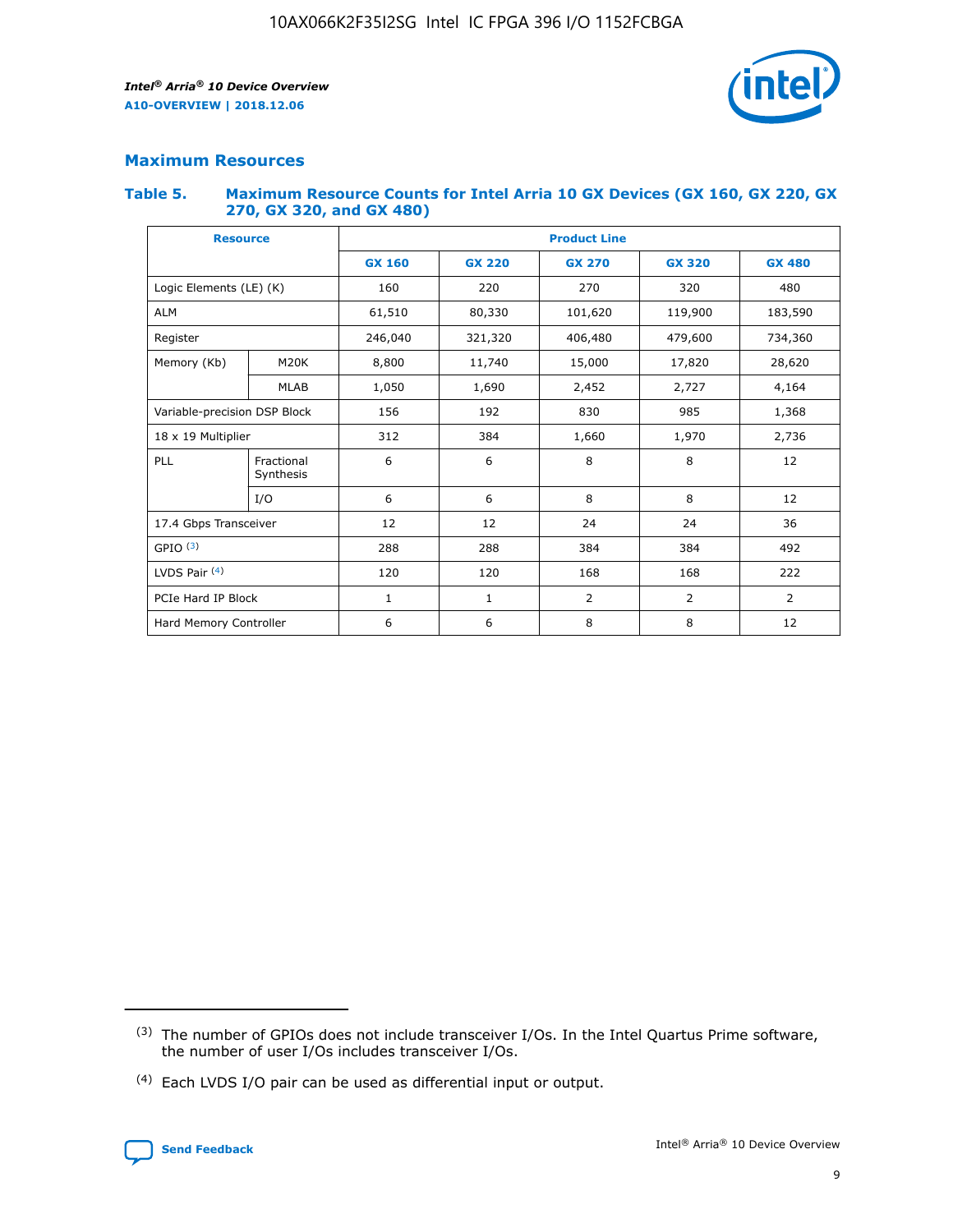

## **Table 6. Maximum Resource Counts for Intel Arria 10 GX Devices (GX 570, GX 660, GX 900, and GX 1150)**

|                              | <b>Resource</b>         | <b>Product Line</b> |               |                |                |  |  |  |
|------------------------------|-------------------------|---------------------|---------------|----------------|----------------|--|--|--|
|                              |                         | <b>GX 570</b>       | <b>GX 660</b> | <b>GX 900</b>  | <b>GX 1150</b> |  |  |  |
| Logic Elements (LE) (K)      |                         | 570                 | 660           | 900            | 1,150          |  |  |  |
| <b>ALM</b>                   |                         | 217,080             | 251,680       | 339,620        | 427,200        |  |  |  |
| Register                     |                         | 868,320             | 1,006,720     | 1,358,480      | 1,708,800      |  |  |  |
| Memory (Kb)                  | <b>M20K</b>             |                     | 42,620        | 48,460         | 54,260         |  |  |  |
|                              | <b>MLAB</b>             | 5,096               | 5,788         | 9,386          | 12,984         |  |  |  |
| Variable-precision DSP Block |                         | 1,523               | 1,687         | 1,518          | 1,518          |  |  |  |
| $18 \times 19$ Multiplier    |                         | 3,046               | 3,374         | 3,036          | 3,036          |  |  |  |
| PLL                          | Fractional<br>Synthesis | 16                  | 16            | 32             | 32             |  |  |  |
|                              | I/O                     | 16                  | 16            | 16             | 16             |  |  |  |
| 17.4 Gbps Transceiver        |                         | 48                  | 48            | 96             | 96             |  |  |  |
| GPIO <sup>(3)</sup>          |                         | 696                 | 696           | 768            | 768            |  |  |  |
| LVDS Pair $(4)$              |                         | 324                 | 324<br>384    |                | 384            |  |  |  |
| PCIe Hard IP Block           |                         | 2                   | 2             | $\overline{4}$ | $\overline{4}$ |  |  |  |
| Hard Memory Controller       |                         | 16                  | 16            | 16             | 16             |  |  |  |

## **Package Plan**

## **Table 7. Package Plan for Intel Arria 10 GX Devices (U19, F27, and F29)**

Refer to I/O and High Speed I/O in Intel Arria 10 Devices chapter for the number of 3 V I/O, LVDS I/O, and LVDS channels in each device package.

| <b>Product Line</b> | U <sub>19</sub><br>$(19 \text{ mm} \times 19 \text{ mm})$<br>484-pin UBGA) |          |             |         | <b>F27</b><br>(27 mm × 27 mm,<br>672-pin FBGA) |             | <b>F29</b><br>(29 mm × 29 mm,<br>780-pin FBGA) |          |             |  |
|---------------------|----------------------------------------------------------------------------|----------|-------------|---------|------------------------------------------------|-------------|------------------------------------------------|----------|-------------|--|
|                     | 3 V I/O                                                                    | LVDS I/O | <b>XCVR</b> | 3 V I/O | LVDS I/O                                       | <b>XCVR</b> | 3 V I/O                                        | LVDS I/O | <b>XCVR</b> |  |
| GX 160              | 48                                                                         | 192      | 6           | 48      | 192                                            | 12          | 48                                             | 240      | 12          |  |
| GX 220              | 48                                                                         | 192      | 6           | 48      | 192                                            | 12          | 48                                             | 240      | 12          |  |
| GX 270              |                                                                            |          |             | 48      | 192                                            | 12          | 48                                             | 312      | 12          |  |
| GX 320              |                                                                            |          |             | 48      | 192                                            | 12          | 48                                             | 312      | 12          |  |
| GX 480              |                                                                            |          |             |         |                                                |             | 48                                             | 312      | 12          |  |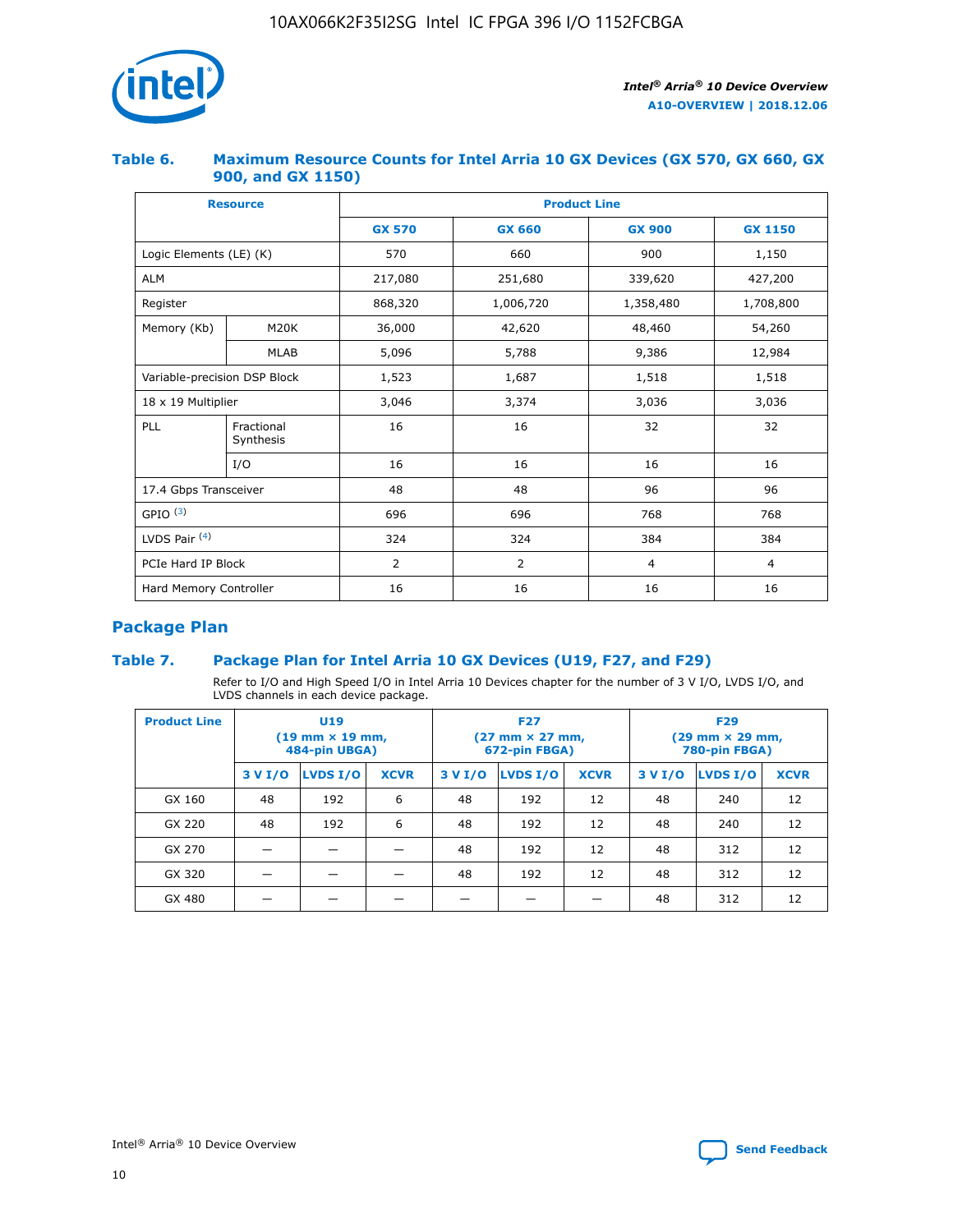



#### **Table 8. Package Plan for Intel Arria 10 GX Devices (F34, F35, NF40, and KF40)**

Refer to I/O and High Speed I/O in Intel Arria 10 Devices chapter for the number of 3 V I/O, LVDS I/O, and LVDS channels in each device package.

| <b>Product Line</b> | <b>F34</b><br>$(35 \text{ mm} \times 35 \text{ mm})$<br><b>1152-pin FBGA)</b> |                    | <b>F35</b><br>$(35 \text{ mm} \times 35 \text{ mm})$<br><b>1152-pin FBGA)</b> |           | <b>KF40</b><br>$(40$ mm $\times$ 40 mm,<br>1517-pin FBGA) |             |           | <b>NF40</b><br>$(40 \text{ mm} \times 40 \text{ mm})$<br>1517-pin FBGA) |             |           |                    |             |
|---------------------|-------------------------------------------------------------------------------|--------------------|-------------------------------------------------------------------------------|-----------|-----------------------------------------------------------|-------------|-----------|-------------------------------------------------------------------------|-------------|-----------|--------------------|-------------|
|                     | 3V<br>I/O                                                                     | <b>LVDS</b><br>I/O | <b>XCVR</b>                                                                   | 3V<br>I/O | <b>LVDS</b><br>I/O                                        | <b>XCVR</b> | 3V<br>I/O | <b>LVDS</b><br>I/O                                                      | <b>XCVR</b> | 3V<br>I/O | <b>LVDS</b><br>I/O | <b>XCVR</b> |
| GX 270              | 48                                                                            | 336                | 24                                                                            | 48        | 336                                                       | 24          |           |                                                                         |             |           |                    |             |
| GX 320              | 48                                                                            | 336                | 24                                                                            | 48        | 336                                                       | 24          |           |                                                                         |             |           |                    |             |
| GX 480              | 48                                                                            | 444                | 24                                                                            | 48        | 348                                                       | 36          |           |                                                                         |             |           |                    |             |
| GX 570              | 48                                                                            | 444                | 24                                                                            | 48        | 348                                                       | 36          | 96        | 600                                                                     | 36          | 48        | 540                | 48          |
| GX 660              | 48                                                                            | 444                | 24                                                                            | 48        | 348                                                       | 36          | 96        | 600                                                                     | 36          | 48        | 540                | 48          |
| GX 900              |                                                                               | 504                | 24                                                                            | –         |                                                           | -           |           |                                                                         |             |           | 600                | 48          |
| GX 1150             |                                                                               | 504                | 24                                                                            |           |                                                           |             |           |                                                                         |             |           | 600                | 48          |

#### **Table 9. Package Plan for Intel Arria 10 GX Devices (RF40, NF45, SF45, and UF45)**

Refer to I/O and High Speed I/O in Intel Arria 10 Devices chapter for the number of 3 V I/O, LVDS I/O, and LVDS channels in each device package.

| <b>Product Line</b> | <b>RF40</b><br>$(40$ mm $\times$ 40 mm,<br>1517-pin FBGA) |                    |             | <b>NF45</b><br>$(45 \text{ mm} \times 45 \text{ mm})$<br><b>1932-pin FBGA)</b> |                    |             | <b>SF45</b><br>$(45 \text{ mm} \times 45 \text{ mm})$<br><b>1932-pin FBGA)</b> |                    |             | <b>UF45</b><br>$(45 \text{ mm} \times 45 \text{ mm})$<br><b>1932-pin FBGA)</b> |                    |             |
|---------------------|-----------------------------------------------------------|--------------------|-------------|--------------------------------------------------------------------------------|--------------------|-------------|--------------------------------------------------------------------------------|--------------------|-------------|--------------------------------------------------------------------------------|--------------------|-------------|
|                     | 3V<br>I/O                                                 | <b>LVDS</b><br>I/O | <b>XCVR</b> | 3 V<br>I/O                                                                     | <b>LVDS</b><br>I/O | <b>XCVR</b> | 3 V<br>I/O                                                                     | <b>LVDS</b><br>I/O | <b>XCVR</b> | 3V<br>I/O                                                                      | <b>LVDS</b><br>I/O | <b>XCVR</b> |
| GX 900              |                                                           | 342                | 66          | _                                                                              | 768                | 48          |                                                                                | 624                | 72          |                                                                                | 480                | 96          |
| GX 1150             |                                                           | 342                | 66          | _                                                                              | 768                | 48          |                                                                                | 624                | 72          |                                                                                | 480                | 96          |

#### **Related Information**

[I/O and High-Speed Differential I/O Interfaces in Intel Arria 10 Devices chapter, Intel](https://www.intel.com/content/www/us/en/programmable/documentation/sam1403482614086.html#sam1403482030321) [Arria 10 Device Handbook](https://www.intel.com/content/www/us/en/programmable/documentation/sam1403482614086.html#sam1403482030321)

Provides the number of 3 V and LVDS I/Os, and LVDS channels for each Intel Arria 10 device package.

## **Intel Arria 10 GT**

This section provides the available options, maximum resource counts, and package plan for the Intel Arria 10 GT devices.

The information in this section is correct at the time of publication. For the latest information and to get more details, refer to the Intel FPGA Product Selector.

#### **Related Information**

#### [Intel FPGA Product Selector](http://www.altera.com/products/selector/psg-selector.html)

Provides the latest information on Intel products.

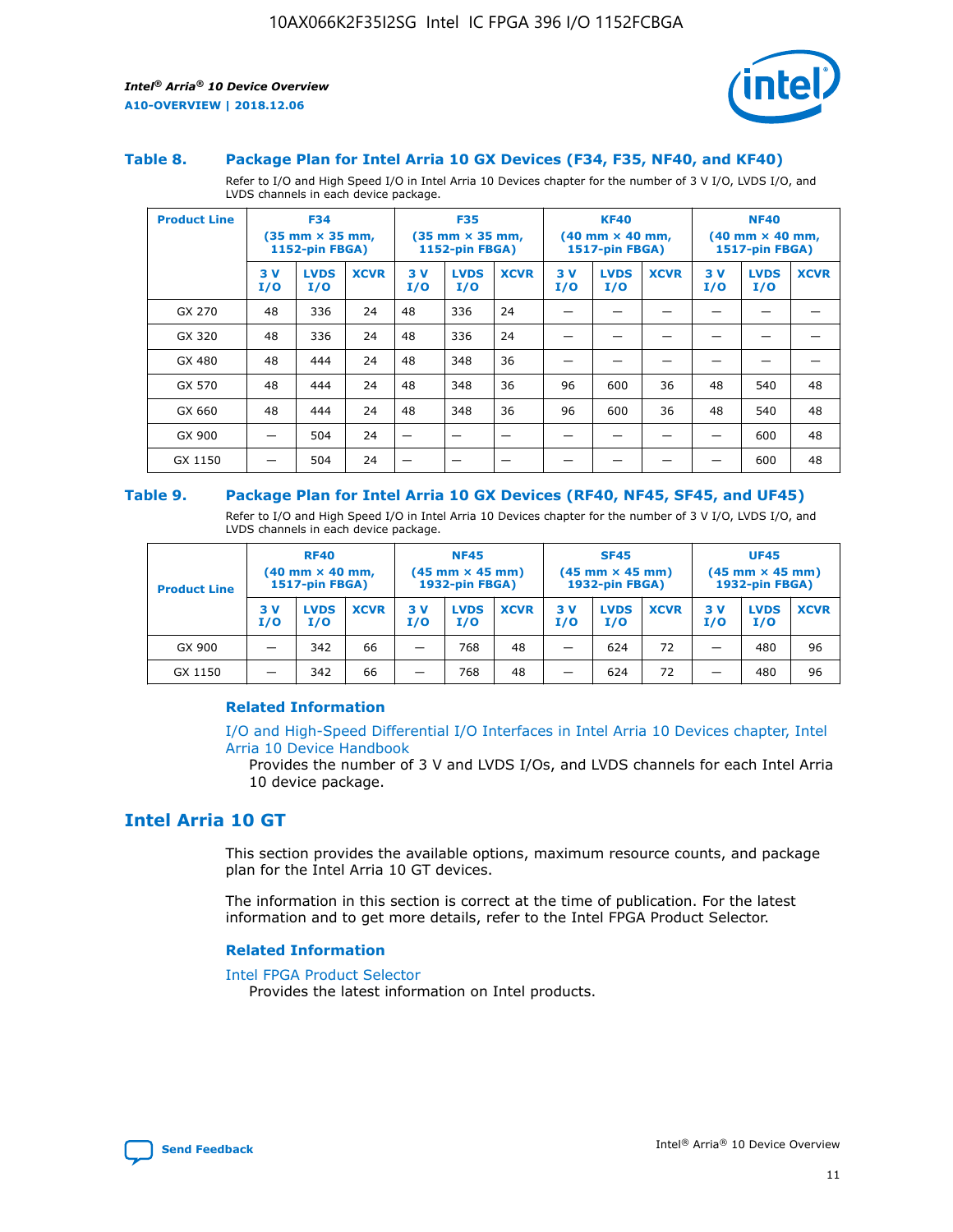

## **Available Options**

## **Figure 2. Sample Ordering Code and Available Options for Intel Arria 10 GT Devices**

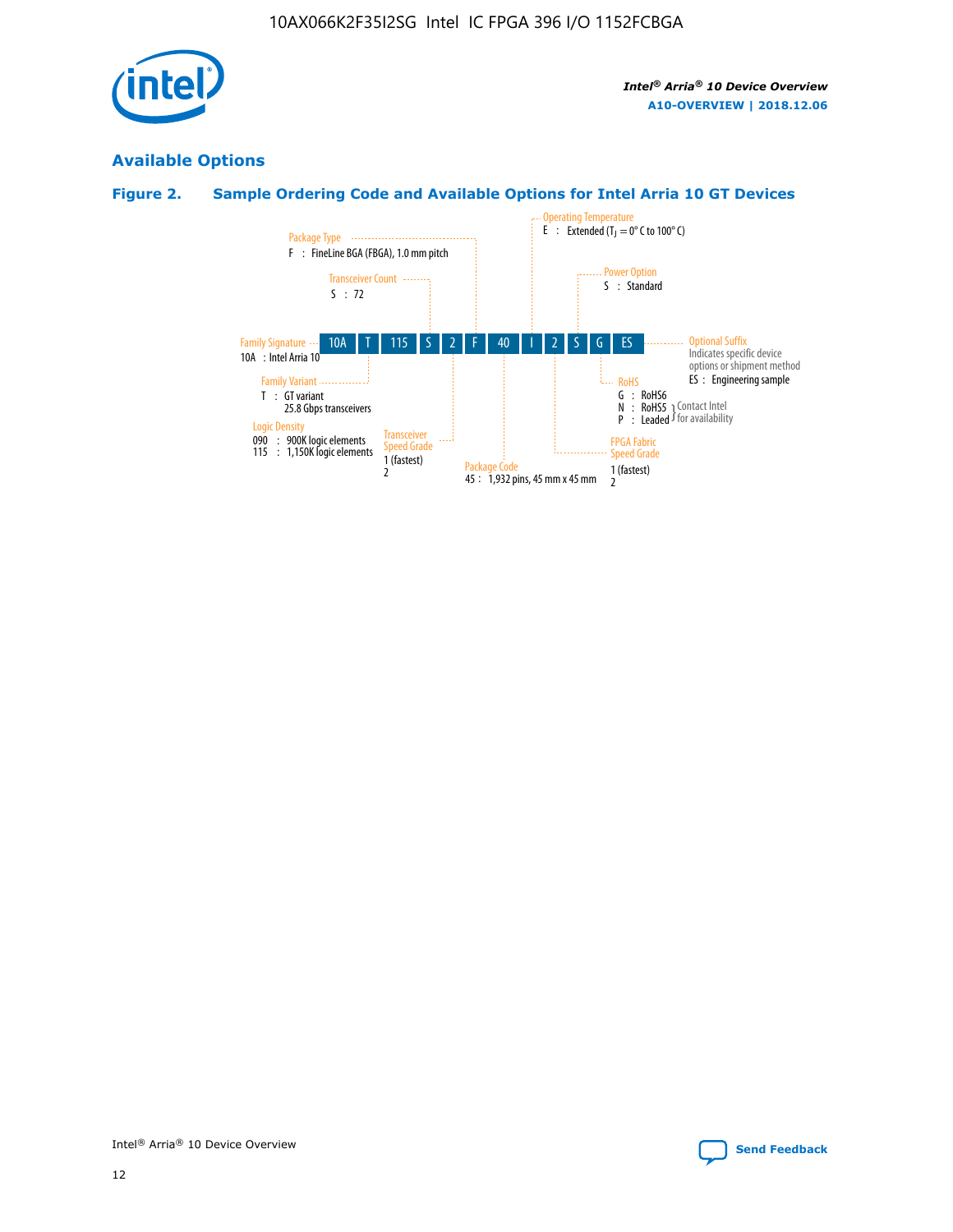

## **Maximum Resources**

#### **Table 10. Maximum Resource Counts for Intel Arria 10 GT Devices**

| <b>Resource</b>              |                      |                | <b>Product Line</b> |  |
|------------------------------|----------------------|----------------|---------------------|--|
|                              |                      | <b>GT 900</b>  | GT 1150             |  |
| Logic Elements (LE) (K)      |                      | 900            | 1,150               |  |
| <b>ALM</b>                   |                      | 339,620        | 427,200             |  |
| Register                     |                      | 1,358,480      | 1,708,800           |  |
| Memory (Kb)                  | M20K                 | 48,460         | 54,260              |  |
|                              | <b>MLAB</b>          | 9,386          | 12,984              |  |
| Variable-precision DSP Block |                      | 1,518          | 1,518               |  |
| 18 x 19 Multiplier           |                      | 3,036          | 3,036               |  |
| PLL                          | Fractional Synthesis | 32             | 32                  |  |
|                              | I/O                  | 16             | 16                  |  |
| Transceiver                  | 17.4 Gbps            | 72(5)          | 72(5)               |  |
|                              | 25.8 Gbps            | 6              | 6                   |  |
| GPIO <sup>(6)</sup>          |                      | 624            | 624                 |  |
| LVDS Pair $(7)$              |                      | 312            | 312                 |  |
| PCIe Hard IP Block           |                      | $\overline{4}$ | $\overline{4}$      |  |
| Hard Memory Controller       |                      | 16             | 16                  |  |

#### **Related Information**

#### [Intel Arria 10 GT Channel Usage](https://www.intel.com/content/www/us/en/programmable/documentation/nik1398707230472.html#nik1398707008178)

Configuring GT/GX channels in Intel Arria 10 GT devices.

## **Package Plan**

#### **Table 11. Package Plan for Intel Arria 10 GT Devices**

Refer to I/O and High Speed I/O in Intel Arria 10 Devices chapter for the number of 3 V I/O, LVDS I/O, and LVDS channels in each device package.

| <b>Product Line</b> | <b>SF45</b><br>(45 mm × 45 mm, 1932-pin FBGA) |                 |             |  |  |  |
|---------------------|-----------------------------------------------|-----------------|-------------|--|--|--|
|                     | 3 V I/O                                       | <b>LVDS I/O</b> | <b>XCVR</b> |  |  |  |
| GT 900              |                                               | 624             | 72          |  |  |  |
| GT 1150             |                                               | 624             | 72          |  |  |  |

<sup>(7)</sup> Each LVDS I/O pair can be used as differential input or output.



 $(5)$  If all 6 GT channels are in use, 12 of the GX channels are not usable.

<sup>(6)</sup> The number of GPIOs does not include transceiver I/Os. In the Intel Quartus Prime software, the number of user I/Os includes transceiver I/Os.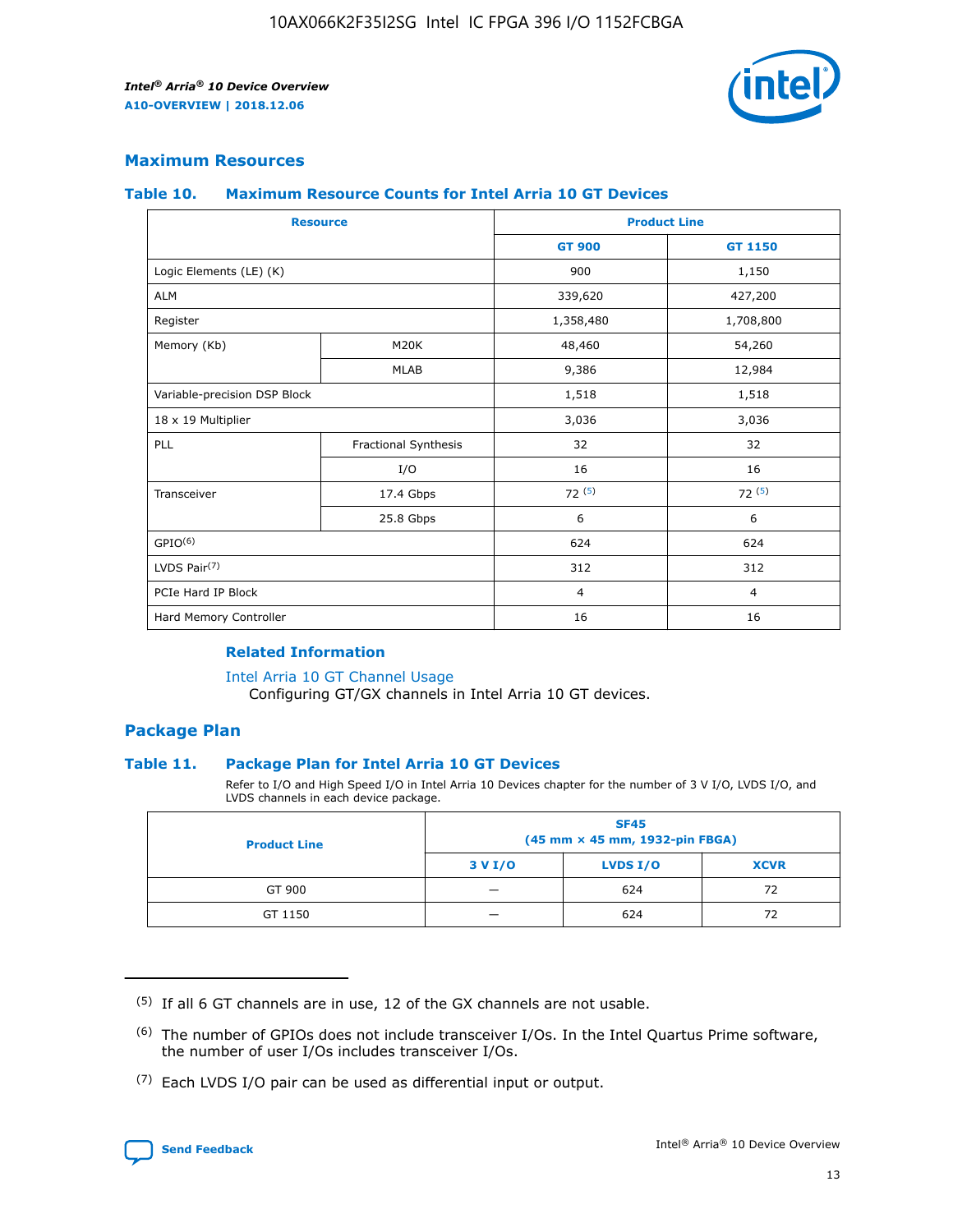

#### **Related Information**

[I/O and High-Speed Differential I/O Interfaces in Intel Arria 10 Devices chapter, Intel](https://www.intel.com/content/www/us/en/programmable/documentation/sam1403482614086.html#sam1403482030321) [Arria 10 Device Handbook](https://www.intel.com/content/www/us/en/programmable/documentation/sam1403482614086.html#sam1403482030321)

Provides the number of 3 V and LVDS I/Os, and LVDS channels for each Intel Arria 10 device package.

## **Intel Arria 10 SX**

This section provides the available options, maximum resource counts, and package plan for the Intel Arria 10 SX devices.

The information in this section is correct at the time of publication. For the latest information and to get more details, refer to the Intel FPGA Product Selector.

#### **Related Information**

[Intel FPGA Product Selector](http://www.altera.com/products/selector/psg-selector.html) Provides the latest information on Intel products.

#### **Available Options**

#### **Figure 3. Sample Ordering Code and Available Options for Intel Arria 10 SX Devices**



#### **Related Information**

[Transceiver Performance for Intel Arria 10 GX/SX Devices](https://www.intel.com/content/www/us/en/programmable/documentation/mcn1413182292568.html#mcn1413213965502) Provides more information about the transceiver speed grade.

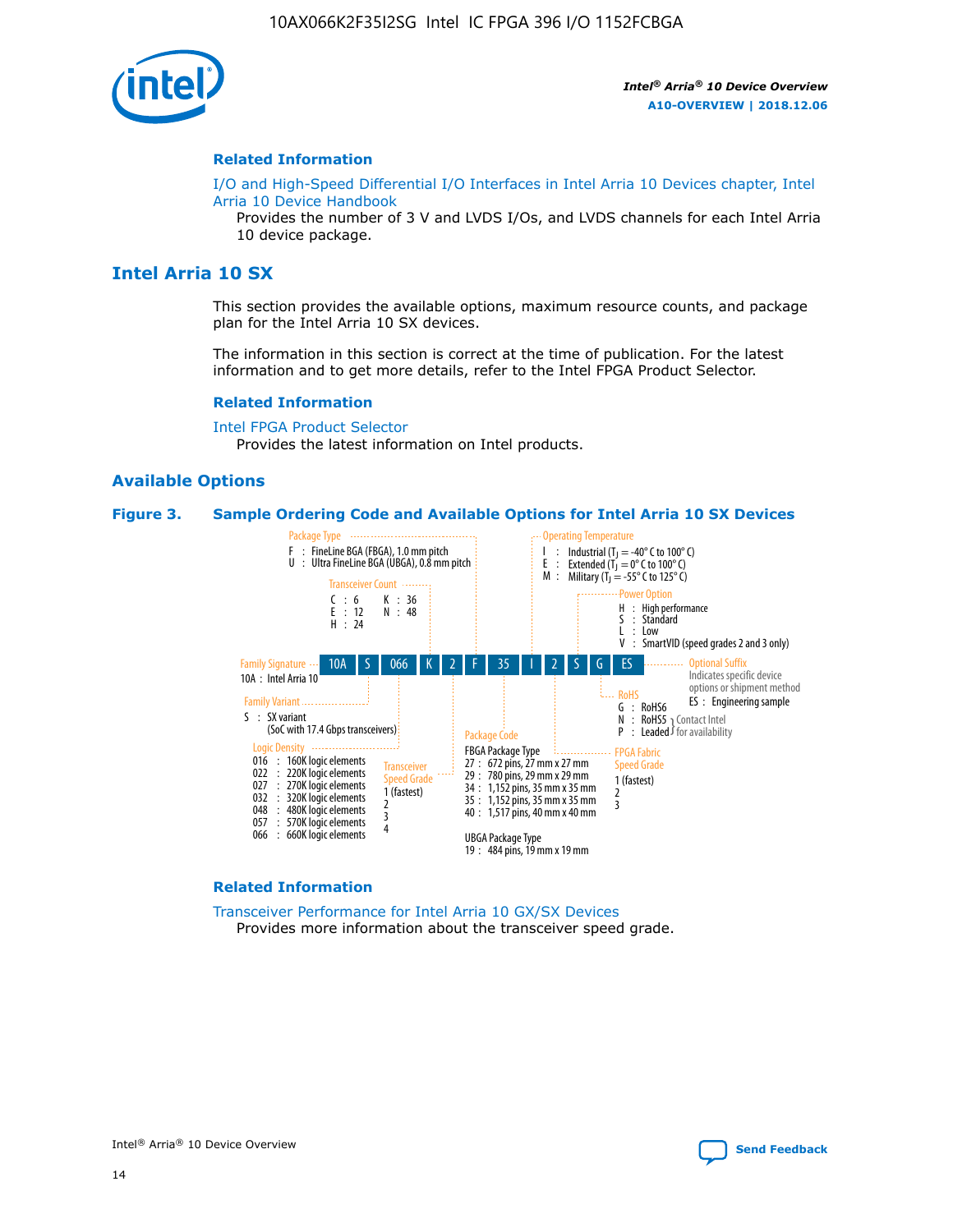

## **Maximum Resources**

#### **Table 12. Maximum Resource Counts for Intel Arria 10 SX Devices**

|                                   | <b>Resource</b>         | <b>Product Line</b> |               |                |                |                |                |                |  |  |  |
|-----------------------------------|-------------------------|---------------------|---------------|----------------|----------------|----------------|----------------|----------------|--|--|--|
|                                   |                         | <b>SX 160</b>       | <b>SX 220</b> | <b>SX 270</b>  | <b>SX 320</b>  | <b>SX 480</b>  | <b>SX 570</b>  | <b>SX 660</b>  |  |  |  |
| Logic Elements (LE) (K)           |                         | 160                 | 220           | 270            | 320            | 480            | 570            | 660            |  |  |  |
| <b>ALM</b>                        |                         | 61,510              | 80,330        | 101,620        | 119,900        | 183,590        | 217,080        | 251,680        |  |  |  |
| Register                          |                         | 246,040             | 321,320       | 406,480        | 479,600        | 734,360        | 868,320        | 1,006,720      |  |  |  |
| Memory (Kb)                       | M <sub>20</sub> K       | 8,800               | 11,740        | 15,000         | 17,820         | 28,620         | 36,000         | 42,620         |  |  |  |
|                                   | <b>MLAB</b>             | 1,050               | 1,690         | 2,452          | 2,727          | 4,164          | 5,096          | 5,788          |  |  |  |
| Variable-precision DSP Block      |                         | 156                 | 192           | 830            | 985            | 1,368          | 1,523          | 1,687          |  |  |  |
| 18 x 19 Multiplier                |                         | 312                 | 384           | 1,660          | 1,970          | 2,736          | 3,046          | 3,374          |  |  |  |
| <b>PLL</b>                        | Fractional<br>Synthesis | 6                   | 6             | 8              | 8              | 12             | 16             | 16             |  |  |  |
|                                   | I/O                     | 6                   | 6             | 8              | 8              | 12             | 16             | 16             |  |  |  |
| 17.4 Gbps Transceiver             |                         | 12                  | 12            | 24             | 24             | 36             | 48             | 48             |  |  |  |
| GPIO <sup>(8)</sup>               |                         | 288                 | 288           | 384            | 384            | 492            | 696            | 696            |  |  |  |
| LVDS Pair $(9)$                   |                         | 120                 | 120           | 168            | 168            | 174            | 324            | 324            |  |  |  |
| PCIe Hard IP Block                |                         | $\mathbf{1}$        | $\mathbf{1}$  | $\overline{2}$ | $\overline{2}$ | $\overline{2}$ | $\overline{2}$ | $\overline{2}$ |  |  |  |
| Hard Memory Controller            |                         | 6                   | 6             | 8              | 8              | 12             | 16             | 16             |  |  |  |
| ARM Cortex-A9 MPCore<br>Processor |                         | Yes                 | Yes           | Yes            | Yes            | Yes            | Yes            | Yes            |  |  |  |

## **Package Plan**

#### **Table 13. Package Plan for Intel Arria 10 SX Devices (U19, F27, F29, and F34)**

Refer to I/O and High Speed I/O in Intel Arria 10 Devices chapter for the number of 3 V I/O, LVDS I/O, and LVDS channels in each device package.

| <b>Product Line</b> | <b>U19</b><br>$(19 \text{ mm} \times 19 \text{ mm})$<br>484-pin UBGA) |                    |             | <b>F27</b><br>$(27 \text{ mm} \times 27 \text{ mm})$<br>672-pin FBGA) |                    | <b>F29</b><br>$(29 \text{ mm} \times 29 \text{ mm})$<br>780-pin FBGA) |           |                    | <b>F34</b><br>$(35 \text{ mm} \times 35 \text{ mm})$<br><b>1152-pin FBGA)</b> |           |                    |             |
|---------------------|-----------------------------------------------------------------------|--------------------|-------------|-----------------------------------------------------------------------|--------------------|-----------------------------------------------------------------------|-----------|--------------------|-------------------------------------------------------------------------------|-----------|--------------------|-------------|
|                     | 3V<br>I/O                                                             | <b>LVDS</b><br>I/O | <b>XCVR</b> | 3V<br>I/O                                                             | <b>LVDS</b><br>I/O | <b>XCVR</b>                                                           | 3V<br>I/O | <b>LVDS</b><br>I/O | <b>XCVR</b>                                                                   | 3V<br>I/O | <b>LVDS</b><br>I/O | <b>XCVR</b> |
| SX 160              | 48                                                                    | 144                | 6           | 48                                                                    | 192                | 12                                                                    | 48        | 240                | 12                                                                            | -         |                    |             |
| SX 220              | 48                                                                    | 144                | 6           | 48                                                                    | 192                | 12                                                                    | 48        | 240                | 12                                                                            |           |                    |             |
| SX 270              |                                                                       |                    |             | 48                                                                    | 192                | 12                                                                    | 48        | 312                | 12                                                                            | 48        | 336                | 24          |
| SX 320              |                                                                       |                    |             | 48                                                                    | 192                | 12                                                                    | 48        | 312                | 12                                                                            | 48        | 336                | 24          |
|                     | continued                                                             |                    |             |                                                                       |                    |                                                                       |           |                    |                                                                               |           |                    |             |

 $(8)$  The number of GPIOs does not include transceiver I/Os. In the Intel Quartus Prime software, the number of user I/Os includes transceiver I/Os.

 $(9)$  Each LVDS I/O pair can be used as differential input or output.

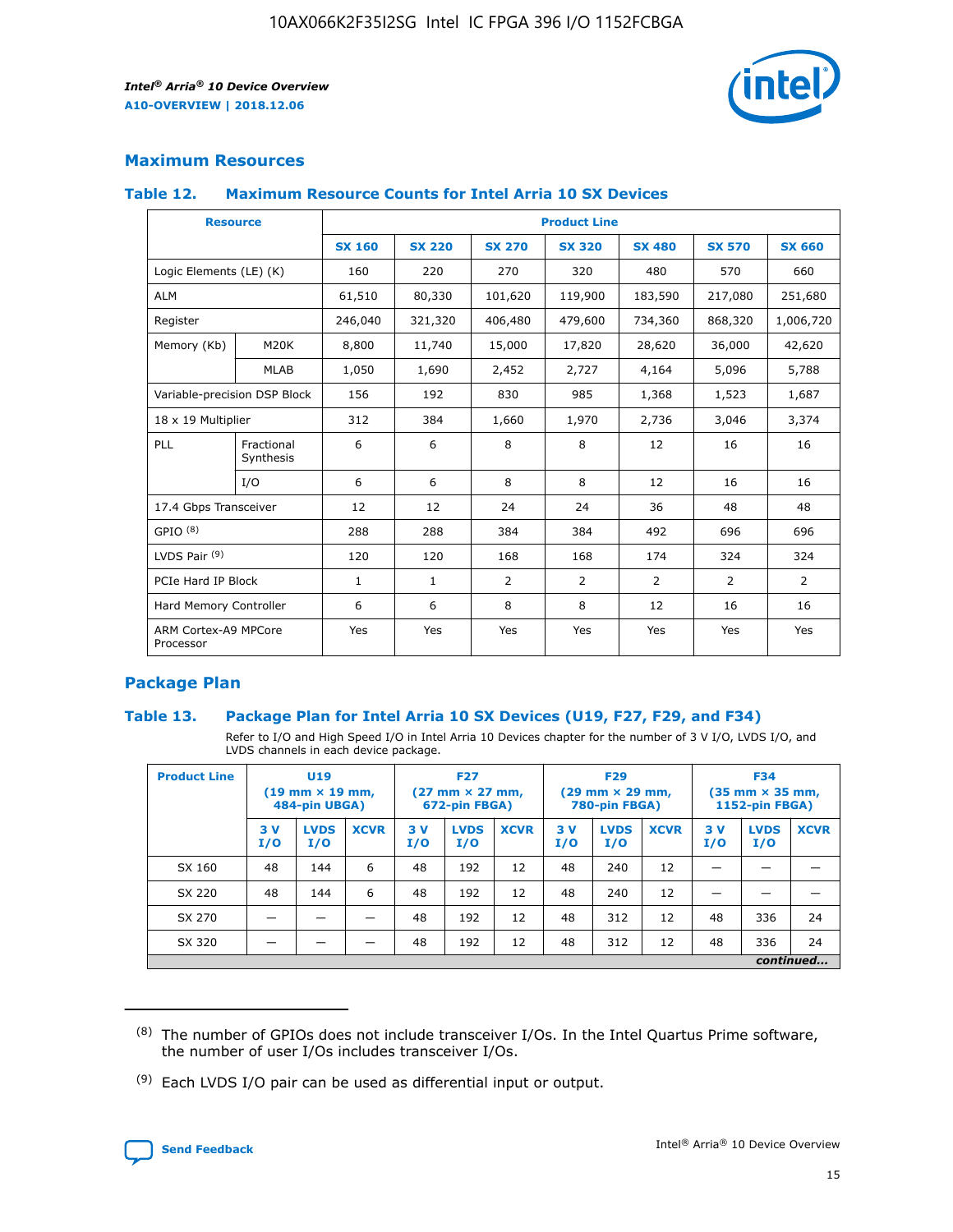

| <b>Product Line</b> | U <sub>19</sub><br>$(19 \text{ mm} \times 19 \text{ mm})$<br>484-pin UBGA) |                    | <b>F27</b><br>$(27 \text{ mm} \times 27 \text{ mm})$<br>672-pin FBGA) |           |                    | <b>F29</b><br>$(29$ mm $\times$ 29 mm,<br>780-pin FBGA) |           |                    | <b>F34</b><br>$(35$ mm $\times$ 35 mm,<br><b>1152-pin FBGA)</b> |            |                    |             |
|---------------------|----------------------------------------------------------------------------|--------------------|-----------------------------------------------------------------------|-----------|--------------------|---------------------------------------------------------|-----------|--------------------|-----------------------------------------------------------------|------------|--------------------|-------------|
|                     | 3 V<br>I/O                                                                 | <b>LVDS</b><br>I/O | <b>XCVR</b>                                                           | 3V<br>I/O | <b>LVDS</b><br>I/O | <b>XCVR</b>                                             | 3V<br>I/O | <b>LVDS</b><br>I/O | <b>XCVR</b>                                                     | 3 V<br>I/O | <b>LVDS</b><br>I/O | <b>XCVR</b> |
| SX 480              |                                                                            |                    |                                                                       |           |                    |                                                         | 48        | 312                | 12                                                              | 48         | 444                | 24          |
| SX 570              |                                                                            |                    |                                                                       |           |                    |                                                         |           |                    |                                                                 | 48         | 444                | 24          |
| SX 660              |                                                                            |                    |                                                                       |           |                    |                                                         |           |                    |                                                                 | 48         | 444                | 24          |

## **Table 14. Package Plan for Intel Arria 10 SX Devices (F35, KF40, and NF40)**

Refer to I/O and High Speed I/O in Intel Arria 10 Devices chapter for the number of 3 V I/O, LVDS I/O, and LVDS channels in each device package.

| <b>Product Line</b> | <b>F35</b><br>$(35 \text{ mm} \times 35 \text{ mm})$<br><b>1152-pin FBGA)</b> |          |             |                                           | <b>KF40</b><br>(40 mm × 40 mm,<br>1517-pin FBGA) |    | <b>NF40</b><br>$(40 \text{ mm} \times 40 \text{ mm})$<br>1517-pin FBGA) |          |             |  |
|---------------------|-------------------------------------------------------------------------------|----------|-------------|-------------------------------------------|--------------------------------------------------|----|-------------------------------------------------------------------------|----------|-------------|--|
|                     | 3 V I/O                                                                       | LVDS I/O | <b>XCVR</b> | <b>LVDS I/O</b><br><b>XCVR</b><br>3 V I/O |                                                  |    | 3 V I/O                                                                 | LVDS I/O | <b>XCVR</b> |  |
| SX 270              | 48                                                                            | 336      | 24          |                                           |                                                  |    |                                                                         |          |             |  |
| SX 320              | 48                                                                            | 336      | 24          |                                           |                                                  |    |                                                                         |          |             |  |
| SX 480              | 48                                                                            | 348      | 36          |                                           |                                                  |    |                                                                         |          |             |  |
| SX 570              | 48                                                                            | 348      | 36          | 96                                        | 600                                              | 36 | 48                                                                      | 540      | 48          |  |
| SX 660              | 48                                                                            | 348      | 36          | 96                                        | 600                                              | 36 | 48                                                                      | 540      | 48          |  |

## **Related Information**

[I/O and High-Speed Differential I/O Interfaces in Intel Arria 10 Devices chapter, Intel](https://www.intel.com/content/www/us/en/programmable/documentation/sam1403482614086.html#sam1403482030321) [Arria 10 Device Handbook](https://www.intel.com/content/www/us/en/programmable/documentation/sam1403482614086.html#sam1403482030321)

Provides the number of 3 V and LVDS I/Os, and LVDS channels for each Intel Arria 10 device package.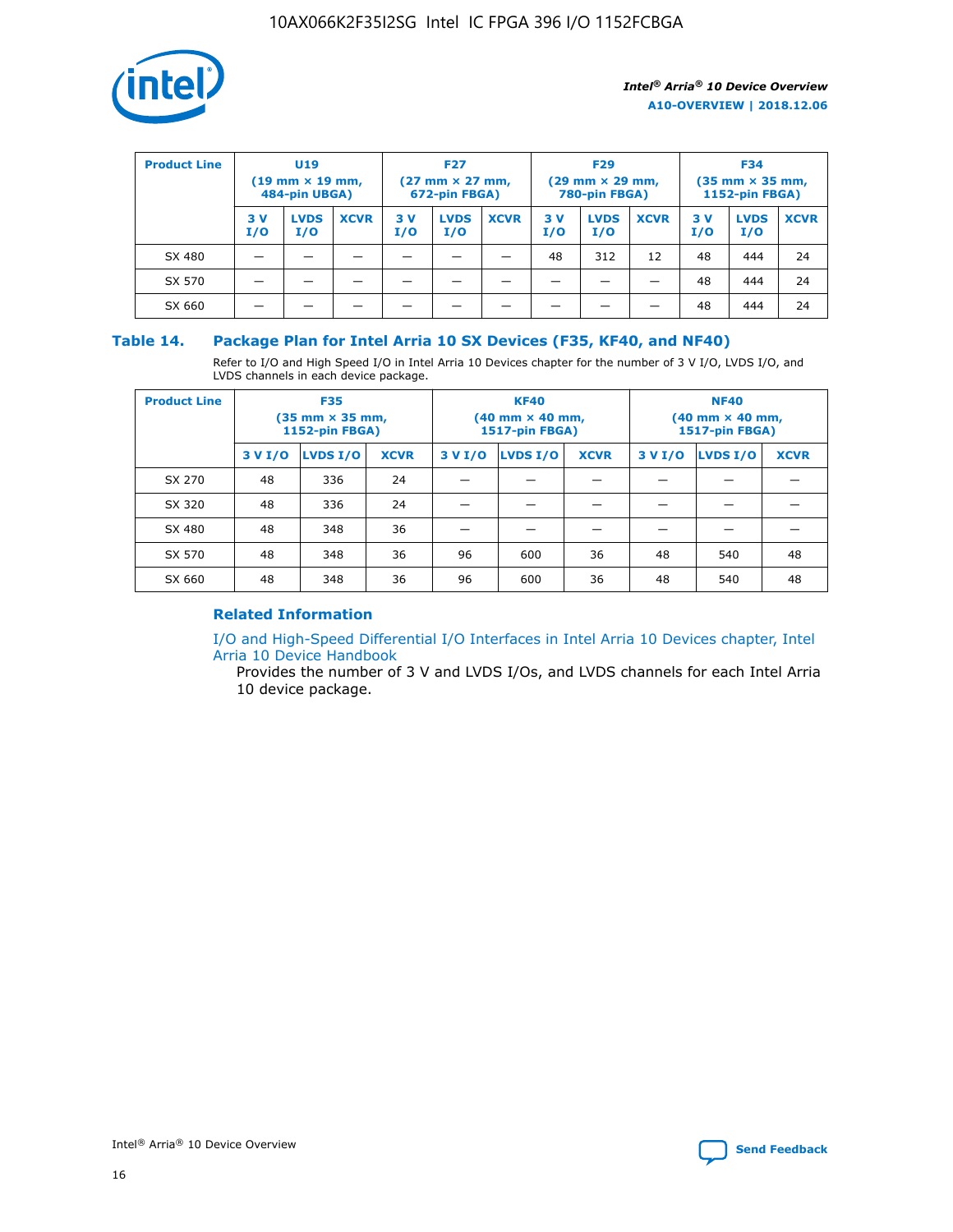

## **I/O Vertical Migration for Intel Arria 10 Devices**

#### **Figure 4. Migration Capability Across Intel Arria 10 Product Lines**

- The arrows indicate the migration paths. The devices included in each vertical migration path are shaded. Devices with fewer resources in the same path have lighter shades.
- To achieve the full I/O migration across product lines in the same migration path, restrict I/Os and transceivers usage to match the product line with the lowest I/O and transceiver counts.
- An LVDS I/O bank in the source device may be mapped to a 3 V I/O bank in the target device. To use memory interface clock frequency higher than 533 MHz, assign external memory interface pins only to banks that are LVDS I/O in both devices.
- There may be nominal 0.15 mm package height difference between some product lines in the same package type.
	- **Variant Product Line Package U19 F27 F29 F34 F35 KF40 NF40 RF40 NF45 SF45 UF45** Intel® Arria® 10 GX GX 160 GX 220 GX 270 GX 320 GX 480 GX 570 GX 660 GX 900 GX 1150 Intel Arria 10 GT GT 900 GT 1150 Intel Arria 10 SX SX 160 SX 220 SX 270 SX 320 SX 480 SX 570 SX 660
- Some migration paths are not shown in the Intel Quartus Prime software **Pin Migration View**.

*Note:* To verify the pin migration compatibility, use the **Pin Migration View** window in the Intel Quartus Prime software Pin Planner.

## **Adaptive Logic Module**

Intel Arria 10 devices use a 20 nm ALM as the basic building block of the logic fabric.

The ALM architecture is the same as the previous generation FPGAs, allowing for efficient implementation of logic functions and easy conversion of IP between the device generations.

The ALM, as shown in following figure, uses an 8-input fracturable look-up table (LUT) with four dedicated registers to help improve timing closure in register-rich designs and achieve an even higher design packing capability than the traditional two-register per LUT architecture.

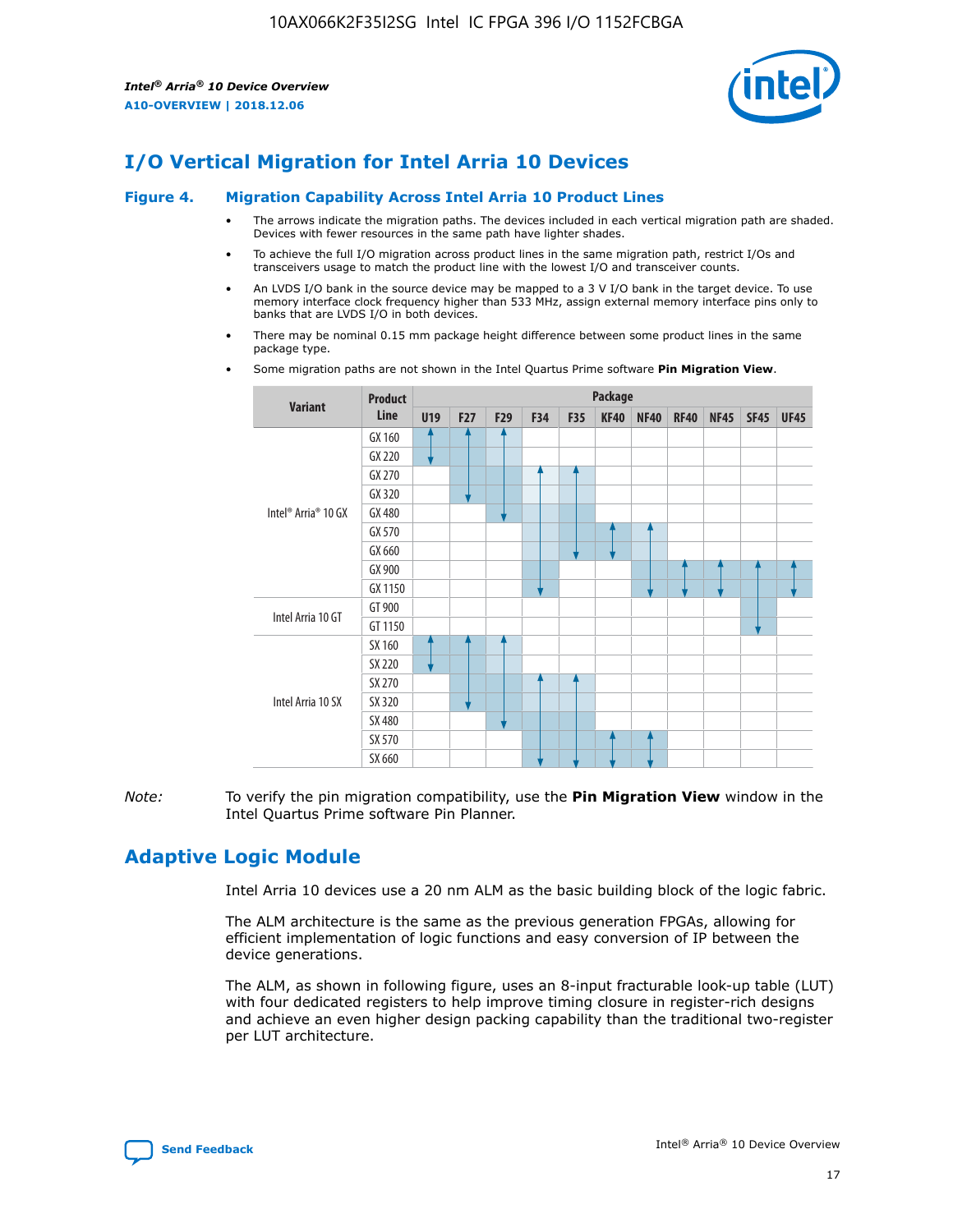

**Figure 5. ALM for Intel Arria 10 Devices**



The Intel Quartus Prime software optimizes your design according to the ALM logic structure and automatically maps legacy designs into the Intel Arria 10 ALM architecture.

## **Variable-Precision DSP Block**

The Intel Arria 10 variable precision DSP blocks support fixed-point arithmetic and floating-point arithmetic.

Features for fixed-point arithmetic:

- High-performance, power-optimized, and fully registered multiplication operations
- 18-bit and 27-bit word lengths
- Two 18 x 19 multipliers or one 27 x 27 multiplier per DSP block
- Built-in addition, subtraction, and 64-bit double accumulation register to combine multiplication results
- Cascading 19-bit or 27-bit when pre-adder is disabled and cascading 18-bit when pre-adder is used to form the tap-delay line for filtering applications
- Cascading 64-bit output bus to propagate output results from one block to the next block without external logic support
- Hard pre-adder supported in 19-bit and 27-bit modes for symmetric filters
- Internal coefficient register bank in both 18-bit and 27-bit modes for filter implementation
- 18-bit and 27-bit systolic finite impulse response (FIR) filters with distributed output adder
- Biased rounding support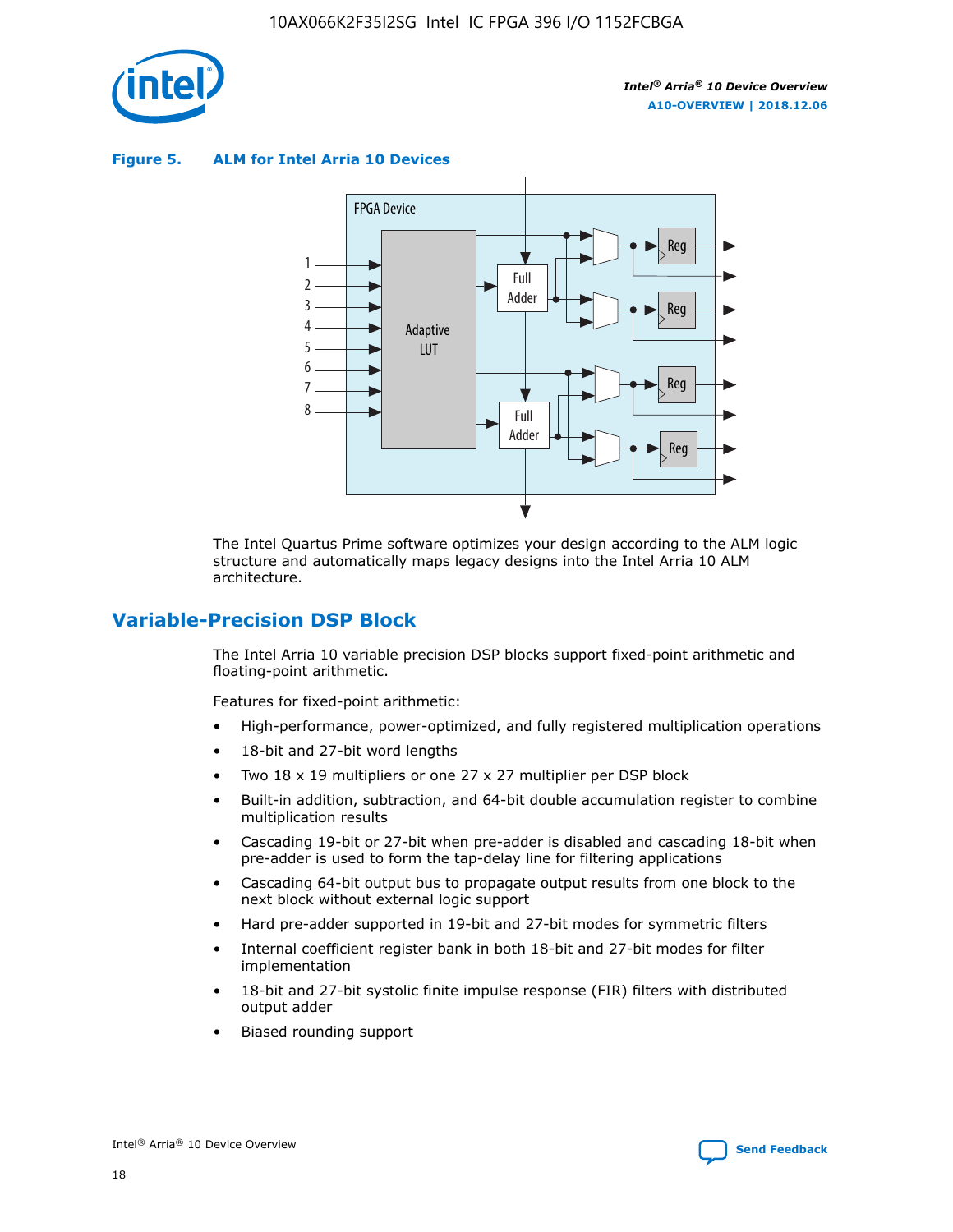

Features for floating-point arithmetic:

- A completely hardened architecture that supports multiplication, addition, subtraction, multiply-add, and multiply-subtract
- Multiplication with accumulation capability and a dynamic accumulator reset control
- Multiplication with cascade summation capability
- Multiplication with cascade subtraction capability
- Complex multiplication
- Direct vector dot product
- Systolic FIR filter

#### **Table 15. Variable-Precision DSP Block Configurations for Intel Arria 10 Devices**

| <b>Usage Example</b>                                       | <b>Multiplier Size (Bit)</b>    | <b>DSP Block Resources</b> |
|------------------------------------------------------------|---------------------------------|----------------------------|
| Medium precision fixed point                               | Two 18 x 19                     |                            |
| High precision fixed or Single precision<br>floating point | One 27 x 27                     |                            |
| Fixed point FFTs                                           | One 19 x 36 with external adder |                            |
| Very high precision fixed point                            | One 36 x 36 with external adder |                            |
| Double precision floating point                            | One 54 x 54 with external adder | 4                          |

#### **Table 16. Resources for Fixed-Point Arithmetic in Intel Arria 10 Devices**

The table lists the variable-precision DSP resources by bit precision for each Intel Arria 10 device.

| <b>Variant</b>  | <b>Product Line</b> | Variable-<br>precision<br><b>DSP Block</b> | <b>Independent Input and Output</b><br><b>Multiplications Operator</b> |                                     | $18 \times 19$<br><b>Multiplier</b><br><b>Adder Sum</b> | $18 \times 18$<br><b>Multiplier</b><br><b>Adder</b> |
|-----------------|---------------------|--------------------------------------------|------------------------------------------------------------------------|-------------------------------------|---------------------------------------------------------|-----------------------------------------------------|
|                 |                     |                                            | $18 \times 19$<br><b>Multiplier</b>                                    | $27 \times 27$<br><b>Multiplier</b> | <b>Mode</b>                                             | <b>Summed with</b><br>36 bit Input                  |
| AIntel Arria 10 | GX 160              | 156                                        | 312                                                                    | 156                                 | 156                                                     | 156                                                 |
| <b>GX</b>       | GX 220              | 192                                        | 384                                                                    | 192                                 | 192                                                     | 192                                                 |
|                 | GX 270              | 830                                        | 1,660                                                                  | 830                                 | 830                                                     | 830                                                 |
|                 | GX 320              | 984                                        | 1,968                                                                  | 984                                 | 984                                                     | 984                                                 |
|                 | GX 480              | 1,368                                      | 2,736                                                                  | 1,368                               | 1,368                                                   | 1,368                                               |
|                 | GX 570              | 1,523                                      | 3,046                                                                  | 1,523                               | 1,523                                                   | 1,523                                               |
|                 | GX 660              | 1,687                                      | 3,374                                                                  | 1,687                               | 1,687                                                   | 1,687                                               |
|                 | GX 900              | 1,518                                      | 3,036                                                                  | 1,518                               | 1,518                                                   | 1,518                                               |
|                 | GX 1150             | 1,518                                      | 3,036                                                                  | 1,518                               | 1,518                                                   | 1,518                                               |
| Intel Arria 10  | GT 900              | 1,518                                      | 3,036                                                                  | 1,518                               | 1,518                                                   | 1,518                                               |
| GT              | GT 1150             | 1,518                                      | 3,036                                                                  | 1,518                               | 1,518                                                   | 1,518                                               |
| Intel Arria 10  | SX 160              | 156                                        | 312                                                                    | 156                                 | 156                                                     | 156                                                 |
| <b>SX</b>       | SX 220              | 192                                        | 384                                                                    | 192                                 | 192                                                     | 192                                                 |
|                 | SX 270              | 830                                        | 1,660                                                                  | 830                                 | 830                                                     | 830                                                 |
|                 |                     |                                            |                                                                        |                                     |                                                         | continued                                           |

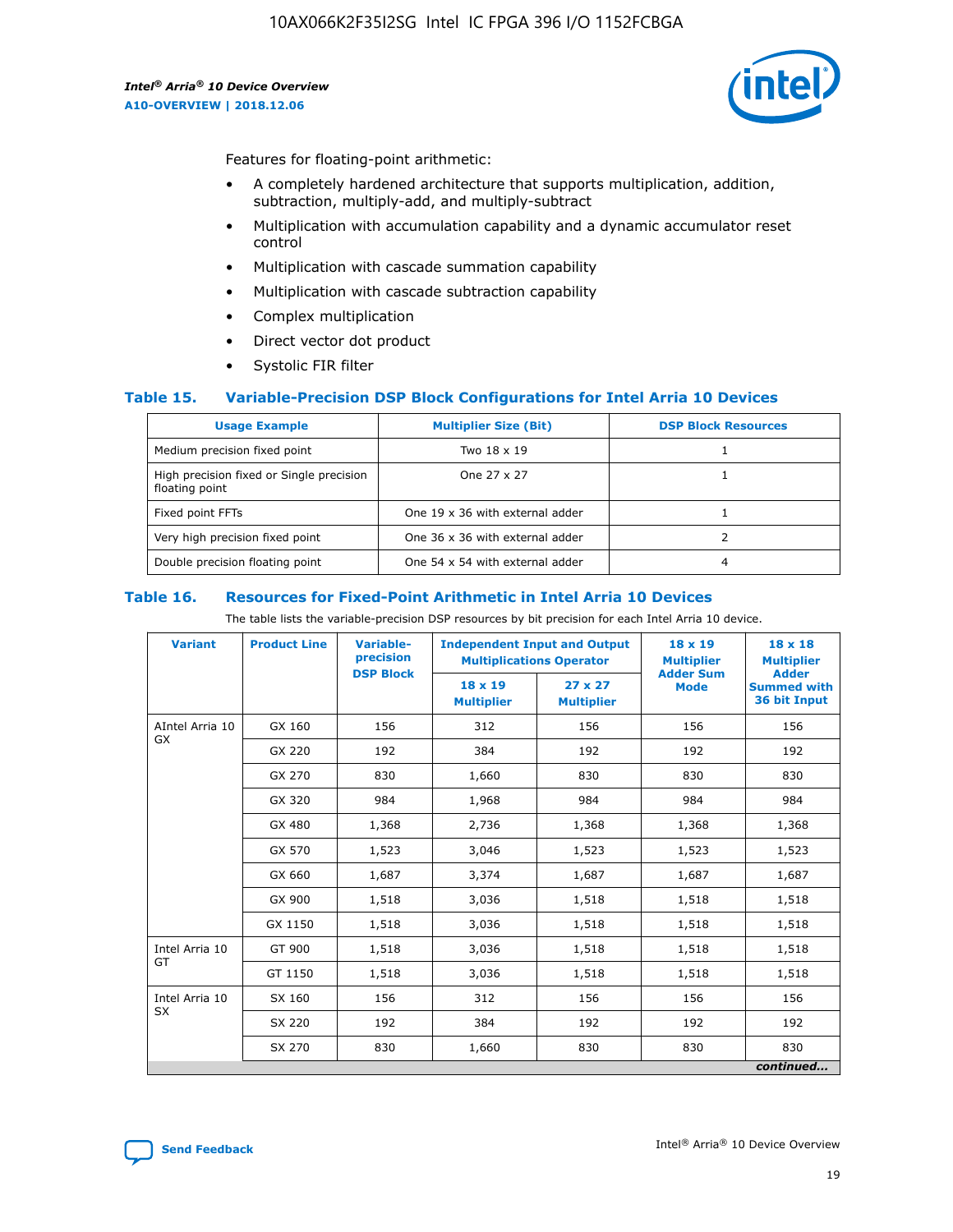

| <b>Variant</b> | <b>Product Line</b> | <b>Variable-</b><br>precision |                                     | <b>Independent Input and Output</b><br><b>Multiplications Operator</b> | $18 \times 19$<br><b>Multiplier</b> | $18 \times 18$<br><b>Multiplier</b><br><b>Adder</b> |  |
|----------------|---------------------|-------------------------------|-------------------------------------|------------------------------------------------------------------------|-------------------------------------|-----------------------------------------------------|--|
|                |                     | <b>DSP Block</b>              | $18 \times 19$<br><b>Multiplier</b> | $27 \times 27$<br><b>Multiplier</b>                                    | <b>Adder Sum</b><br><b>Mode</b>     | <b>Summed with</b><br>36 bit Input                  |  |
|                | SX 320              | 984                           | 1,968                               | 984                                                                    | 984                                 | 984                                                 |  |
|                | SX 480              | 1,368                         | 2,736                               | 1,368                                                                  | 1,368                               | 1,368                                               |  |
|                | SX 570              | 1,523                         | 3,046                               | 1,523                                                                  | 1,523                               | 1,523                                               |  |
|                | SX 660              | 1,687                         | 3,374                               | 1,687                                                                  | 1,687                               | 1,687                                               |  |

## **Table 17. Resources for Floating-Point Arithmetic in Intel Arria 10 Devices**

The table lists the variable-precision DSP resources by bit precision for each Intel Arria 10 device.

| <b>Variant</b> | <b>Product Line</b> | <b>Variable-</b><br>precision<br><b>DSP Block</b> | <b>Single</b><br><b>Precision</b><br><b>Floating-Point</b><br><b>Multiplication</b><br><b>Mode</b> | <b>Single-Precision</b><br><b>Floating-Point</b><br><b>Adder Mode</b> | Single-<br><b>Precision</b><br><b>Floating-Point</b><br><b>Multiply</b><br><b>Accumulate</b><br><b>Mode</b> | <b>Peak</b><br><b>Giga Floating-</b><br><b>Point</b><br><b>Operations</b><br>per Second<br>(GFLOPs) |
|----------------|---------------------|---------------------------------------------------|----------------------------------------------------------------------------------------------------|-----------------------------------------------------------------------|-------------------------------------------------------------------------------------------------------------|-----------------------------------------------------------------------------------------------------|
| Intel Arria 10 | GX 160              | 156                                               | 156                                                                                                | 156                                                                   | 156                                                                                                         | 140                                                                                                 |
| GX             | GX 220              | 192                                               | 192                                                                                                | 192                                                                   | 192                                                                                                         | 173                                                                                                 |
|                | GX 270              | 830                                               | 830                                                                                                | 830                                                                   | 830                                                                                                         | 747                                                                                                 |
|                | GX 320              | 984                                               | 984                                                                                                | 984                                                                   | 984                                                                                                         | 886                                                                                                 |
|                | GX 480              | 1,369                                             | 1,368                                                                                              | 1,368                                                                 | 1,368                                                                                                       | 1,231                                                                                               |
|                | GX 570              | 1,523                                             | 1,523                                                                                              | 1,523                                                                 | 1,523                                                                                                       | 1,371                                                                                               |
|                | GX 660              | 1,687                                             | 1,687                                                                                              | 1,687                                                                 | 1,687                                                                                                       | 1,518                                                                                               |
|                | GX 900              | 1,518                                             | 1,518                                                                                              | 1,518                                                                 | 1,518                                                                                                       | 1,366                                                                                               |
|                | GX 1150             | 1,518                                             | 1,518                                                                                              | 1,518                                                                 | 1,518                                                                                                       | 1,366                                                                                               |
| Intel Arria 10 | GT 900              | 1,518                                             | 1,518                                                                                              | 1,518                                                                 | 1,518                                                                                                       | 1,366                                                                                               |
| GT             | GT 1150             | 1,518                                             | 1,518                                                                                              | 1,518                                                                 | 1,518                                                                                                       | 1,366                                                                                               |
| Intel Arria 10 | SX 160              | 156                                               | 156                                                                                                | 156                                                                   | 156                                                                                                         | 140                                                                                                 |
| SX             | SX 220              | 192                                               | 192                                                                                                | 192                                                                   | 192                                                                                                         | 173                                                                                                 |
|                | SX 270              | 830                                               | 830                                                                                                | 830                                                                   | 830                                                                                                         | 747                                                                                                 |
|                | SX 320              | 984                                               | 984                                                                                                | 984                                                                   | 984                                                                                                         | 886                                                                                                 |
|                | SX 480              | 1,369                                             | 1,368                                                                                              | 1,368                                                                 | 1,368                                                                                                       | 1,231                                                                                               |
|                | SX 570              | 1,523                                             | 1,523                                                                                              | 1,523                                                                 | 1,523                                                                                                       | 1,371                                                                                               |
|                | SX 660              | 1,687                                             | 1,687                                                                                              | 1,687                                                                 | 1,687                                                                                                       | 1,518                                                                                               |

# **Embedded Memory Blocks**

The embedded memory blocks in the devices are flexible and designed to provide an optimal amount of small- and large-sized memory arrays to fit your design requirements.

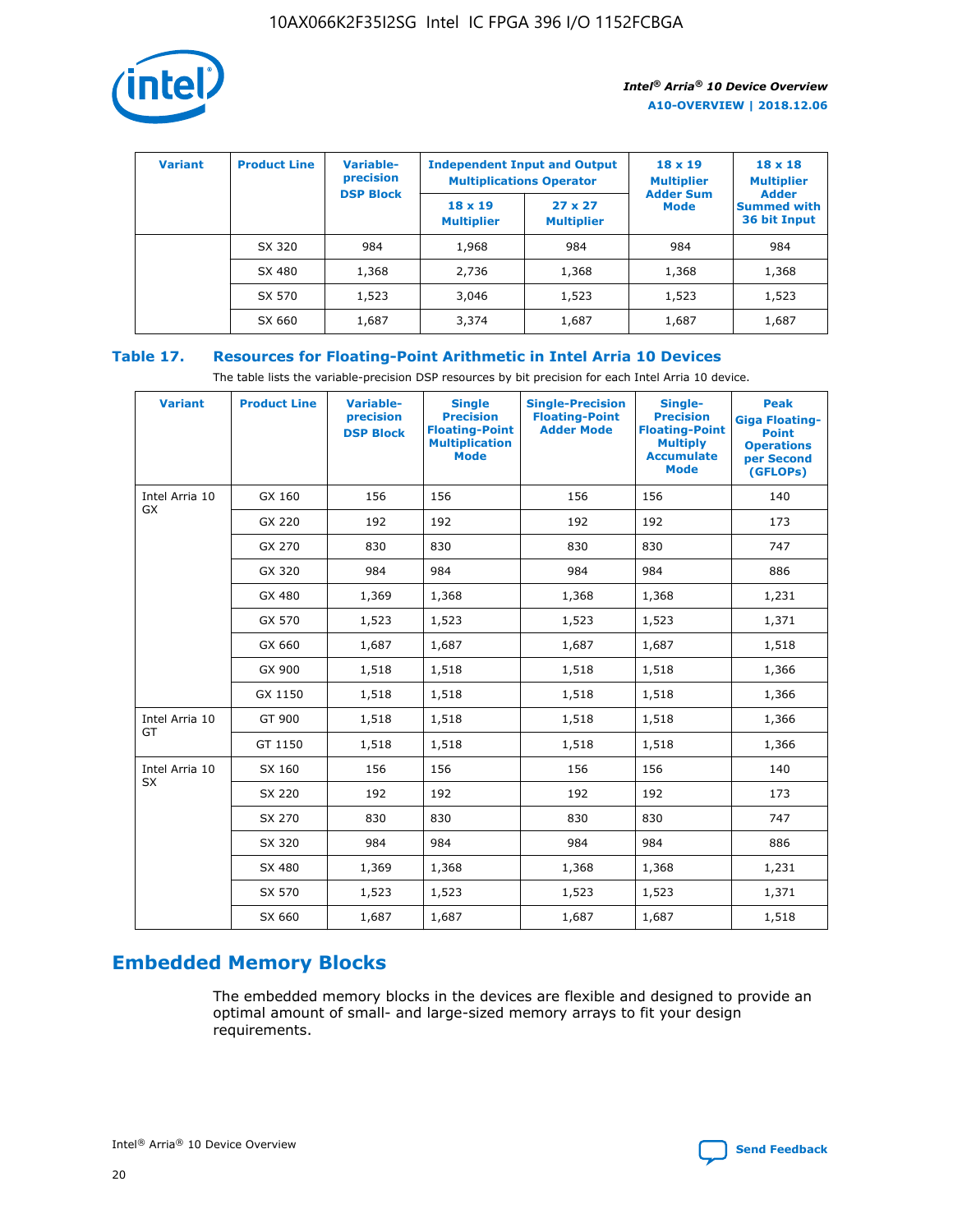

## **Types of Embedded Memory**

The Intel Arria 10 devices contain two types of memory blocks:

- 20 Kb M20K blocks—blocks of dedicated memory resources. The M20K blocks are ideal for larger memory arrays while still providing a large number of independent ports.
- 640 bit memory logic array blocks (MLABs)—enhanced memory blocks that are configured from dual-purpose logic array blocks (LABs). The MLABs are ideal for wide and shallow memory arrays. The MLABs are optimized for implementation of shift registers for digital signal processing (DSP) applications, wide and shallow FIFO buffers, and filter delay lines. Each MLAB is made up of ten adaptive logic modules (ALMs). In the Intel Arria 10 devices, you can configure these ALMs as ten 32 x 2 blocks, giving you one 32 x 20 simple dual-port SRAM block per MLAB.

## **Embedded Memory Capacity in Intel Arria 10 Devices**

|                   | <b>Product</b> |              | <b>M20K</b>         | <b>MLAB</b>  |                     | <b>Total RAM Bit</b> |
|-------------------|----------------|--------------|---------------------|--------------|---------------------|----------------------|
| <b>Variant</b>    | <b>Line</b>    | <b>Block</b> | <b>RAM Bit (Kb)</b> | <b>Block</b> | <b>RAM Bit (Kb)</b> | (Kb)                 |
| Intel Arria 10 GX | GX 160         | 440          | 8,800               | 1,680        | 1,050               | 9,850                |
|                   | GX 220         | 587          | 11,740              | 2,703        | 1,690               | 13,430               |
|                   | GX 270         | 750          | 15,000              | 3,922        | 2,452               | 17,452               |
|                   | GX 320         | 891          | 17,820              | 4,363        | 2,727               | 20,547               |
|                   | GX 480         | 1,431        | 28,620              | 6,662        | 4,164               | 32,784               |
|                   | GX 570         | 1,800        | 36,000              | 8,153        | 5,096               | 41,096               |
|                   | GX 660         | 2,131        | 42,620              | 9,260        | 5,788               | 48,408               |
|                   | GX 900         | 2,423        | 48,460              | 15,017       | 9,386               | 57,846               |
|                   | GX 1150        | 2,713        | 54,260              | 20,774       | 12,984              | 67,244               |
| Intel Arria 10 GT | GT 900         | 2,423        | 48,460              | 15,017       | 9,386               | 57,846               |
|                   | GT 1150        | 2,713        | 54,260              | 20,774       | 12,984              | 67,244               |
| Intel Arria 10 SX | SX 160         | 440          | 8,800               | 1,680        | 1,050               | 9,850                |
|                   | SX 220         | 587          | 11,740              | 2,703        | 1,690               | 13,430               |
|                   | SX 270         | 750          | 15,000              | 3,922        | 2,452               | 17,452               |
|                   | SX 320         | 891          | 17,820              | 4,363        | 2,727               | 20,547               |
|                   | SX 480         | 1,431        | 28,620              | 6,662        | 4,164               | 32,784               |
|                   | SX 570         | 1,800        | 36,000              | 8,153        | 5,096               | 41,096               |
|                   | SX 660         | 2,131        | 42,620              | 9,260        | 5,788               | 48,408               |

#### **Table 18. Embedded Memory Capacity and Distribution in Intel Arria 10 Devices**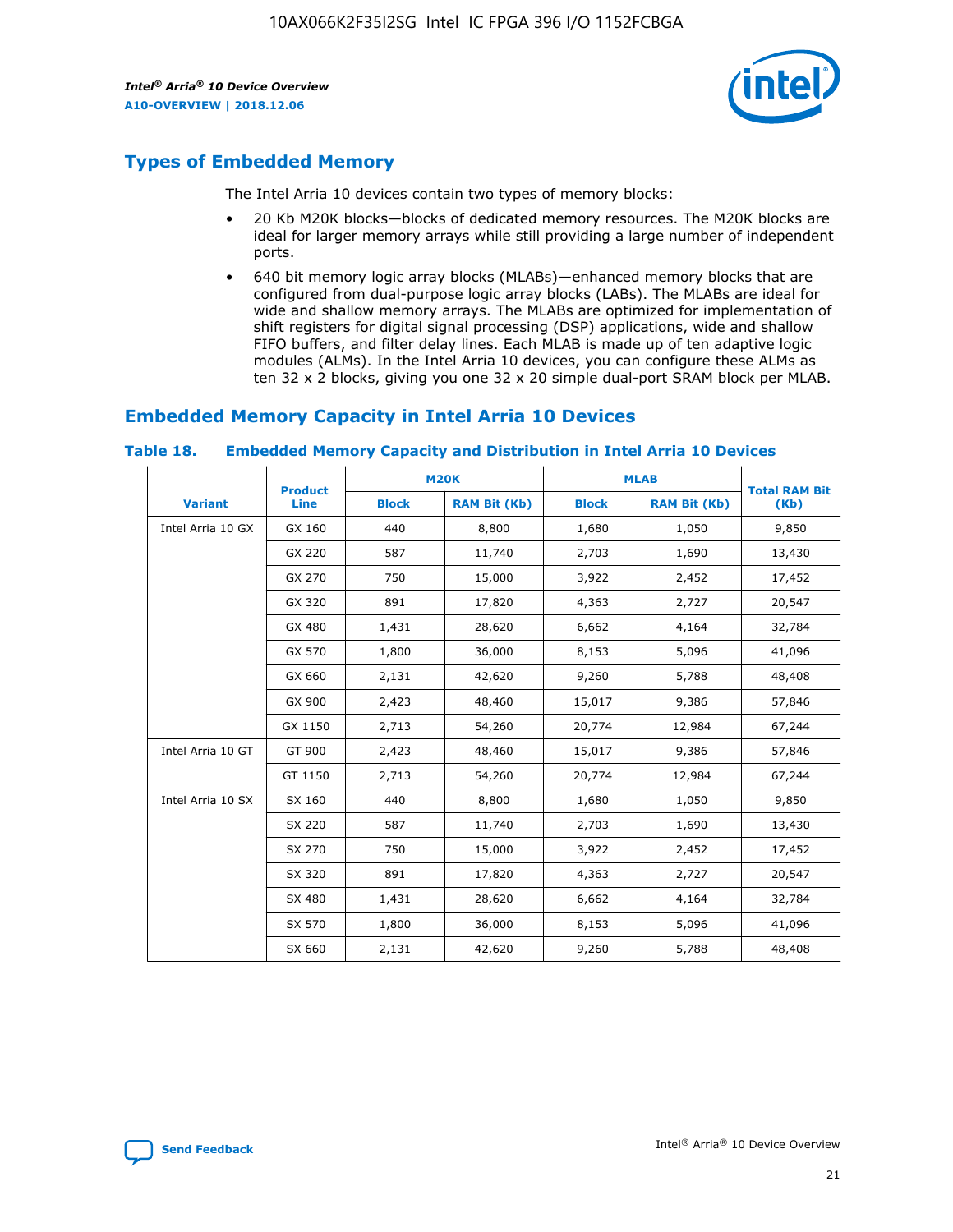

## **Embedded Memory Configurations for Single-port Mode**

#### **Table 19. Single-port Embedded Memory Configurations for Intel Arria 10 Devices**

This table lists the maximum configurations supported for single-port RAM and ROM modes.

| <b>Memory Block</b> | Depth (bits) | <b>Programmable Width</b> |
|---------------------|--------------|---------------------------|
| MLAB                | 32           | x16, x18, or x20          |
|                     | 64(10)       | x8, x9, x10               |
| M20K                | 512          | x40, x32                  |
|                     | 1K           | x20, x16                  |
|                     | 2K           | x10, x8                   |
|                     | 4K           | x5, x4                    |
|                     | 8K           | x2                        |
|                     | 16K          | x1                        |

## **Clock Networks and PLL Clock Sources**

The clock network architecture is based on Intel's global, regional, and peripheral clock structure. This clock structure is supported by dedicated clock input pins, fractional clock synthesis PLLs, and integer I/O PLLs.

## **Clock Networks**

The Intel Arria 10 core clock networks are capable of up to 800 MHz fabric operation across the full industrial temperature range. For the external memory interface, the clock network supports the hard memory controller with speeds up to 2,400 Mbps in a quarter-rate transfer.

To reduce power consumption, the Intel Quartus Prime software identifies all unused sections of the clock network and powers them down.

## **Fractional Synthesis and I/O PLLs**

Intel Arria 10 devices contain up to 32 fractional synthesis PLLs and up to 16 I/O PLLs that are available for both specific and general purpose uses in the core:

- Fractional synthesis PLLs—located in the column adjacent to the transceiver blocks
- I/O PLLs—located in each bank of the 48 I/Os

## **Fractional Synthesis PLLs**

You can use the fractional synthesis PLLs to:

- Reduce the number of oscillators that are required on your board
- Reduce the number of clock pins that are used in the device by synthesizing multiple clock frequencies from a single reference clock source

<sup>(10)</sup> Supported through software emulation and consumes additional MLAB blocks.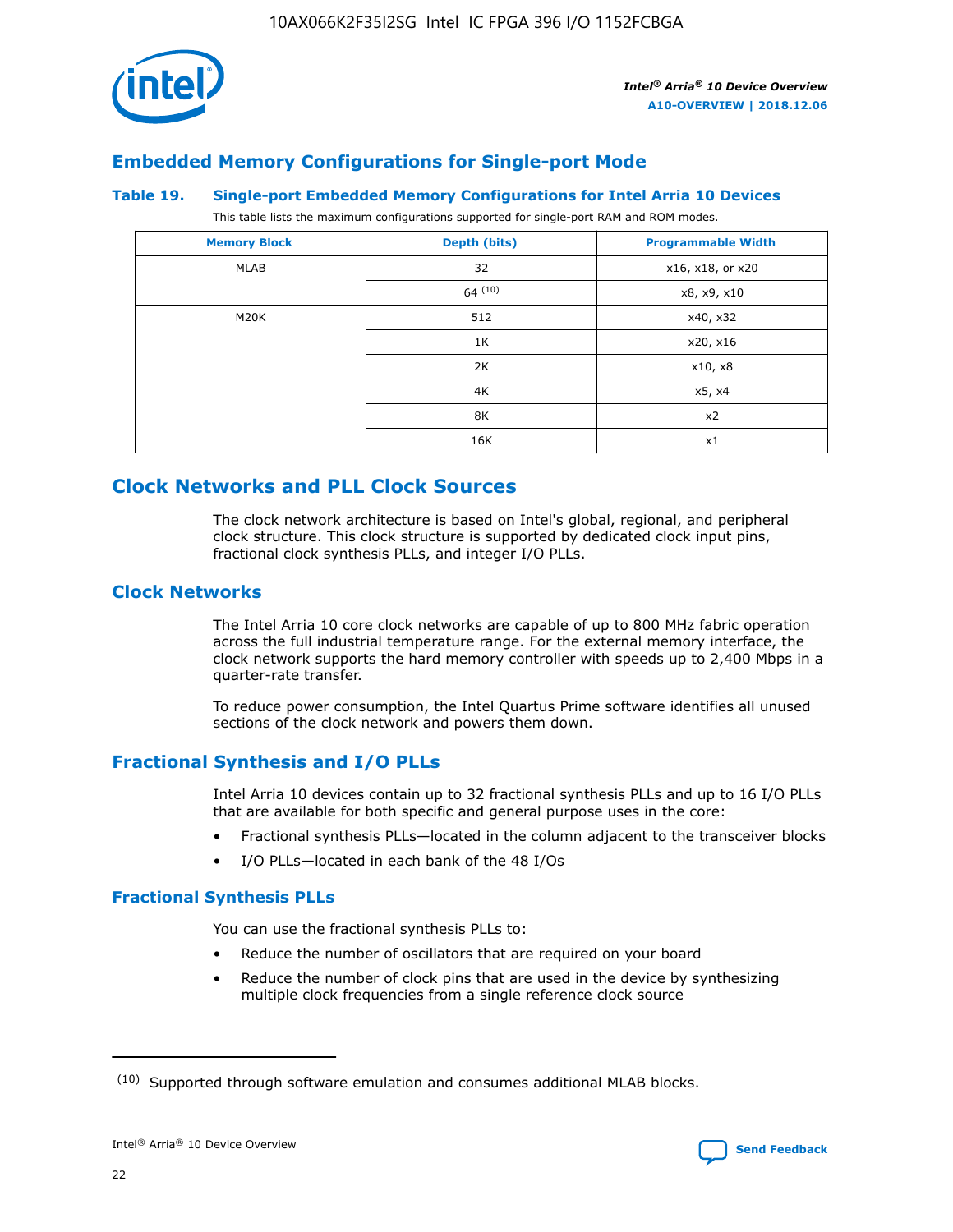

The fractional synthesis PLLs support the following features:

- Reference clock frequency synthesis for transceiver CMU and Advanced Transmit (ATX) PLLs
- Clock network delay compensation
- Zero-delay buffering
- Direct transmit clocking for transceivers
- Independently configurable into two modes:
	- Conventional integer mode equivalent to the general purpose PLL
	- Enhanced fractional mode with third order delta-sigma modulation
- PLL cascading

#### **I/O PLLs**

The integer mode I/O PLLs are located in each bank of 48 I/Os. You can use the I/O PLLs to simplify the design of external memory and high-speed LVDS interfaces.

In each I/O bank, the I/O PLLs are adjacent to the hard memory controllers and LVDS SERDES. Because these PLLs are tightly coupled with the I/Os that need to use them, it makes it easier to close timing.

You can use the I/O PLLs for general purpose applications in the core such as clock network delay compensation and zero-delay buffering.

Intel Arria 10 devices support PLL-to-PLL cascading.

## **FPGA General Purpose I/O**

Intel Arria 10 devices offer highly configurable GPIOs. Each I/O bank contains 48 general purpose I/Os and a high-efficiency hard memory controller.

The following list describes the features of the GPIOs:

- Consist of 3 V I/Os for high-voltage application and LVDS I/Os for differential signaling
	- Up to two 3 V I/O banks, available in some devices, that support up to 3 V I/O standards
	- LVDS I/O banks that support up to 1.8 V I/O standards
- Support a wide range of single-ended and differential I/O interfaces
- LVDS speeds up to 1.6 Gbps
- Each LVDS pair of pins has differential input and output buffers, allowing you to configure the LVDS direction for each pair.
- Programmable bus hold and weak pull-up
- Programmable differential output voltage  $(V_{OD})$  and programmable pre-emphasis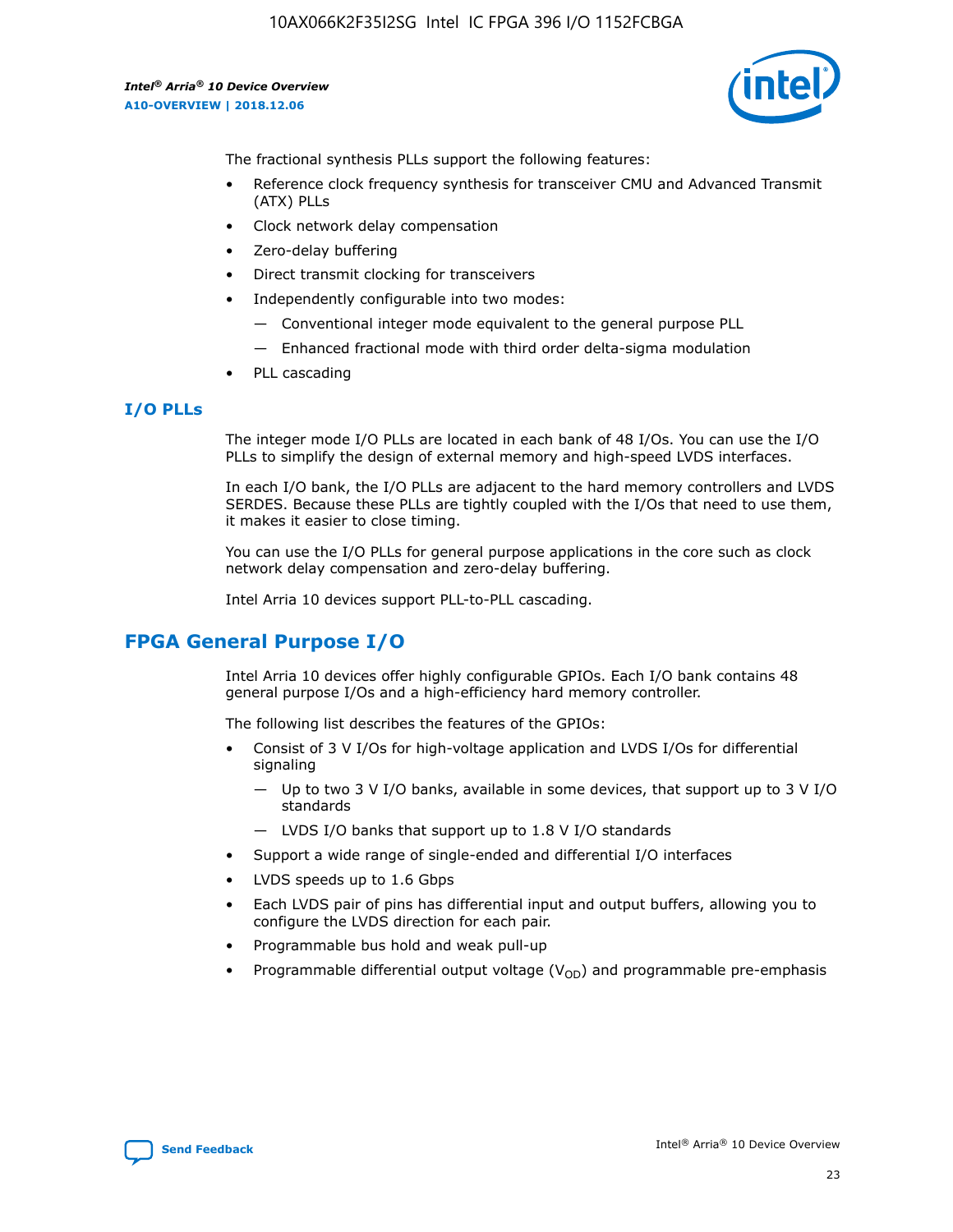

- Series (R<sub>S</sub>) and parallel (R<sub>T</sub>) on-chip termination (OCT) for all I/O banks with OCT calibration to limit the termination impedance variation
- On-chip dynamic termination that has the ability to swap between series and parallel termination, depending on whether there is read or write on a common bus for signal integrity
- Easy timing closure support using the hard read FIFO in the input register path, and delay-locked loop (DLL) delay chain with fine and coarse architecture

## **External Memory Interface**

Intel Arria 10 devices offer massive external memory bandwidth, with up to seven 32 bit DDR4 memory interfaces running at up to 2,400 Mbps. This bandwidth provides additional ease of design, lower power, and resource efficiencies of hardened highperformance memory controllers.

The memory interface within Intel Arria 10 FPGAs and SoCs delivers the highest performance and ease of use. You can configure up to a maximum width of 144 bits when using the hard or soft memory controllers. If required, you can bypass the hard memory controller and use a soft controller implemented in the user logic.

Each I/O contains a hardened DDR read/write path (PHY) capable of performing key memory interface functionality such as read/write leveling, FIFO buffering to lower latency and improve margin, timing calibration, and on-chip termination.

The timing calibration is aided by the inclusion of hard microcontrollers based on Intel's Nios® II technology, specifically tailored to control the calibration of multiple memory interfaces. This calibration allows the Intel Arria 10 device to compensate for any changes in process, voltage, or temperature either within the Intel Arria 10 device itself, or within the external memory device. The advanced calibration algorithms ensure maximum bandwidth and robust timing margin across all operating conditions.

In addition to parallel memory interfaces, Intel Arria 10 devices support serial memory technologies such as the Hybrid Memory Cube (HMC). The HMC is supported by the Intel Arria 10 high-speed serial transceivers which connect up to four HMC links, with each link running at data rates up to 15 Gbps.

#### **Related Information**

#### [External Memory Interface Spec Estimator](http://www.altera.com/technology/memory/estimator/mem-emif-index.html)

Provides a parametric tool that allows you to find and compare the performance of the supported external memory interfaces in IntelFPGAs.

## **Memory Standards Supported by Intel Arria 10 Devices**

The I/Os are designed to provide high performance support for existing and emerging external memory standards.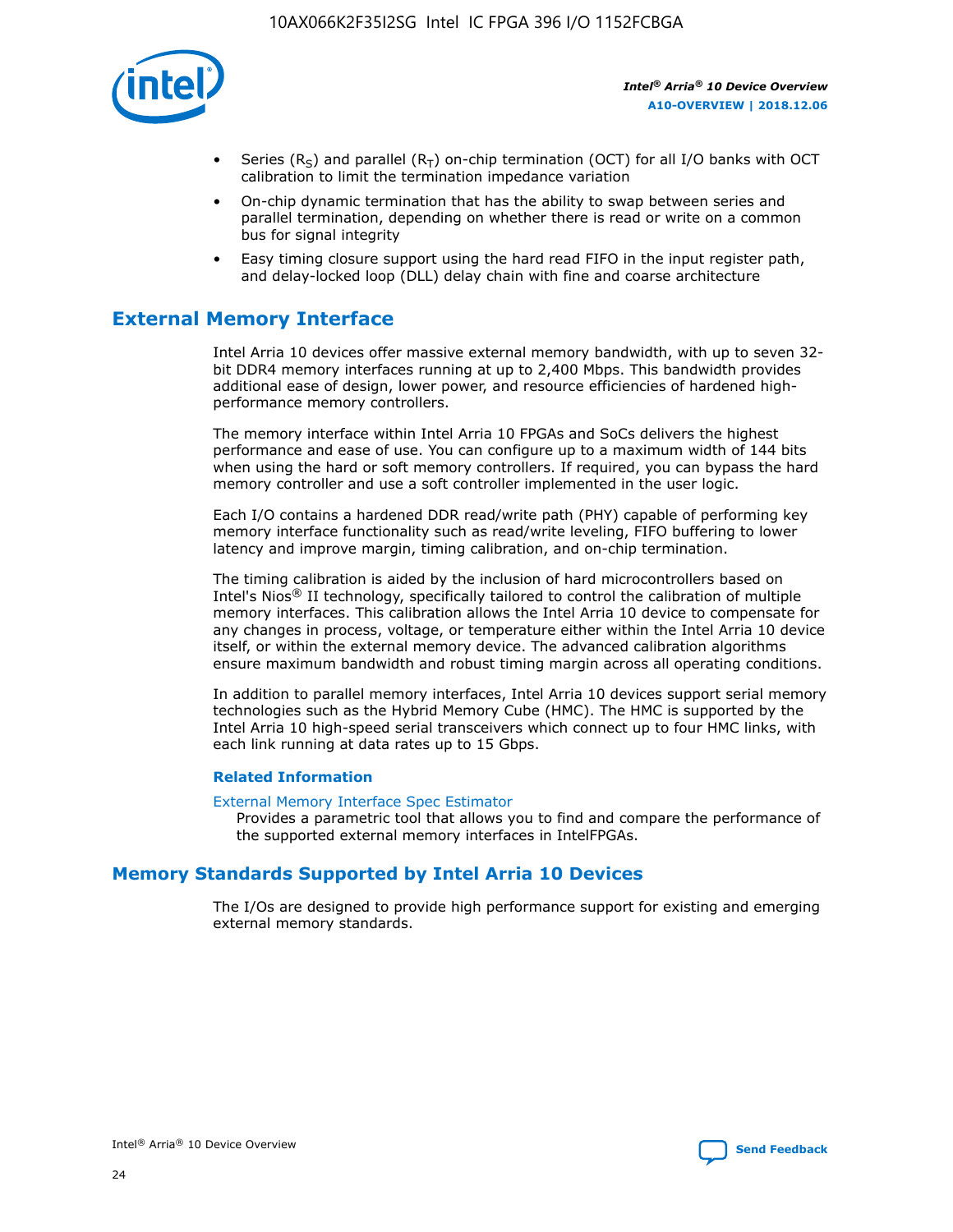

#### **Table 20. Memory Standards Supported by the Hard Memory Controller**

This table lists the overall capability of the hard memory controller. For specific details, refer to the External Memory Interface Spec Estimator and Intel Arria 10 Device Datasheet.

| <b>Memory Standard</b> | <b>Rate Support</b> | <b>Ping Pong PHY Support</b> | <b>Maximum Frequency</b><br>(MHz) |
|------------------------|---------------------|------------------------------|-----------------------------------|
| <b>DDR4 SDRAM</b>      | Quarter rate        | Yes                          | 1,067                             |
|                        |                     |                              | 1,200                             |
| DDR3 SDRAM             | Half rate           | Yes                          | 533                               |
|                        |                     |                              | 667                               |
|                        | Quarter rate        | Yes                          | 1,067                             |
|                        |                     |                              | 1,067                             |
| <b>DDR3L SDRAM</b>     | Half rate           | Yes                          | 533                               |
|                        |                     |                              | 667                               |
|                        | Quarter rate        | Yes                          | 933                               |
|                        |                     |                              | 933                               |
| LPDDR3 SDRAM           | Half rate           |                              | 533                               |
|                        | Quarter rate        |                              | 800                               |

#### **Table 21. Memory Standards Supported by the Soft Memory Controller**

| <b>Memory Standard</b>      | <b>Rate Support</b> | <b>Maximum Frequency</b><br>(MHz) |
|-----------------------------|---------------------|-----------------------------------|
| <b>RLDRAM 3 (11)</b>        | Quarter rate        | 1,200                             |
| ODR IV SRAM <sup>(11)</sup> | Quarter rate        | 1,067                             |
| <b>ODR II SRAM</b>          | Full rate           | 333                               |
|                             | Half rate           | 633                               |
| <b>ODR II+ SRAM</b>         | Full rate           | 333                               |
|                             | Half rate           | 633                               |
| <b>ODR II+ Xtreme SRAM</b>  | Full rate           | 333                               |
|                             | Half rate           | 633                               |

#### **Table 22. Memory Standards Supported by the HPS Hard Memory Controller**

The hard processor system (HPS) is available in Intel Arria 10 SoC devices only.

| <b>Memory Standard</b> | <b>Rate Support</b> | <b>Maximum Frequency</b><br>(MHz) |
|------------------------|---------------------|-----------------------------------|
| <b>DDR4 SDRAM</b>      | Half rate           | 1,200                             |
| <b>DDR3 SDRAM</b>      | Half rate           | 1,067                             |
| <b>DDR3L SDRAM</b>     | Half rate           | 933                               |

<sup>(11)</sup> Intel Arria 10 devices support this external memory interface using hard PHY with soft memory controller.

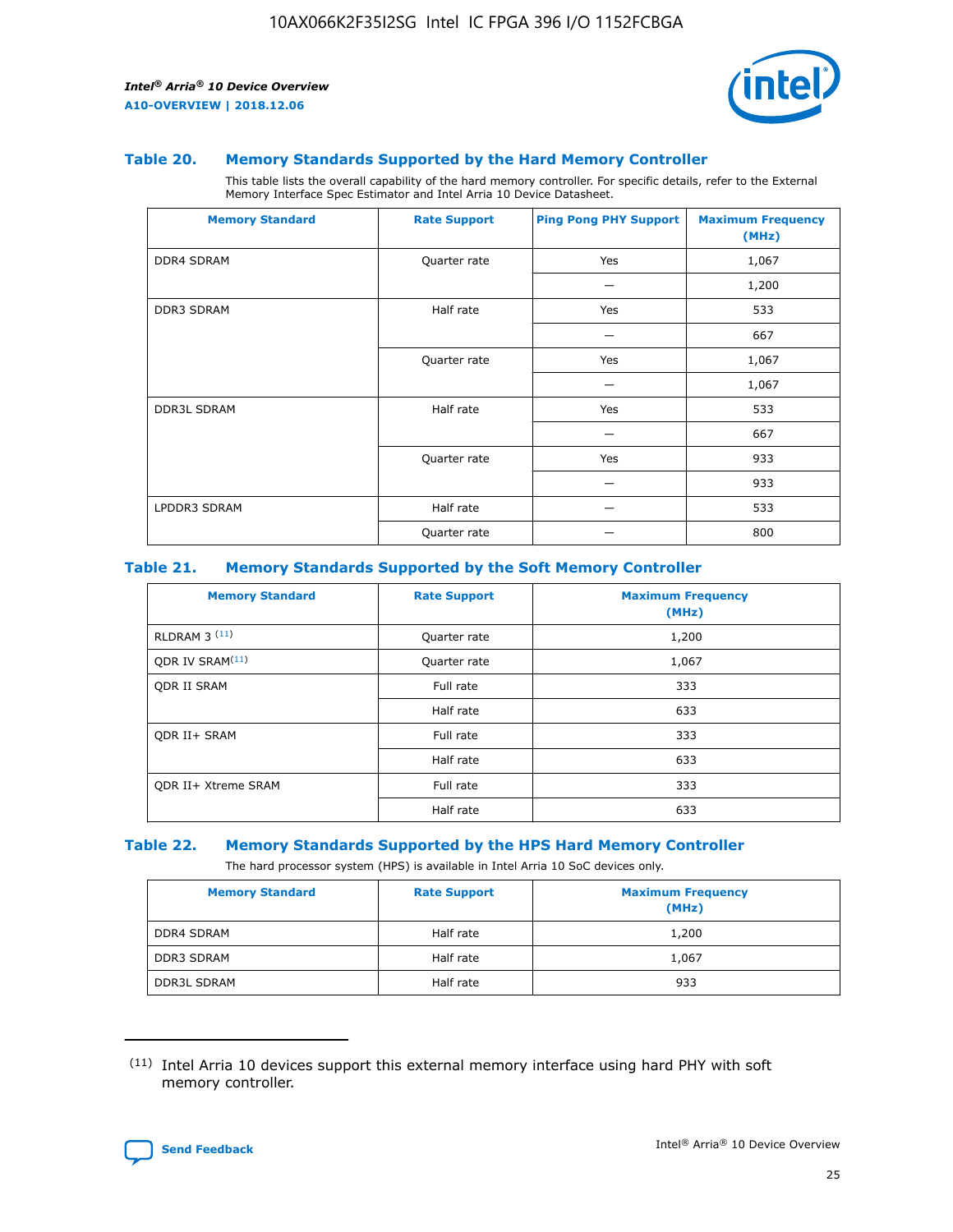

#### **Related Information**

#### [Intel Arria 10 Device Datasheet](https://www.intel.com/content/www/us/en/programmable/documentation/mcn1413182292568.html#mcn1413182153340)

Lists the memory interface performance according to memory interface standards, rank or chip select configurations, and Intel Arria 10 device speed grades.

## **PCIe Gen1, Gen2, and Gen3 Hard IP**

Intel Arria 10 devices contain PCIe hard IP that is designed for performance and ease-of-use:

- Includes all layers of the PCIe stack—transaction, data link and physical layers.
- Supports PCIe Gen3, Gen2, and Gen1 Endpoint and Root Port in x1, x2, x4, or x8 lane configuration.
- Operates independently from the core logic—optional configuration via protocol (CvP) allows the PCIe link to power up and complete link training in less than 100 ms while the Intel Arria 10 device completes loading the programming file for the rest of the FPGA.
- Provides added functionality that makes it easier to support emerging features such as Single Root I/O Virtualization (SR-IOV) and optional protocol extensions.
- Provides improved end-to-end datapath protection using ECC.
- Supports FPGA configuration via protocol (CvP) using PCIe at Gen3, Gen2, or Gen1 speed.

#### **Related Information**

PCS Features on page 30

## **Enhanced PCS Hard IP for Interlaken and 10 Gbps Ethernet**

## **Interlaken Support**

The Intel Arria 10 enhanced PCS hard IP provides integrated Interlaken PCS supporting rates up to 25.8 Gbps per lane.

The Interlaken PCS is based on the proven functionality of the PCS developed for Intel's previous generation FPGAs, which demonstrated interoperability with Interlaken ASSP vendors and third-party IP suppliers. The Interlaken PCS is present in every transceiver channel in Intel Arria 10 devices.

#### **Related Information**

PCS Features on page 30

## **10 Gbps Ethernet Support**

The Intel Arria 10 enhanced PCS hard IP supports 10GBASE-R PCS compliant with IEEE 802.3 10 Gbps Ethernet (10GbE). The integrated hard IP support for 10GbE and the 10 Gbps transceivers save external PHY cost, board space, and system power.

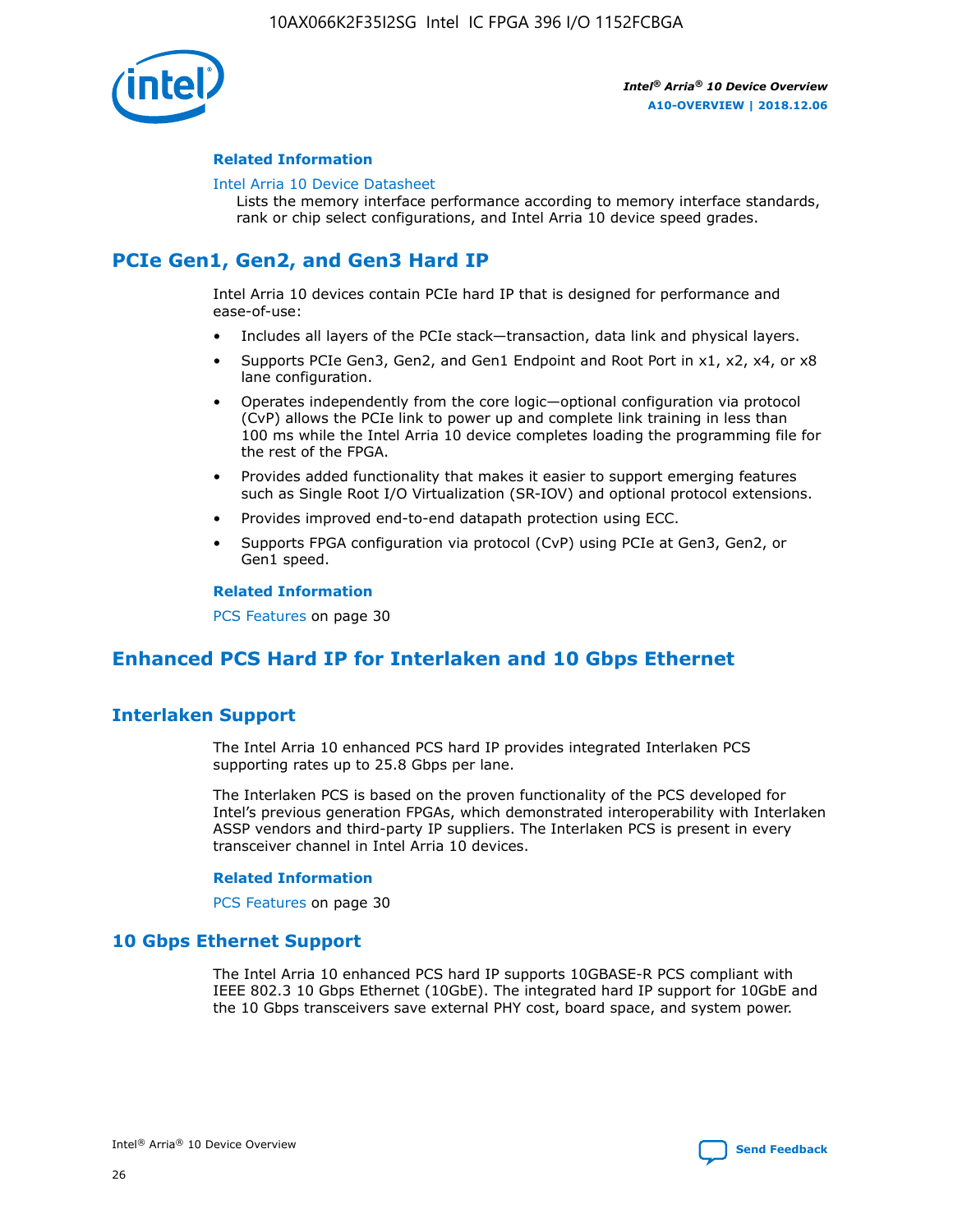

The scalable hard IP supports multiple independent 10GbE ports while using a single PLL for all the 10GBASE-R PCS instantiations, which saves on core logic resources and clock networks:

- Simplifies multiport 10GbE systems compared to XAUI interfaces that require an external XAUI-to-10G PHY.
- Incorporates Electronic Dispersion Compensation (EDC), which enables direct connection to standard 10 Gbps XFP and SFP+ pluggable optical modules.
- Supports backplane Ethernet applications and includes a hard 10GBASE-KR Forward Error Correction (FEC) circuit that you can use for 10 Gbps and 40 Gbps applications.

The 10 Gbps Ethernet PCS hard IP and 10GBASE-KR FEC are present in every transceiver channel.

#### **Related Information**

PCS Features on page 30

## **Low Power Serial Transceivers**

Intel Arria 10 FPGAs and SoCs include lowest power transceivers that deliver high bandwidth, throughput and low latency.

Intel Arria 10 devices deliver the industry's lowest power consumption per transceiver channel:

- 12.5 Gbps transceivers at as low as 242 mW
- 10 Gbps transceivers at as low as 168 mW
- 6 Gbps transceivers at as low as 117 mW

Intel Arria 10 transceivers support various data rates according to application:

- Chip-to-chip and chip-to-module applications—from 1 Gbps up to 25.8 Gbps
- Long reach and backplane applications—from 1 Gbps up to 12.5 with advanced adaptive equalization
- Critical power sensitive applications—from 1 Gbps up to 11.3 Gbps using lower power modes

The combination of 20 nm process technology and architectural advances provide the following benefits:

- Significant reduction in die area and power consumption
- Increase of up to two times in transceiver I/O density compared to previous generation devices while maintaining optimal signal integrity
- Up to 72 total transceiver channels—you can configure up to 6 of these channels to run as fast as 25.8 Gbps
- All channels feature continuous data rate support up to the maximum rated speed

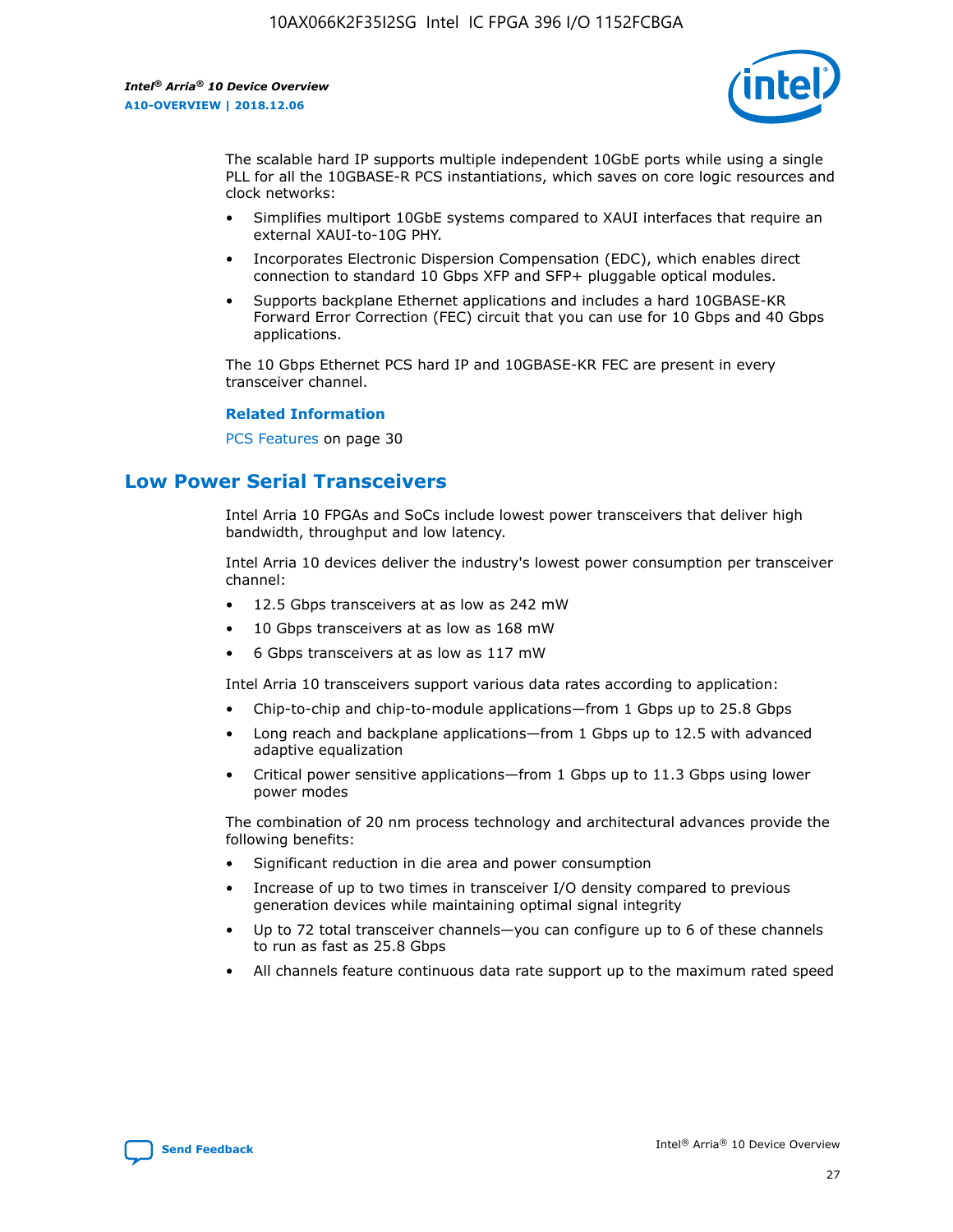



## **Figure 6. Intel Arria 10 Transceiver Block Architecture**

## **Transceiver Channels**

All transceiver channels feature a dedicated Physical Medium Attachment (PMA) and a hardened Physical Coding Sublayer (PCS).

- The PMA provides primary interfacing capabilities to physical channels.
- The PCS typically handles encoding/decoding, word alignment, and other preprocessing functions before transferring data to the FPGA core fabric.

A transceiver channel consists of a PMA and a PCS block. Most transceiver banks have 6 channels. There are some transceiver banks that contain only 3 channels.

A wide variety of bonded and non-bonded data rate configurations is possible using a highly configurable clock distribution network. Up to 80 independent transceiver data rates can be configured.

The following figures are graphical representations of top views of the silicon die, which correspond to reverse views for flip chip packages. Different Intel Arria 10 devices may have different floorplans than the ones shown in the figures.

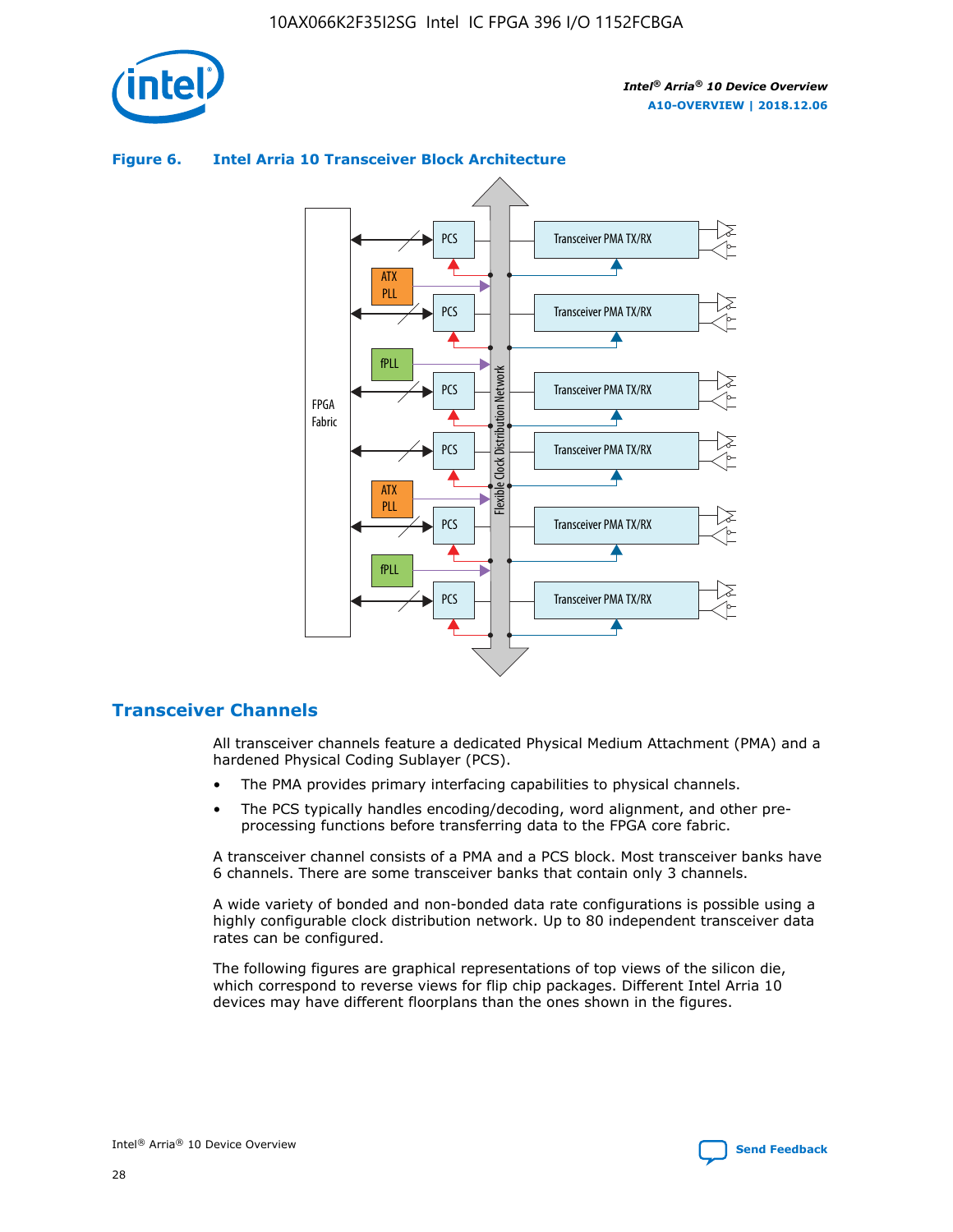

## **Figure 7. Device Chip Overview for Intel Arria 10 GX and GT Devices**



M20K Internal Memory Blocks Core Logic Fabric Transceiver Channels Hard IP Per Transceiver: Standard PCS and Enhanced PCS Hard IPs PCI Express Gen3 Hard IP Fractional PLLs M20K Internal Memory Blocks PCI Express Gen3 Hard IP Variable Precision DSP Blocks I/O PLLs Hard Memory Controllers, General-Purpose I/O Cells, LVDS Hard Processor Subsystem, Dual-Core ARM Cortex A9 M20K Internal Memory Blocks Variable Precision DSP Blocks M20K Internal Memory Blocks Core Logic Fabric I/O PLLs Hard Memory Controllers, General-Purpose I/O Cells, LVDS M20K Internal Memory Blocks Variable Precision DSP Blocks M20K Internal Memory Blocks Transceiver Channels Hard IP Per Transceiver: Standard PCS and Enhanced PCS Hard IPs PCI Express Gen3 Hard IP Fractional PLLs PCI Express Gen3 Hard IP  $\ddot{\cdot}$ Hard PCS Transceiver PMA fPLL ATX (LC) Hard PCS Transceiver PMA **Transmit** Hard PCS Transceiver PMA PLL fPLL Hard PCS Transceiver PMA Transceiver Clock Networks ATX (LC) Hard PCS Transceiver PMA Transmi Hard PCS Transceiver PMA PLL fPLL Hard PCS Transceiver PMA Transceiver PMA Hard PCS ATX (LC) **Transmit** Hard PCS Transceiver PMA PLL Unused transceiver chann can be used as additional transceiver transmit PLLs

#### **PMA Features**

Intel Arria 10 transceivers provide exceptional signal integrity at data rates up to 25.8 Gbps. Clocking options include ultra-low jitter ATX PLLs (LC tank based), clock multiplier unit (CMU) PLLs, and fractional PLLs.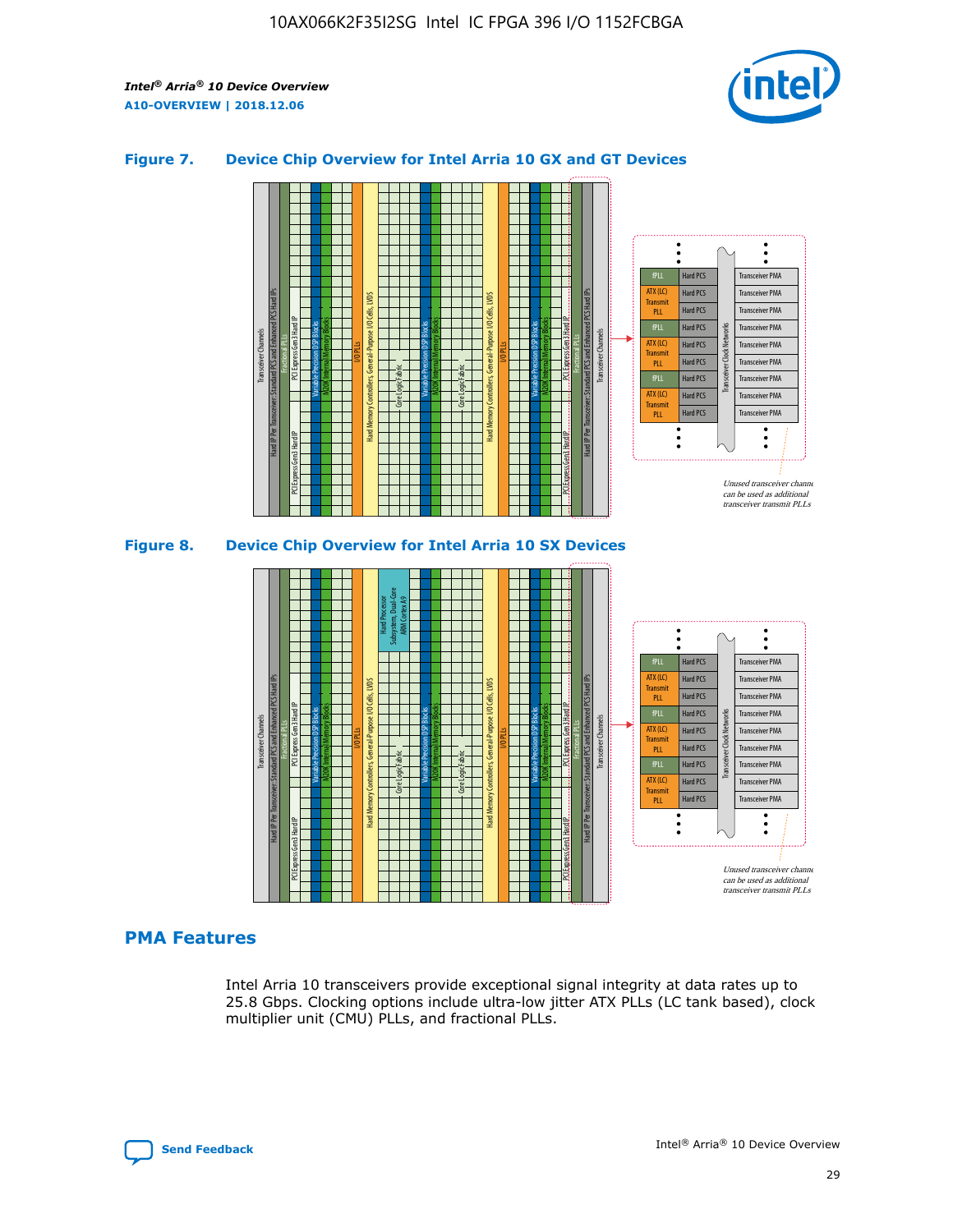

Each transceiver channel contains a channel PLL that can be used as the CMU PLL or clock data recovery (CDR) PLL. In CDR mode, the channel PLL recovers the receiver clock and data in the transceiver channel. Up to 80 independent data rates can be configured on a single Intel Arria 10 device.

## **Table 23. PMA Features of the Transceivers in Intel Arria 10 Devices**

| <b>Feature</b>                                             | <b>Capability</b>                                                                                                                                                                                                             |
|------------------------------------------------------------|-------------------------------------------------------------------------------------------------------------------------------------------------------------------------------------------------------------------------------|
| Chip-to-Chip Data Rates                                    | 1 Gbps to 17.4 Gbps (Intel Arria 10 GX devices)<br>1 Gbps to 25.8 Gbps (Intel Arria 10 GT devices)                                                                                                                            |
| <b>Backplane Support</b>                                   | Drive backplanes at data rates up to 12.5 Gbps                                                                                                                                                                                |
| <b>Optical Module Support</b>                              | SFP+/SFP, XFP, CXP, QSFP/QSFP28, CFP/CFP2/CFP4                                                                                                                                                                                |
| Cable Driving Support                                      | SFP+ Direct Attach, PCI Express over cable, eSATA                                                                                                                                                                             |
| Transmit Pre-Emphasis                                      | 4-tap transmit pre-emphasis and de-emphasis to compensate for system channel loss                                                                                                                                             |
| Continuous Time Linear<br>Equalizer (CTLE)                 | Dual mode, high-gain, and high-data rate, linear receive equalization to compensate for<br>system channel loss                                                                                                                |
| Decision Feedback Equalizer<br>(DFE)                       | 7-fixed and 4-floating tap DFE to equalize backplane channel loss in the presence of<br>crosstalk and noisy environments                                                                                                      |
| Variable Gain Amplifier                                    | Optimizes the signal amplitude prior to the CDR sampling and operates in fixed and<br>adaptive modes                                                                                                                          |
| Altera Digital Adaptive<br>Parametric Tuning (ADAPT)       | Fully digital adaptation engine to automatically adjust all link equalization parameters-<br>including CTLE, DFE, and variable gain amplifier blocks—that provide optimal link margin<br>without intervention from user logic |
| Precision Signal Integrity<br>Calibration Engine (PreSICE) | Hardened calibration controller to quickly calibrate all transceiver control parameters on<br>power-up, which provides the optimal signal integrity and jitter performance                                                    |
| Advanced Transmit (ATX)<br><b>PLL</b>                      | Low jitter ATX (LC tank based) PLLs with continuous tuning range to cover a wide range of<br>standard and proprietary protocols                                                                                               |
| <b>Fractional PLLs</b>                                     | On-chip fractional frequency synthesizers to replace on-board crystal oscillators and reduce<br>system cost                                                                                                                   |
| Digitally Assisted Analog<br><b>CDR</b>                    | Superior jitter tolerance with fast lock time                                                                                                                                                                                 |
| Dynamic Partial<br>Reconfiguration                         | Allows independent control of the Avalon memory-mapped interface of each transceiver<br>channel for the highest transceiver flexibility                                                                                       |
| Multiple PCS-PMA and PCS-<br>PLD interface widths          | 8-, 10-, 16-, 20-, 32-, 40-, or 64-bit interface widths for flexibility of deserialization width,<br>encoding, and reduced latency                                                                                            |

## **PCS Features**

This table summarizes the Intel Arria 10 transceiver PCS features. You can use the transceiver PCS to support a wide range of protocols ranging from 1 Gbps to 25.8 Gbps.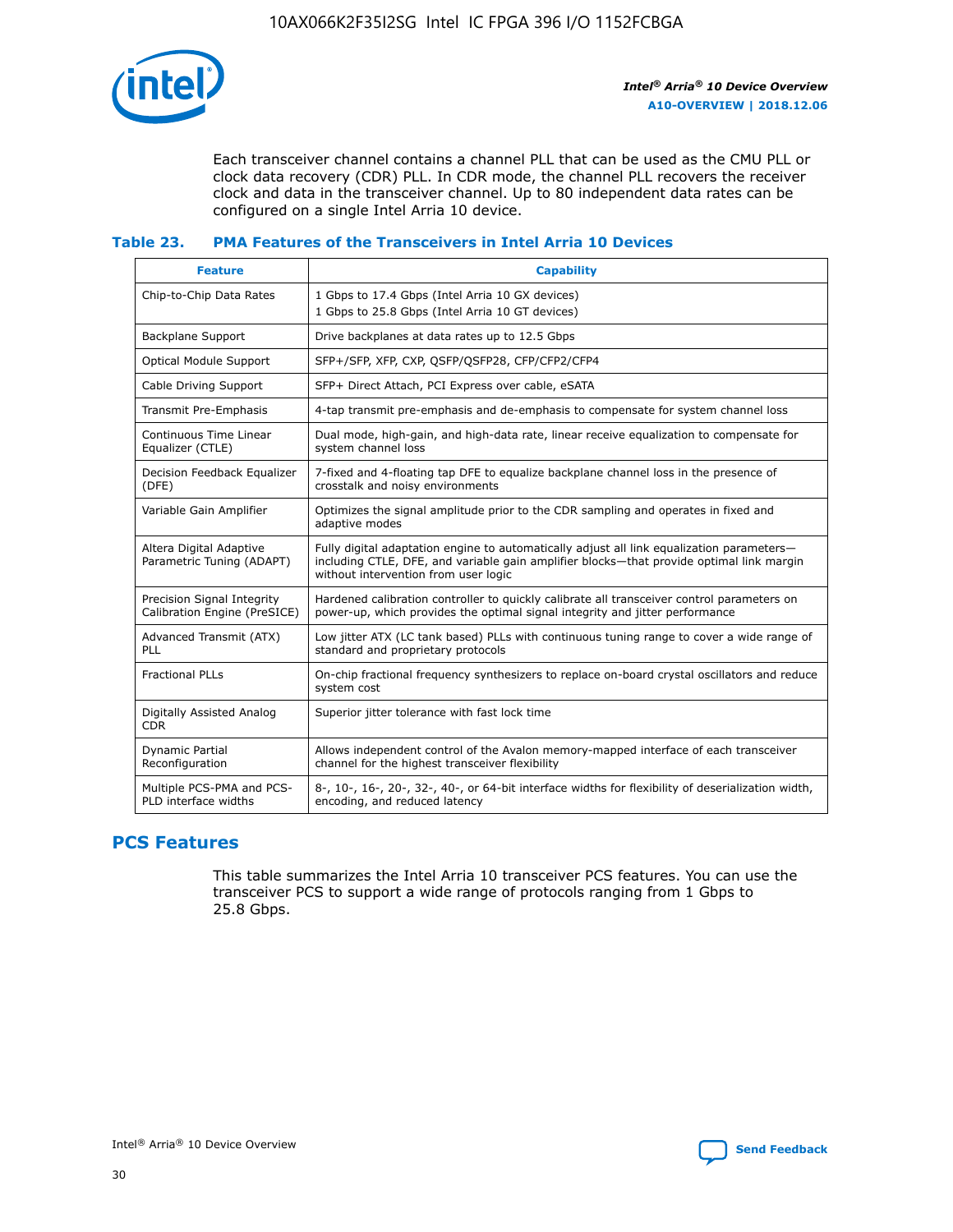

| <b>PCS</b>          | <b>Description</b>                                                                                                                                                                                                                                                                                                                                                                                             |
|---------------------|----------------------------------------------------------------------------------------------------------------------------------------------------------------------------------------------------------------------------------------------------------------------------------------------------------------------------------------------------------------------------------------------------------------|
| Standard PCS        | Operates at a data rate up to 12 Gbps<br>Supports protocols such as PCI-Express, CPRI 4.2+, GigE, IEEE 1588 in Hard PCS<br>Implements other protocols using Basic/Custom (Standard PCS) transceiver<br>configuration rules.                                                                                                                                                                                    |
| <b>Enhanced PCS</b> | Performs functions common to most serial data industry standards, such as word<br>alignment, encoding/decoding, and framing, before data is sent or received off-chip<br>through the PMA<br>• Handles data transfer to and from the FPGA fabric<br>Handles data transfer internally to and from the PMA<br>Provides frequency compensation<br>Performs channel bonding for multi-channel low skew applications |
| PCIe Gen3 PCS       | Supports the seamless switching of Data and Clock between the Gen1, Gen2, and Gen3<br>data rates<br>Provides support for PIPE 3.0 features<br>Supports the PIPE interface with the Hard IP enabled, as well as with the Hard IP<br>bypassed                                                                                                                                                                    |

#### **Related Information**

- PCIe Gen1, Gen2, and Gen3 Hard IP on page 26
- Interlaken Support on page 26
- 10 Gbps Ethernet Support on page 26

## **PCS Protocol Support**

This table lists some of the protocols supported by the Intel Arria 10 transceiver PCS. For more information about the blocks in the transmitter and receiver data paths, refer to the related information.

| <b>Protocol</b>                                 | <b>Data Rate</b><br>(Gbps) | <b>Transceiver IP</b>       | <b>PCS Support</b>                      |
|-------------------------------------------------|----------------------------|-----------------------------|-----------------------------------------|
| PCIe Gen3 x1, x2, x4, x8                        | 8.0                        | Native PHY (PIPE)           | Standard PCS and PCIe<br>Gen3 PCS       |
| PCIe Gen2 x1, x2, x4, x8                        | 5.0                        | Native PHY (PIPE)           | <b>Standard PCS</b>                     |
| PCIe Gen1 x1, x2, x4, x8                        | 2.5                        | Native PHY (PIPE)           | Standard PCS                            |
| 1000BASE-X Gigabit Ethernet                     | 1.25                       | Native PHY                  | <b>Standard PCS</b>                     |
| 1000BASE-X Gigabit Ethernet with<br>IEEE 1588v2 | 1.25                       | Native PHY                  | Standard PCS                            |
| 10GBASE-R                                       | 10.3125                    | Native PHY                  | <b>Enhanced PCS</b>                     |
| 10GBASE-R with IEEE 1588v2                      | 10.3125                    | Native PHY                  | <b>Enhanced PCS</b>                     |
| 10GBASE-R with KR FEC                           | 10.3125                    | Native PHY                  | <b>Enhanced PCS</b>                     |
| 10GBASE-KR and 1000BASE-X                       | 10.3125                    | 1G/10GbE and 10GBASE-KR PHY | Standard PCS and<br><b>Enhanced PCS</b> |
| Interlaken (CEI-6G/11G)                         | 3.125 to 17.4              | Native PHY                  | <b>Enhanced PCS</b>                     |
| SFI-S/SFI-5.2                                   | 11.2                       | Native PHY                  | <b>Enhanced PCS</b>                     |
| $10G$ SDI                                       | 10.692                     | Native PHY                  | <b>Enhanced PCS</b>                     |
|                                                 |                            |                             | continued                               |



**[Send Feedback](mailto:FPGAtechdocfeedback@intel.com?subject=Feedback%20on%20Intel%20Arria%2010%20Device%20Overview%20(A10-OVERVIEW%202018.12.06)&body=We%20appreciate%20your%20feedback.%20In%20your%20comments,%20also%20specify%20the%20page%20number%20or%20paragraph.%20Thank%20you.) Intel®** Arria<sup>®</sup> 10 Device Overview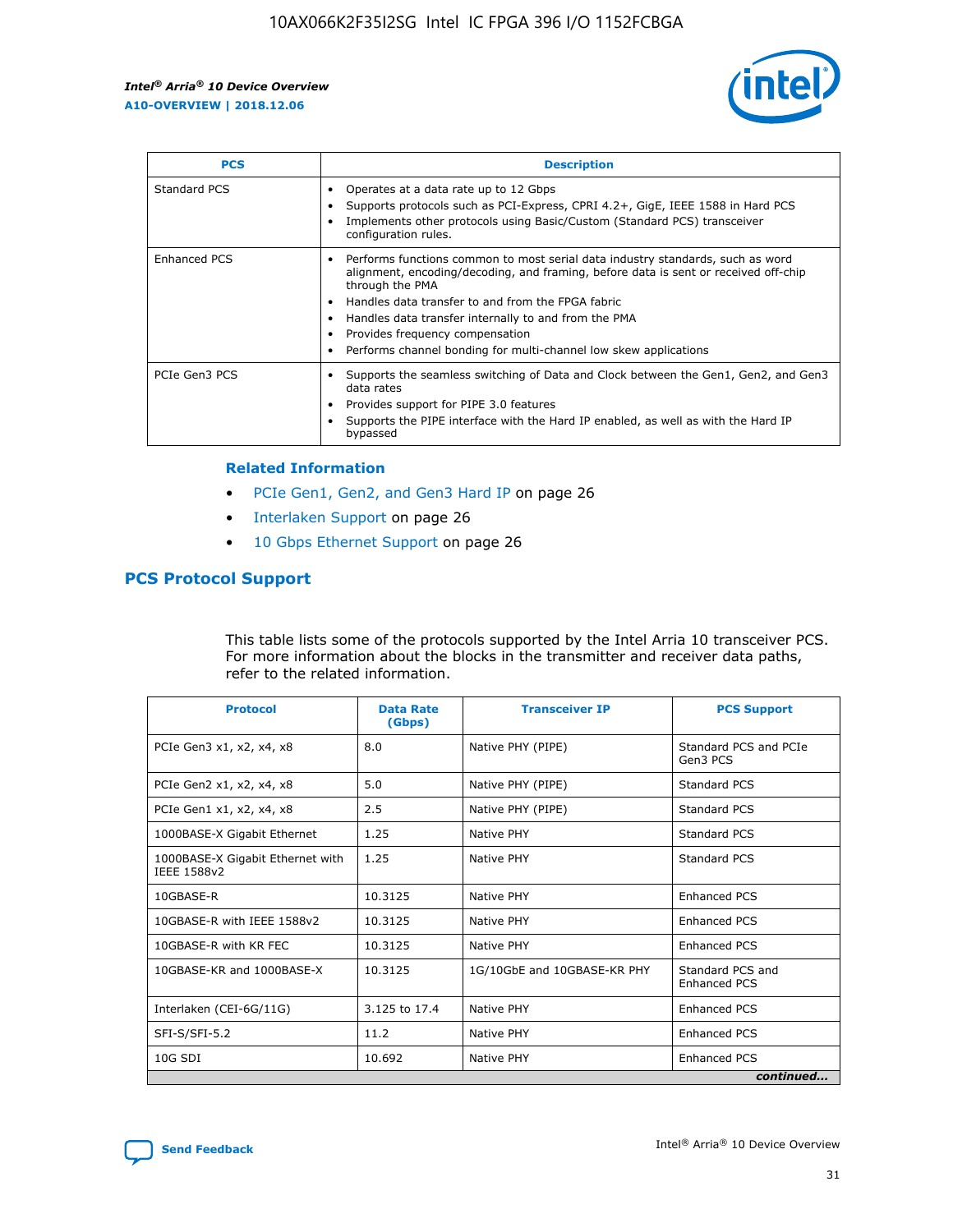

| <b>Protocol</b>      | <b>Data Rate</b><br>(Gbps) | <b>Transceiver IP</b> | <b>PCS Support</b> |
|----------------------|----------------------------|-----------------------|--------------------|
| CPRI 6.0 (64B/66B)   | 0.6144 to<br>10.1376       | Native PHY            | Enhanced PCS       |
| CPRI 4.2 (8B/10B)    | $0.6144$ to<br>9.8304      | Native PHY            | Standard PCS       |
| OBSAI RP3 v4.2       | 0.6144 to 6.144            | Native PHY            | Standard PCS       |
| SD-SDI/HD-SDI/3G-SDI | $0.143(12)$ to<br>2.97     | Native PHY            | Standard PCS       |

## **Related Information**

#### [Intel Arria 10 Transceiver PHY User Guide](https://www.intel.com/content/www/us/en/programmable/documentation/nik1398707230472.html#nik1398707091164)

Provides more information about the supported transceiver protocols and PHY IP, the PMA architecture, and the standard, enhanced, and PCIe Gen3 PCS architecture.

## **SoC with Hard Processor System**

Each SoC device combines an FPGA fabric and a hard processor system (HPS) in a single device. This combination delivers the flexibility of programmable logic with the power and cost savings of hard IP in these ways:

- Reduces board space, system power, and bill of materials cost by eliminating a discrete embedded processor
- Allows you to differentiate the end product in both hardware and software, and to support virtually any interface standard
- Extends the product life and revenue through in-field hardware and software updates

 $(12)$  The 0.143 Gbps data rate is supported using oversampling of user logic that you must implement in the FPGA fabric.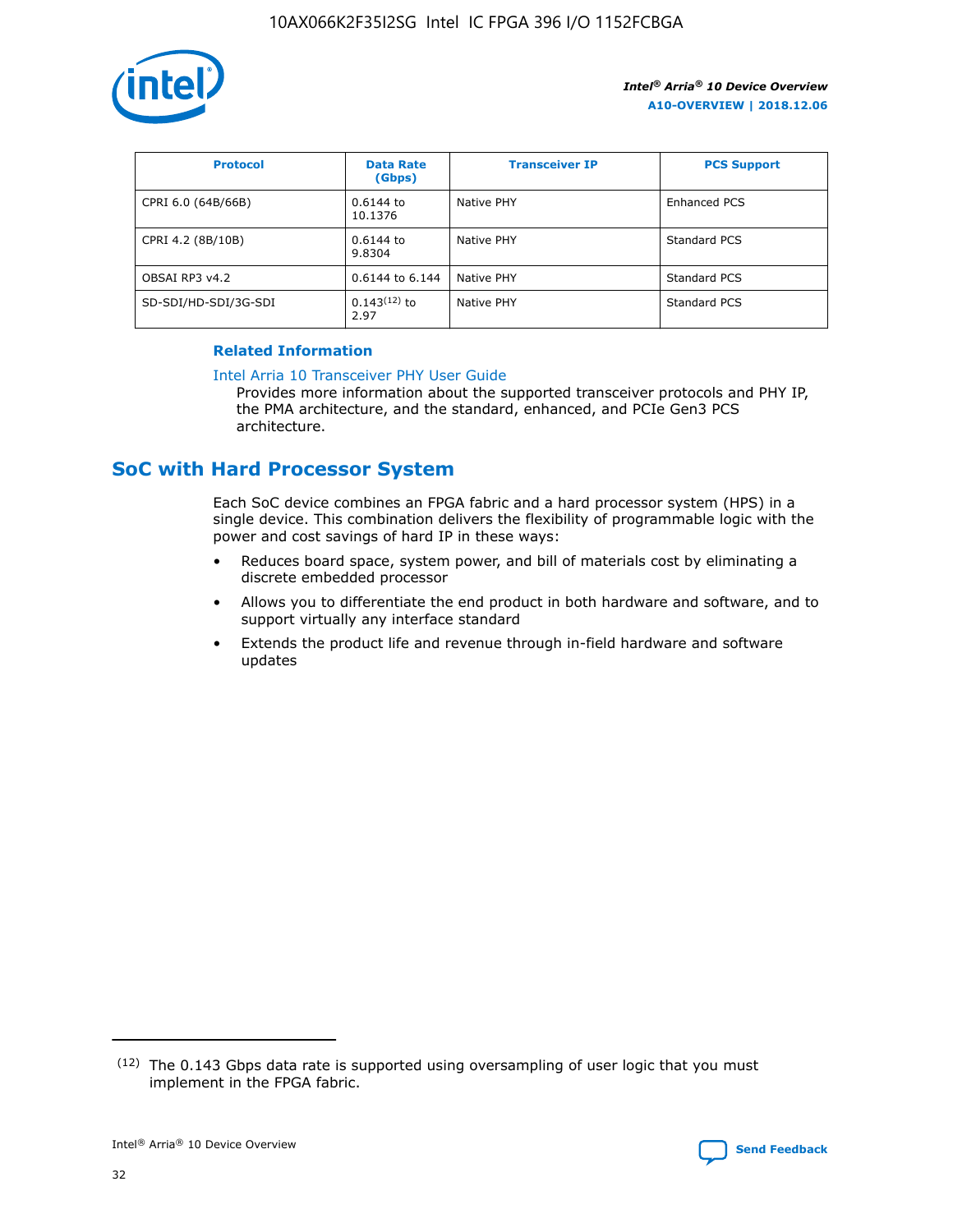

#### **Figure 9. HPS Block Diagram**

This figure shows a block diagram of the HPS with the dual ARM Cortex-A9 MPCore processor.



## **Key Advantages of 20-nm HPS**

The 20-nm HPS strikes a balance between enabling maximum software compatibility with 28-nm SoCs while still improving upon the 28-nm HPS architecture. These improvements address the requirements of the next generation target markets such as wireless and wireline communications, compute and storage equipment, broadcast and military in terms of performance, memory bandwidth, connectivity via backplane and security.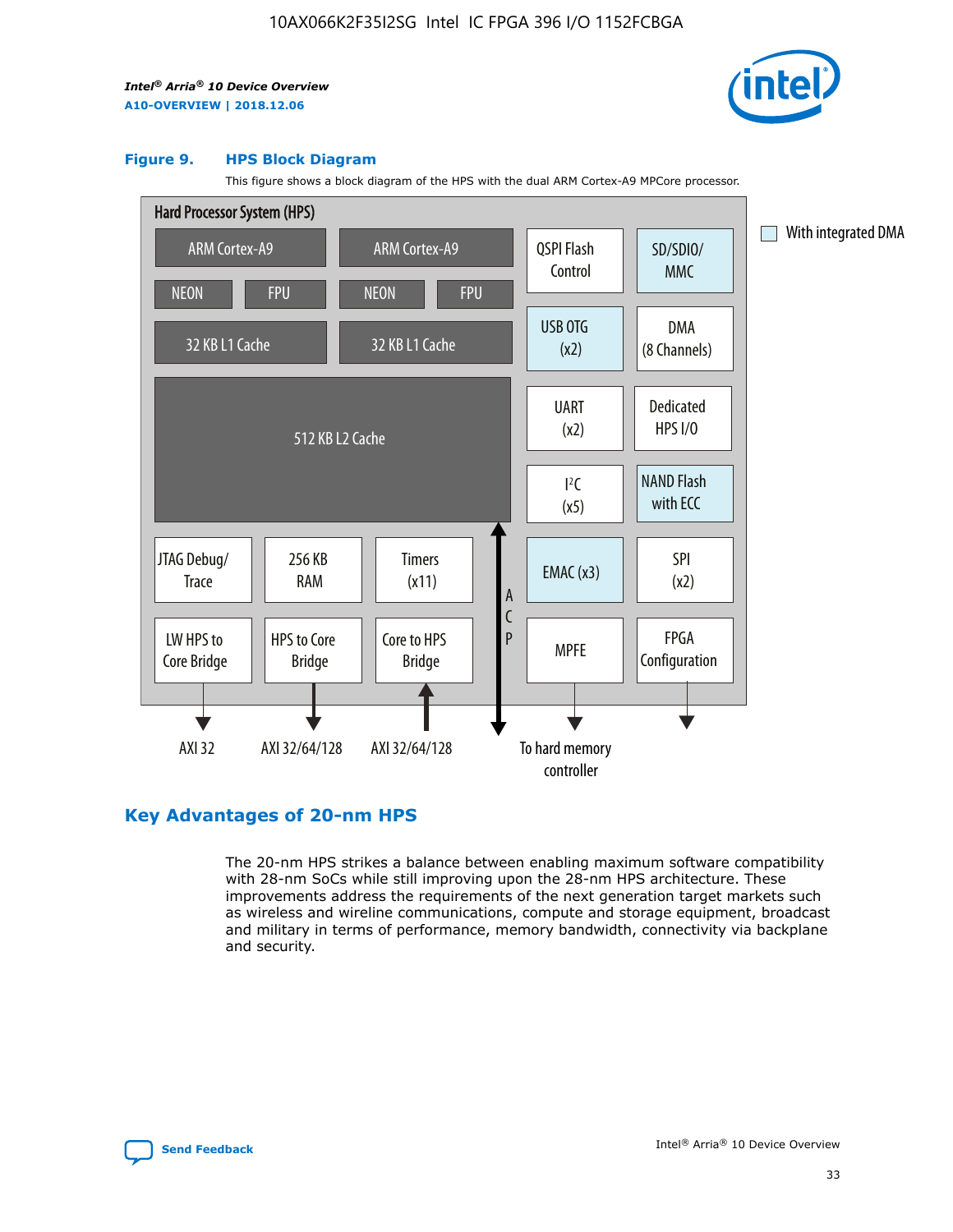

## **Table 24. Improvements in 20 nm HPS**

This table lists the key improvements of the 20 nm HPS compared to the 28 nm HPS.

| Advantages/<br><b>Improvements</b>                          | <b>Description</b>                                                                                                                                                                                                                                                                                                                                                                                                                                                                                                                                                                                                                                                                                                                                                                                                                                                                                                      |
|-------------------------------------------------------------|-------------------------------------------------------------------------------------------------------------------------------------------------------------------------------------------------------------------------------------------------------------------------------------------------------------------------------------------------------------------------------------------------------------------------------------------------------------------------------------------------------------------------------------------------------------------------------------------------------------------------------------------------------------------------------------------------------------------------------------------------------------------------------------------------------------------------------------------------------------------------------------------------------------------------|
| Increased performance and<br>overdrive capability           | While the nominal processor frequency is 1.2 GHz, the 20 nm HPS offers an "overdrive"<br>feature which enables a higher processor operating frequency. This requires a higher supply<br>voltage value that is unique to the HPS and may require a separate regulator.                                                                                                                                                                                                                                                                                                                                                                                                                                                                                                                                                                                                                                                   |
| Increased processor memory<br>bandwidth and DDR4<br>support | Up to 64-bit DDR4 memory at 2,400 Mbps support is available for the processor. The hard<br>memory controller for the HPS comprises a multi-port front end that manages connections<br>to a single port memory controller. The multi-port front end allows logic core and the HPS<br>to share ports and thereby the available bandwidth of the memory controller.                                                                                                                                                                                                                                                                                                                                                                                                                                                                                                                                                        |
| Flexible I/O sharing                                        | An advanced I/O pin muxing scheme allows improved sharing of I/O between the HPS and<br>the core logic. The following types of I/O are available for SoC:<br>17 dedicated I/Os-physically located inside the HPS block and are not accessible to<br>logic within the core. The 17 dedicated I/Os are used for HPS clock, resets, and<br>interfacing with boot devices, QSPI, and SD/MMC.<br>48 direct shared I/O-located closest to the HPS block and are ideal for high speed HPS<br>peripherals such as EMAC, USB, and others. There is one bank of 48 I/Os that supports<br>direct sharing where the 48 I/Os can be shared 12 I/Os at a time.<br>Standard (shared) I/O-all standard I/Os can be shared by the HPS peripherals and any<br>logic within the core. For designs where more than 48 I/Os are reguired to fully use all<br>the peripherals in the HPS, these I/Os can be connected through the core logic. |
| <b>EMAC</b> core                                            | Three EMAC cores are available in the HPS. The EMAC cores enable an application to<br>support two redundant Ethernet connections; for example, backplane, or two EMAC cores<br>for managing IEEE 1588 time stamp information while allowing a third EMAC core for debug<br>and configuration. All three EMACs can potentially share the same time stamps, simplifying<br>the 1588 time stamping implementation. A new serial time stamp interface allows core<br>logic to access and read the time stamp values. The integrated EMAC controllers can be<br>connected to external Ethernet PHY through the provided MDIO or I <sup>2</sup> C interface.                                                                                                                                                                                                                                                                  |
| On-chip memory                                              | The on-chip memory is updated to 256 KB support and can support larger data sets and<br>real time algorithms.                                                                                                                                                                                                                                                                                                                                                                                                                                                                                                                                                                                                                                                                                                                                                                                                           |
| <b>ECC</b> enhancements                                     | Improvements in L2 Cache ECC management allow identification of errors down to the<br>address level. ECC enhancements also enable improved error injection and status reporting<br>via the introduction of new memory mapped access to syndrome and data signals.                                                                                                                                                                                                                                                                                                                                                                                                                                                                                                                                                                                                                                                       |
| HPS to FPGA Interconnect<br>Backbone                        | Although the HPS and the Logic Core can operate independently, they are tightly coupled<br>via a high-bandwidth system interconnect built from high-performance ARM AMBA AXI bus<br>bridges. IP bus masters in the FPGA fabric have access to HPS bus slaves via the FPGA-to-<br>HPS interconnect. Similarly, HPS bus masters have access to bus slaves in the core fabric<br>via the HPS-to-FPGA bridge. Both bridges are AMBA AXI-3 compliant and support<br>simultaneous read and write transactions. Up to three masters within the core fabric can<br>share the HPS SDRAM controller with the processor. Additionally, the processor can be used<br>to configure the core fabric under program control via a dedicated 32-bit configuration port.                                                                                                                                                                  |
| FPGA configuration and HPS<br>booting                       | The FPGA fabric and HPS in the SoCs are powered independently. You can reduce the clock<br>frequencies or gate the clocks to reduce dynamic power.<br>You can configure the FPGA fabric and boot the HPS independently, in any order, providing<br>you with more design flexibility.                                                                                                                                                                                                                                                                                                                                                                                                                                                                                                                                                                                                                                    |
| Security                                                    | New security features have been introduced for anti-tamper management, secure boot,<br>encryption (AES), and authentication (SHA).                                                                                                                                                                                                                                                                                                                                                                                                                                                                                                                                                                                                                                                                                                                                                                                      |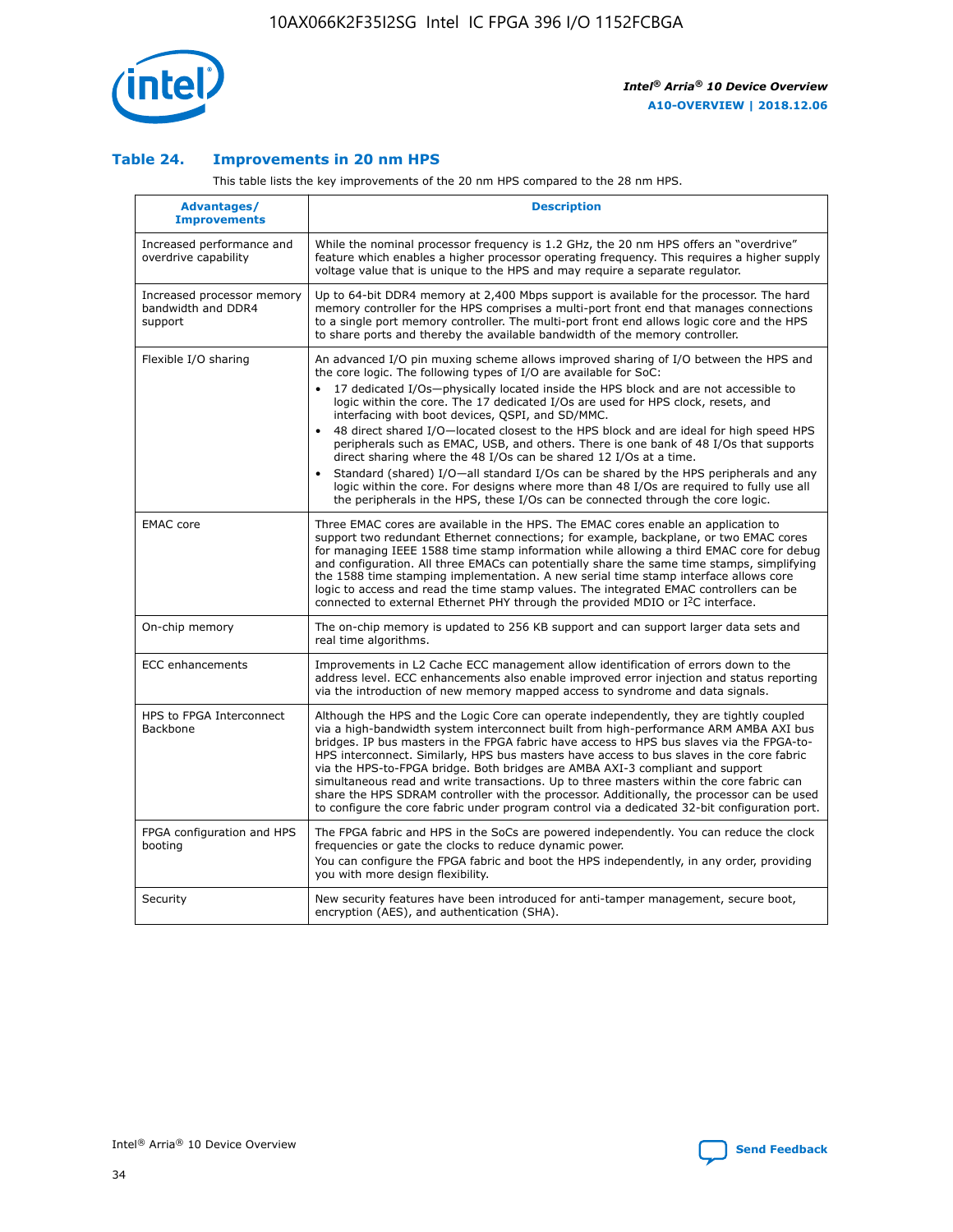

## **Features of the HPS**

The HPS has the following features:

- 1.2-GHz, dual-core ARM Cortex-A9 MPCore processor with up to 1.5-GHz via overdrive
	- ARMv7-A architecture that runs 32-bit ARM instructions, 16-bit and 32-bit Thumb instructions, and 8-bit Java byte codes in Jazelle style
	- Superscalar, variable length, out-of-order pipeline with dynamic branch prediction
	- Instruction Efficiency 2.5 MIPS/MHz, which provides total performance of 7500 MIPS at 1.5 GHz
- Each processor core includes:
	- 32 KB of L1 instruction cache, 32 KB of L1 data cache
	- Single- and double-precision floating-point unit and NEON media engine
	- CoreSight debug and trace technology
	- Snoop Control Unit (SCU) and Acceleration Coherency Port (ACP)
- 512 KB of shared L2 cache
- 256 KB of scratch RAM
- Hard memory controller with support for DDR3, DDR4 and optional error correction code (ECC) support
- Multiport Front End (MPFE) Scheduler interface to the hard memory controller
- 8-channel direct memory access (DMA) controller
- QSPI flash controller with SIO, DIO, QIO SPI Flash support
- NAND flash controller (ONFI 1.0 or later) with DMA and ECC support, updated to support 8 and 16-bit Flash devices and new command DMA to offload CPU for fast power down recovery
- Updated SD/SDIO/MMC controller to eMMC 4.5 with DMA with CE-ATA digital command support
- 3 10/100/1000 Ethernet media access control (MAC) with DMA
- 2 USB On-the-Go (OTG) controllers with DMA
- $\bullet$  5 I<sup>2</sup>C controllers (3 can be used by EMAC for MIO to external PHY)
- 2 UART 16550 Compatible controllers
- 4 serial peripheral interfaces (SPI) (2 Master, 2 Slaves)
- 62 programmable general-purpose I/Os, which includes 48 direct share I/Os that allows the HPS peripherals to connect directly to the FPGA I/Os
- 7 general-purpose timers
- 4 watchdog timers
- Anti-tamper, Secure Boot, Encryption (AES) and Authentication (SHA)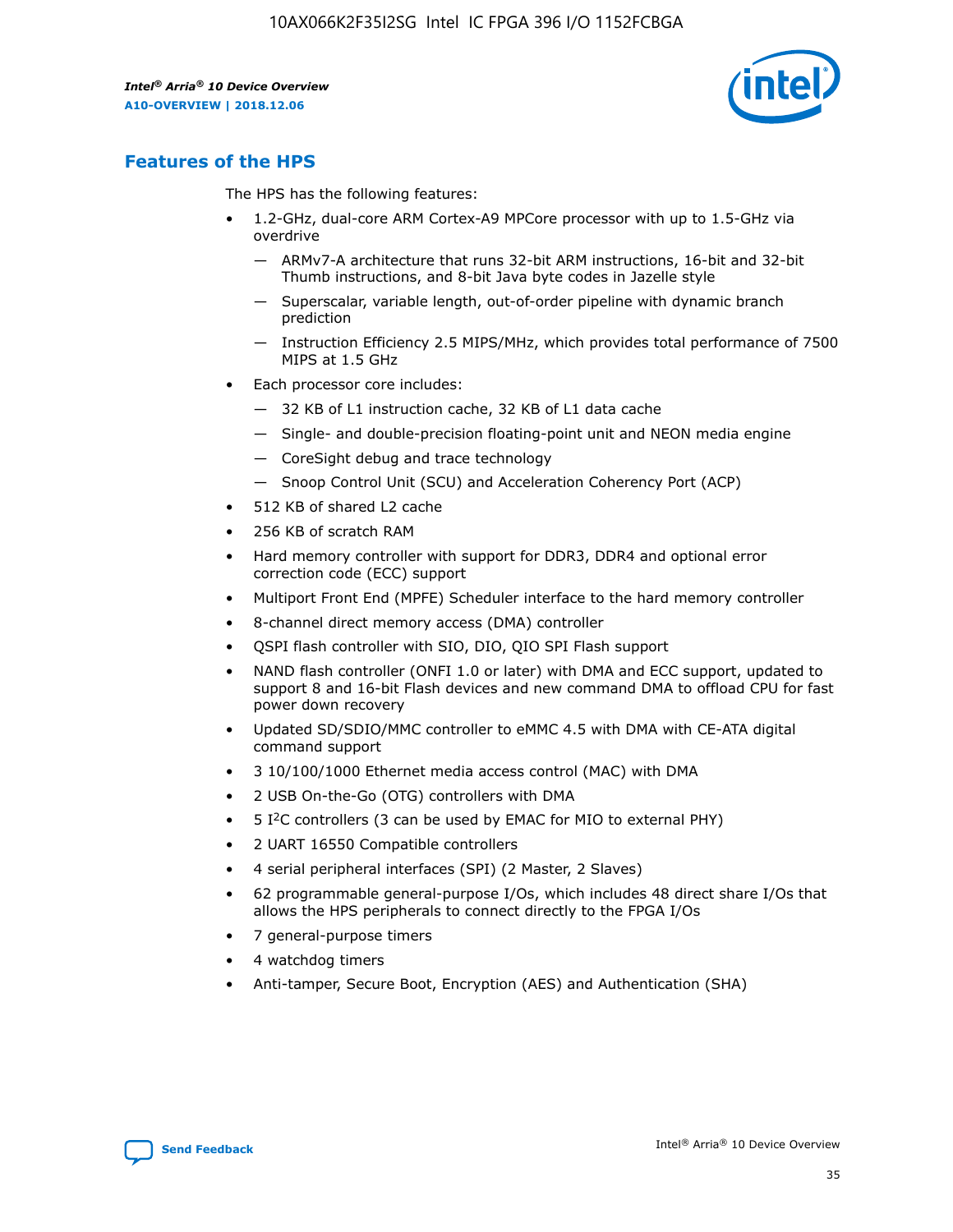

## **System Peripherals and Debug Access Port**

Each Ethernet MAC, USB OTG, NAND flash controller, and SD/MMC controller module has an integrated DMA controller. For modules without an integrated DMA controller, an additional DMA controller module provides up to eight channels of high-bandwidth data transfers. Peripherals that communicate off-chip are multiplexed with other peripherals at the HPS pin level. This allows you to choose which peripherals interface with other devices on your PCB.

The debug access port provides interfaces to industry standard JTAG debug probes and supports ARM CoreSight debug and core traces to facilitate software development.

## **HPS–FPGA AXI Bridges**

The HPS–FPGA bridges, which support the Advanced Microcontroller Bus Architecture (AMBA) Advanced eXtensible Interface (AXI™) specifications, consist of the following bridges:

- FPGA-to-HPS AMBA AXI bridge—a high-performance bus supporting 32, 64, and 128 bit data widths that allows the FPGA fabric to issue transactions to slaves in the HPS.
- HPS-to-FPGA Avalon/AMBA AXI bridge—a high-performance bus supporting 32, 64, and 128 bit data widths that allows the HPS to issue transactions to slaves in the FPGA fabric.
- Lightweight HPS-to-FPGA AXI bridge—a lower latency 32 bit width bus that allows the HPS to issue transactions to soft peripherals in the FPGA fabric. This bridge is primarily used for control and status register (CSR) accesses to peripherals in the FPGA fabric.

The HPS–FPGA AXI bridges allow masters in the FPGA fabric to communicate with slaves in the HPS logic, and vice versa. For example, the HPS-to-FPGA AXI bridge allows you to share memories instantiated in the FPGA fabric with one or both microprocessors in the HPS, while the FPGA-to-HPS AXI bridge allows logic in the FPGA fabric to access the memory and peripherals in the HPS.

Each HPS–FPGA bridge also provides asynchronous clock crossing for data transferred between the FPGA fabric and the HPS.

#### **HPS SDRAM Controller Subsystem**

The HPS SDRAM controller subsystem contains a multiport SDRAM controller and DDR PHY that are shared between the FPGA fabric (through the FPGA-to-HPS SDRAM interface), the level 2 (L2) cache, and the level 3 (L3) system interconnect. The FPGA-to-HPS SDRAM interface supports AMBA AXI and Avalon® Memory-Mapped (Avalon-MM) interface standards, and provides up to six individual ports for access by masters implemented in the FPGA fabric.

The HPS SDRAM controller supports up to 3 masters (command ports), 3x 64-bit read data ports and 3x 64-bit write data ports.

To maximize memory performance, the SDRAM controller subsystem supports command and data reordering, deficit round-robin arbitration with aging, and high-priority bypass features.

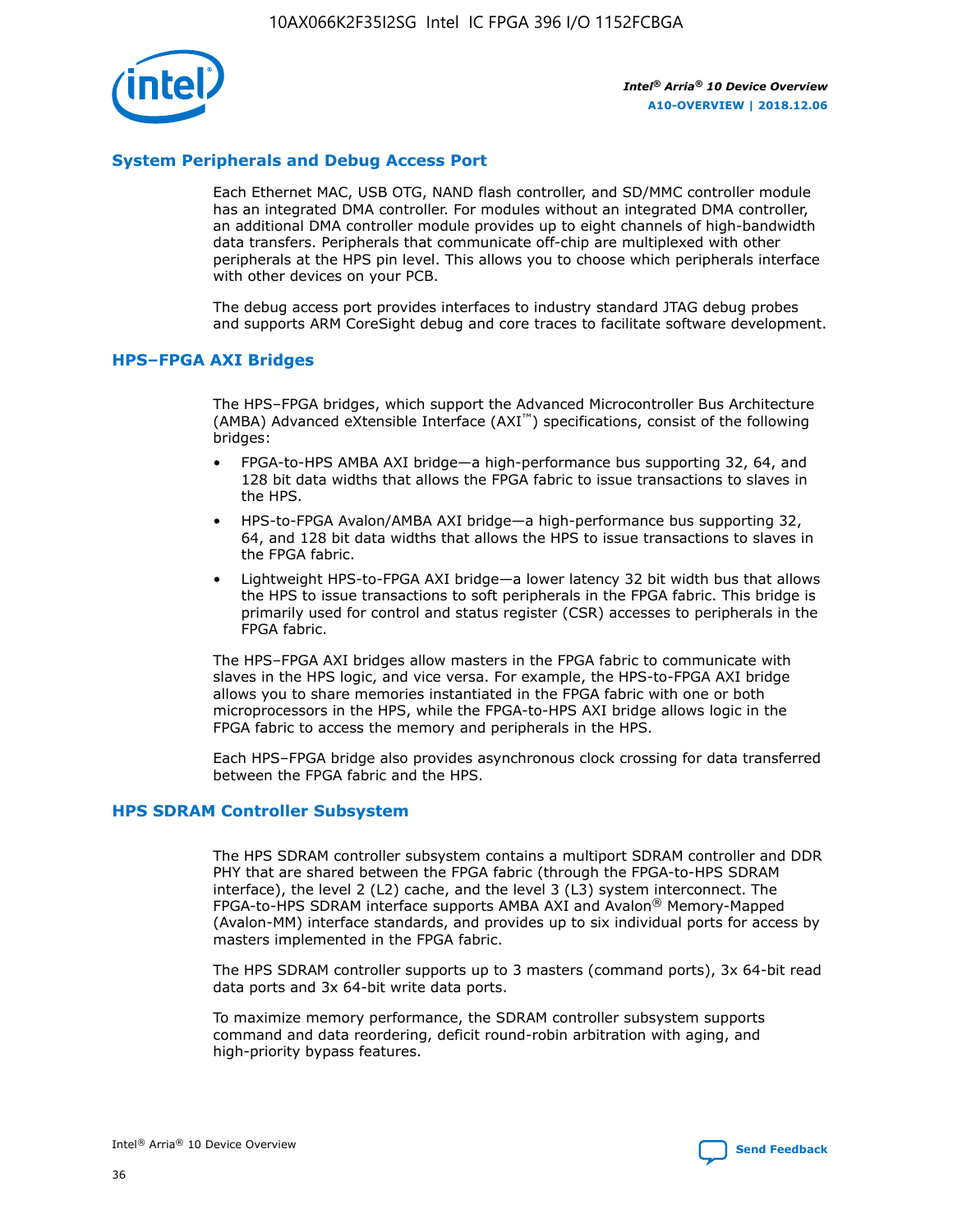

## **FPGA Configuration and HPS Booting**

The FPGA fabric and HPS in the SoC FPGA must be powered at the same time. You can reduce the clock frequencies or gate the clocks to reduce dynamic power.

Once powered, the FPGA fabric and HPS can be configured independently thus providing you with more design flexibility:

- You can boot the HPS independently. After the HPS is running, the HPS can fully or partially reconfigure the FPGA fabric at any time under software control. The HPS can also configure other FPGAs on the board through the FPGA configuration controller.
- Configure the FPGA fabric first, and then boot the HPS from memory accessible to the FPGA fabric.

## **Hardware and Software Development**

For hardware development, you can configure the HPS and connect your soft logic in the FPGA fabric to the HPS interfaces using the Platform Designer system integration tool in the Intel Quartus Prime software.

For software development, the ARM-based SoC FPGA devices inherit the rich software development ecosystem available for the ARM Cortex-A9 MPCore processor. The software development process for Intel SoC FPGAs follows the same steps as those for other SoC devices from other manufacturers. Support for Linux\*, VxWorks\*, and other operating systems are available for the SoC FPGAs. For more information on the operating systems support availability, contact the Intel FPGA sales team.

You can begin device-specific firmware and software development on the Intel SoC FPGA Virtual Target. The Virtual Target is a fast PC-based functional simulation of a target development system—a model of a complete development board. The Virtual Target enables the development of device-specific production software that can run unmodified on actual hardware.

## **Dynamic and Partial Reconfiguration**

The Intel Arria 10 devices support dynamic and partial reconfiguration. You can use dynamic and partial reconfiguration simultaneously to enable seamless reconfiguration of both the device core and transceivers.

## **Dynamic Reconfiguration**

You can reconfigure the PMA and PCS blocks while the device continues to operate. This feature allows you to change the data rates, protocol, and analog settings of a channel in a transceiver bank without affecting on-going data transfer in other transceiver banks. This feature is ideal for applications that require dynamic multiprotocol or multirate support.

## **Partial Reconfiguration**

Using partial reconfiguration, you can reconfigure some parts of the device while keeping the device in operation.

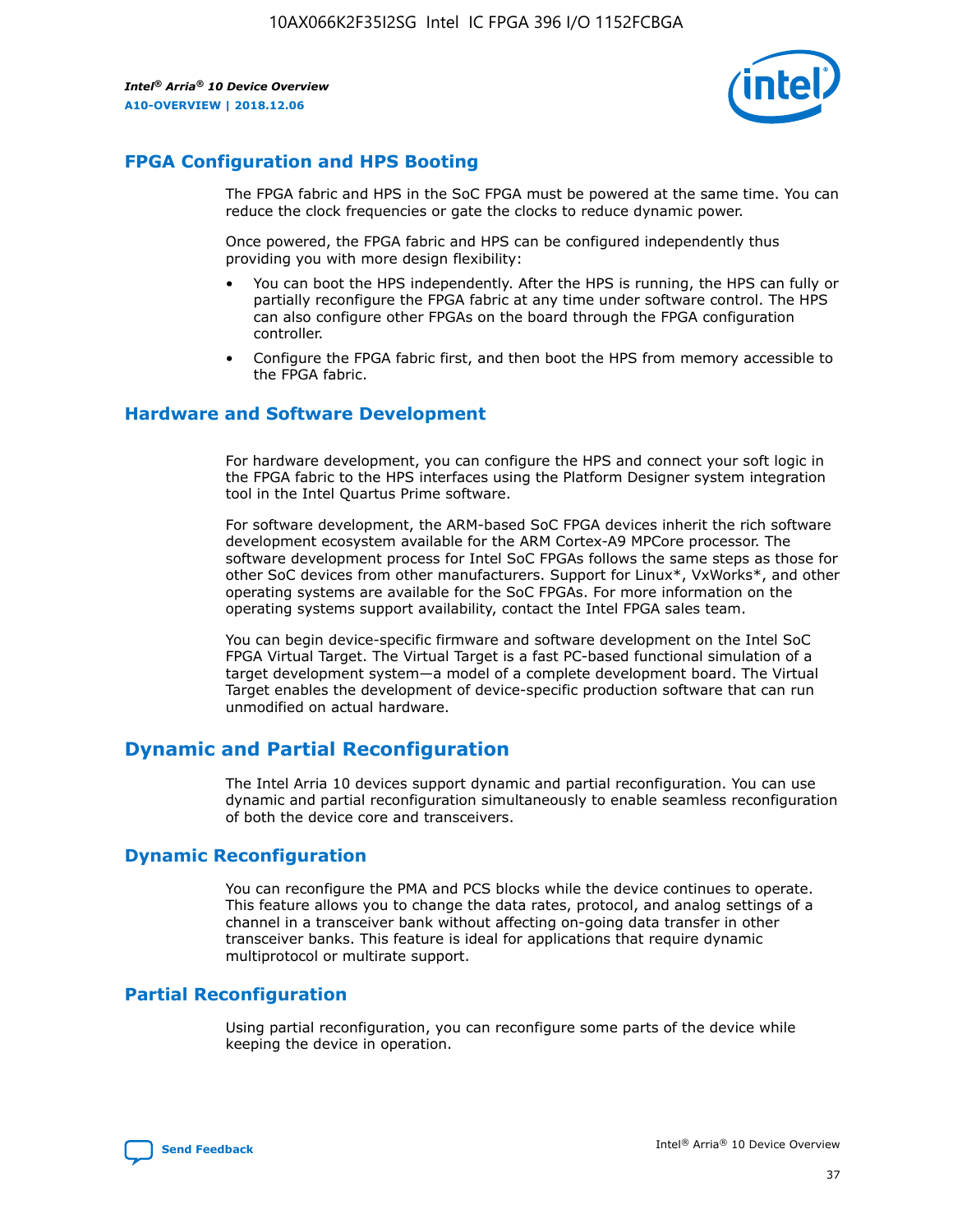

Instead of placing all device functions in the FPGA fabric, you can store some functions that do not run simultaneously in external memory and load them only when required. This capability increases the effective logic density of the device, and lowers cost and power consumption.

In the Intel solution, you do not have to worry about intricate device architecture to perform a partial reconfiguration. The partial reconfiguration capability is built into the Intel Quartus Prime design software, making such time-intensive task simple.

Intel Arria 10 devices support partial reconfiguration in the following configuration options:

- Using an internal host:
	- All supported configuration modes where the FPGA has access to external memory devices such as serial and parallel flash memory.
	- Configuration via Protocol [CvP (PCIe)]
- Using an external host—passive serial (PS), fast passive parallel (FPP) x8, FPP x16, and FPP x32 I/O interface.

# **Enhanced Configuration and Configuration via Protocol**

## **Table 25. Configuration Schemes and Features of Intel Arria 10 Devices**

Intel Arria 10 devices support 1.8 V programming voltage and several configuration schemes.

| <b>Scheme</b>                                                          | <b>Data</b><br><b>Width</b> | <b>Max Clock</b><br>Rate<br>(MHz) | <b>Max Data</b><br>Rate<br>(Mbps)<br>(13) | <b>Decompression</b> | <b>Design</b><br>Security <sup>(1</sup><br>4) | <b>Partial</b><br>Reconfiguration<br>(15) | <b>Remote</b><br><b>System</b><br><b>Update</b> |
|------------------------------------------------------------------------|-----------------------------|-----------------------------------|-------------------------------------------|----------------------|-----------------------------------------------|-------------------------------------------|-------------------------------------------------|
| <b>JTAG</b>                                                            | 1 bit                       | 33                                | 33                                        |                      |                                               | Yes(16)                                   |                                                 |
| Active Serial (AS)<br>through the<br>EPCO-L<br>configuration<br>device | 1 bit,<br>4 bits            | 100                               | 400                                       | Yes                  | Yes                                           | Yes(16)                                   | Yes                                             |
| Passive serial (PS)<br>through CPLD or<br>external<br>microcontroller  | 1 bit                       | 100                               | 100                                       | Yes                  | Yes                                           | Yes <sup>(16)</sup>                       | Parallel<br>Flash<br>Loader<br>(PFL) IP<br>core |
|                                                                        |                             |                                   |                                           |                      |                                               |                                           | continued                                       |

<sup>(13)</sup> Enabling either compression or design security features affects the maximum data rate. Refer to the Intel Arria 10 Device Datasheet for more information.

<sup>(14)</sup> Encryption and compression cannot be used simultaneously.

 $(15)$  Partial reconfiguration is an advanced feature of the device family. If you are interested in using partial reconfiguration, contact Intel for support.

 $(16)$  Partial configuration can be performed only when it is configured as internal host.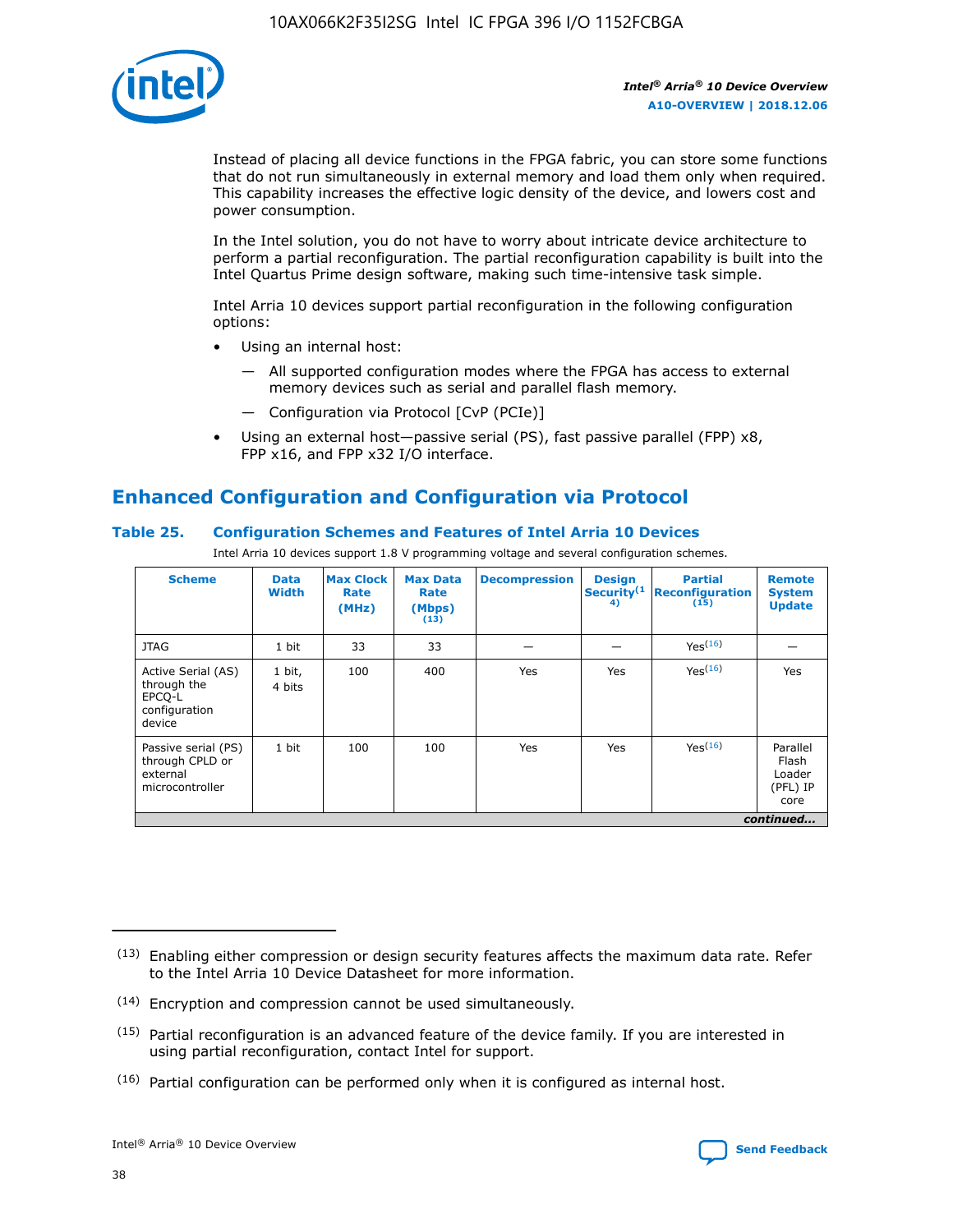

| <b>Scheme</b>                                   | <b>Data</b><br><b>Width</b> | <b>Max Clock</b><br>Rate<br>(MHz) | <b>Max Data</b><br>Rate<br>(Mbps)<br>(13) | <b>Decompression</b> | <b>Design</b><br>Security <sup>(1</sup><br>4) | <b>Partial</b><br><b>Reconfiguration</b><br>(15) | <b>Remote</b><br><b>System</b><br><b>Update</b> |
|-------------------------------------------------|-----------------------------|-----------------------------------|-------------------------------------------|----------------------|-----------------------------------------------|--------------------------------------------------|-------------------------------------------------|
| Fast passive                                    | 8 bits                      | 100                               | 3200                                      | Yes                  | Yes                                           | Yes(17)                                          | PFL IP                                          |
| parallel (FPP)<br>through CPLD or               | 16 bits                     |                                   |                                           | Yes                  | Yes                                           |                                                  | core                                            |
| external<br>microcontroller                     | 32 bits                     |                                   |                                           | Yes                  | Yes                                           |                                                  |                                                 |
| Configuration via                               | 16 bits                     | 100                               | 3200                                      | Yes                  | Yes                                           | Yes <sup>(17)</sup>                              |                                                 |
| <b>HPS</b>                                      | 32 bits                     |                                   |                                           | Yes                  | Yes                                           |                                                  |                                                 |
| Configuration via<br>Protocol [CvP<br>$(PCIe*)$ | x1, x2,<br>x4, x8<br>lanes  |                                   | 8000                                      | Yes                  | Yes                                           | Yes <sup>(16)</sup>                              |                                                 |

You can configure Intel Arria 10 devices through PCIe using Configuration via Protocol (CvP). The Intel Arria 10 CvP implementation conforms to the PCIe 100 ms power-up-to-active time requirement.

#### **Related Information**

[Configuration via Protocol \(CvP\) Implementation in Intel FPGAs User Guide](https://www.intel.com/content/www/us/en/programmable/documentation/dsu1441819344145.html#dsu1442269728522) Provides more information about the CvP configuration scheme.

## **SEU Error Detection and Correction**

Intel Arria 10 devices offer robust and easy-to-use single-event upset (SEU) error detection and correction circuitry.

The detection and correction circuitry includes protection for Configuration RAM (CRAM) programming bits and user memories. The CRAM is protected by a continuously running CRC error detection circuit with integrated ECC that automatically corrects one or two errors and detects higher order multi-bit errors. When more than two errors occur, correction is available through reloading of the core programming file, providing a complete design refresh while the FPGA continues to operate.

The physical layout of the Intel Arria 10 CRAM array is optimized to make the majority of multi-bit upsets appear as independent single-bit or double-bit errors which are automatically corrected by the integrated CRAM ECC circuitry. In addition to the CRAM protection, the M20K memory blocks also include integrated ECC circuitry and are layout-optimized for error detection and correction. The MLAB does not have ECC.

(14) Encryption and compression cannot be used simultaneously.

<sup>(17)</sup> Supported at a maximum clock rate of 100 MHz.



 $(13)$  Enabling either compression or design security features affects the maximum data rate. Refer to the Intel Arria 10 Device Datasheet for more information.

 $(15)$  Partial reconfiguration is an advanced feature of the device family. If you are interested in using partial reconfiguration, contact Intel for support.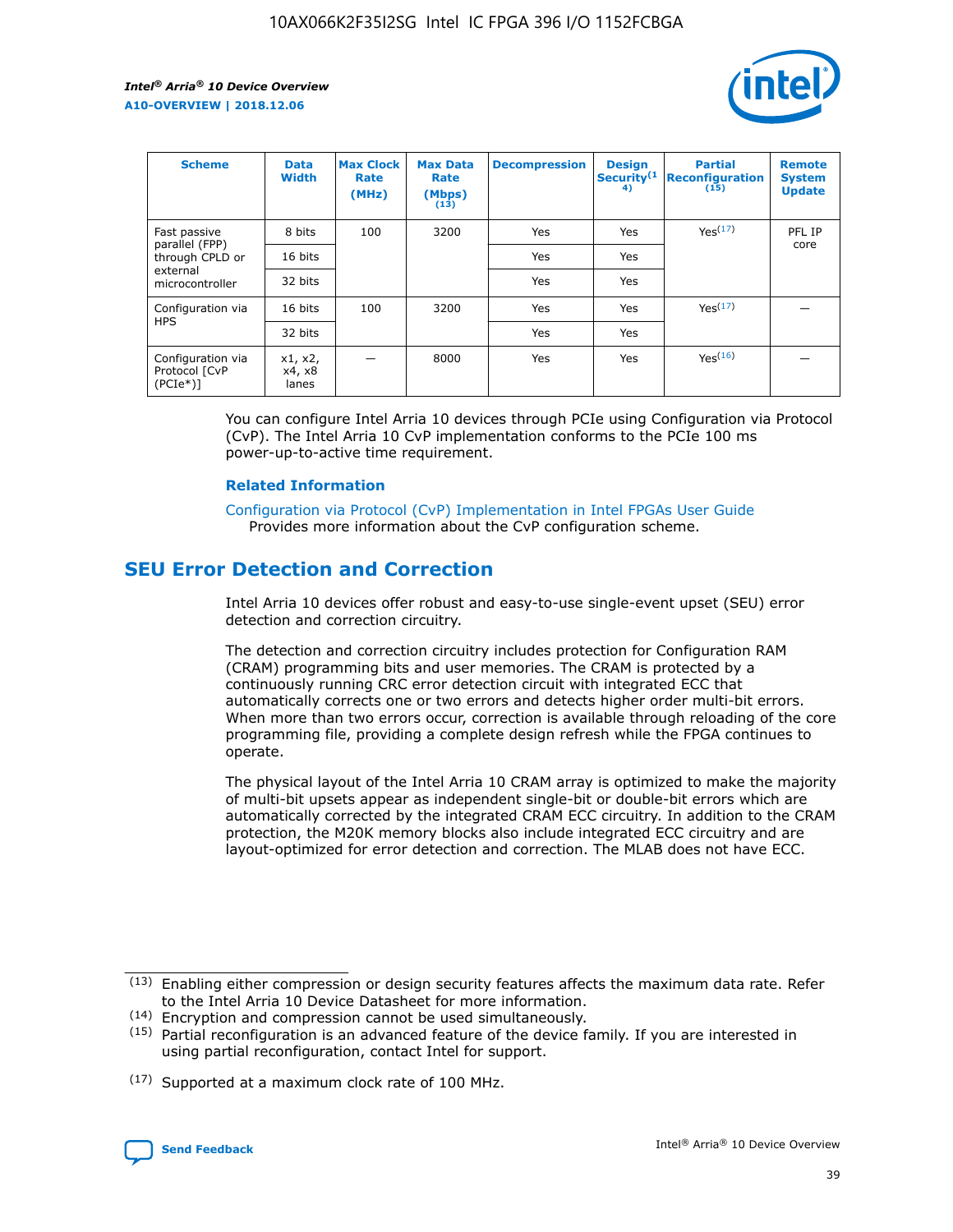

## **Power Management**

Intel Arria 10 devices leverage the advanced 20 nm process technology, a low 0.9 V core power supply, an enhanced core architecture, and several optional power reduction techniques to reduce total power consumption by as much as 40% compared to Arria V devices and as much as 60% compared to Stratix V devices.

The optional power reduction techniques in Intel Arria 10 devices include:

- **SmartVID**—a code is programmed into each device during manufacturing that allows a smart regulator to operate the device at lower core  $V_{CC}$  while maintaining performance
- **Programmable Power Technology**—non-critical timing paths are identified by the Intel Quartus Prime software and the logic in these paths is biased for low power instead of high performance
- **Low Static Power Options**—devices are available with either standard static power or low static power while maintaining performance

Furthermore, Intel Arria 10 devices feature Intel's industry-leading low power transceivers and include a number of hard IP blocks that not only reduce logic resources but also deliver substantial power savings compared to soft implementations. In general, hard IP blocks consume up to 90% less power than the equivalent soft logic implementations.

## **Incremental Compilation**

The Intel Quartus Prime software incremental compilation feature reduces compilation time and helps preserve performance to ease timing closure. The incremental compilation feature enables the partial reconfiguration flow for Intel Arria 10 devices.

Incremental compilation supports top-down, bottom-up, and team-based design flows. This feature facilitates modular, hierarchical, and team-based design flows where different designers compile their respective design sections in parallel. Furthermore, different designers or IP providers can develop and optimize different blocks of the design independently. These blocks can then be imported into the top level project.

## **Document Revision History for Intel Arria 10 Device Overview**

| <b>Document</b><br><b>Version</b> | <b>Changes</b>                                                                                                                                                                                                                                                              |
|-----------------------------------|-----------------------------------------------------------------------------------------------------------------------------------------------------------------------------------------------------------------------------------------------------------------------------|
| 2018.12.06                        | Added links to Intel Arria 10 device errata documents.<br>Removed automotive temperature option from the Intel Arria 10 GX devices.<br>Removed -3 fabric speed grade from the Intel Arria 10 GT devices.<br>Updated power options for the Intel Arria 10 GX and GT devices. |
| 2018.04.09                        | Updated the lowest $V_{CC}$ from 0.83 V to 0.82 V in the topic listing a summary of the device features.                                                                                                                                                                    |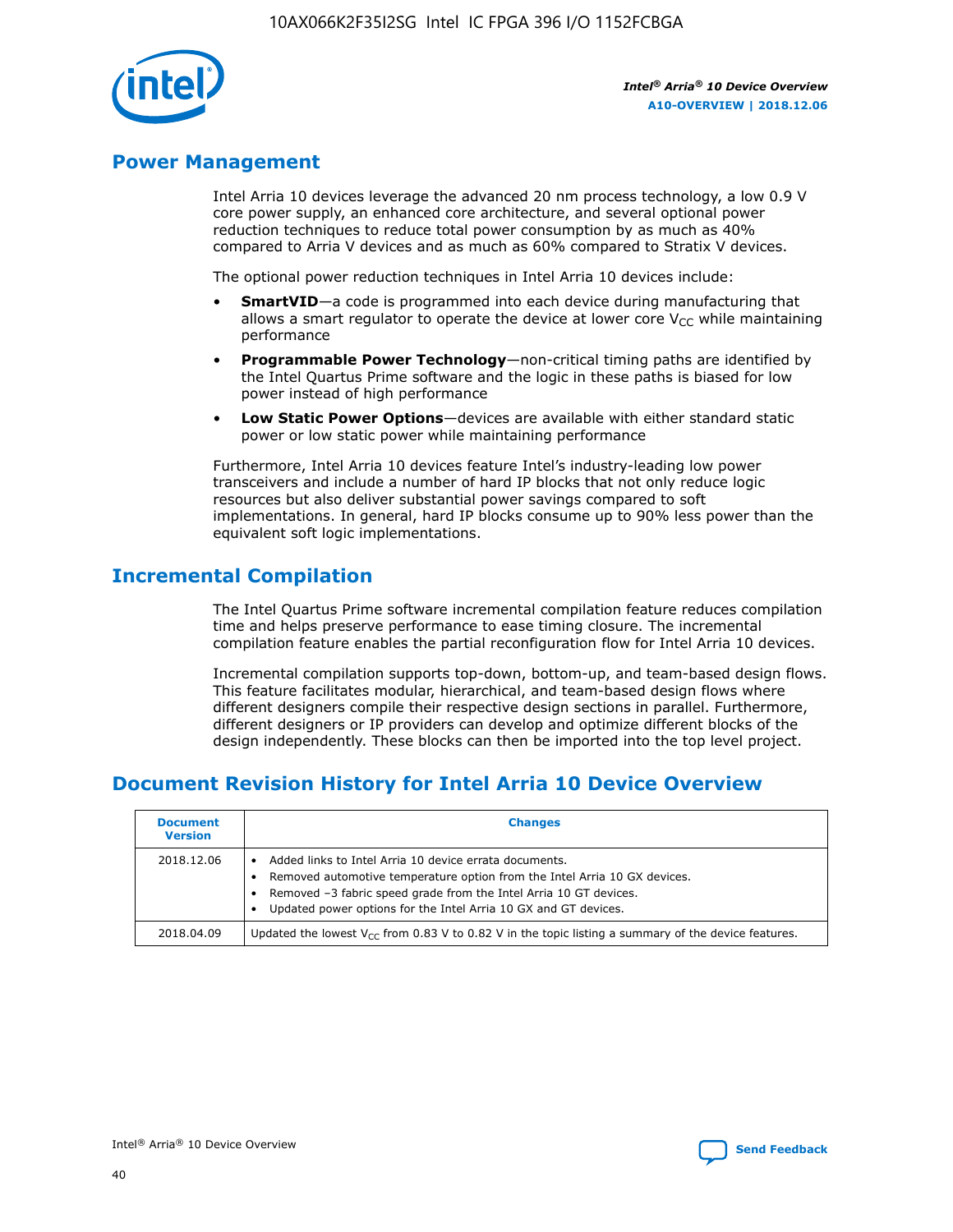*Intel® Arria® 10 Device Overview* **A10-OVERVIEW | 2018.12.06**



| <b>Date</b>    | <b>Version</b> | <b>Changes</b>                                                                                                                                                                                                                                                                                                                                                                                                                                                                                                                                                                                                                                                                                                                                                                                                                                                                                                                                                            |
|----------------|----------------|---------------------------------------------------------------------------------------------------------------------------------------------------------------------------------------------------------------------------------------------------------------------------------------------------------------------------------------------------------------------------------------------------------------------------------------------------------------------------------------------------------------------------------------------------------------------------------------------------------------------------------------------------------------------------------------------------------------------------------------------------------------------------------------------------------------------------------------------------------------------------------------------------------------------------------------------------------------------------|
| January 2018   | 2018.01.17     | Updated the maximum data rate for HPS (Intel Arria 10 SX devices<br>external memory interface DDR3 controller from 2,166 Mbps to 2,133<br>Mbps.<br>Updated maximum frequency supported for half rate QDRII and QDRII<br>+ SRAM to 633 MHz in Memory Standards Supported by the Soft<br>Memory Controller table.<br>Updated transceiver backplane capability to 12.5 Gbps.<br>$\bullet$<br>Removed transceiver speed grade 5 in Sample Ordering Core and<br>Available Options for Intel Arria 10 GX Devices figure.<br>Removed package code 40, low static power, SmartVID, industrial, and<br>military operating temperature support from Sample Ordering Core and<br>Available Options for Intel Arria 10 GT Devices figure.<br>Updated short reach transceiver rate for Intel Arria 10 GT devices to<br>25.8 Gbps.<br>Removed On-Die Instrumentation - EyeQ and Jitter Margin Tool<br>support from PMA Features of the Transceivers in Intel Arria 10 Devices<br>table. |
| September 2017 | 2017.09.20     | Updated the maximum speed of the DDR4 external memory interface from<br>1,333 MHz/2,666 Mbps to 1,200 MHz/2,400 Mbps.                                                                                                                                                                                                                                                                                                                                                                                                                                                                                                                                                                                                                                                                                                                                                                                                                                                     |
| July 2017      | 2017.07.13     | Corrected the automotive temperature range in the figure showing the<br>available options for the Intel Arria 10 GX devices from "-40°C to 100°C"<br>to "-40°C to 125°C".                                                                                                                                                                                                                                                                                                                                                                                                                                                                                                                                                                                                                                                                                                                                                                                                 |
| July 2017      | 2017.07.06     | Added automotive temperature option to Intel Arria 10 GX device family.                                                                                                                                                                                                                                                                                                                                                                                                                                                                                                                                                                                                                                                                                                                                                                                                                                                                                                   |
| May 2017       | 2017.05.08     | Corrected protocol names with "1588" to "IEEE 1588v2".<br>$\bullet$<br>Updated the vertical migration table to remove vertical migration<br>$\bullet$<br>between Intel Arria 10 GX and Intel Arria 10 SX device variants.<br>Removed all "Preliminary" marks.<br>$\bullet$                                                                                                                                                                                                                                                                                                                                                                                                                                                                                                                                                                                                                                                                                                |
| March 2017     | 2017.03.15     | Removed the topic about migration from Intel Arria 10 to Intel Stratix<br>10 devices.<br>Rebranded as Intel.<br>$\bullet$                                                                                                                                                                                                                                                                                                                                                                                                                                                                                                                                                                                                                                                                                                                                                                                                                                                 |
| October 2016   | 2016.10.31     | Removed package F36 from Intel Arria 10 GX devices.<br>Updated Intel Arria 10 GT sample ordering code and maximum GX<br>$\bullet$<br>transceiver count. Intel Arria 10 GT devices are available only in the<br>SF45 package option with a maximum of 72 transceivers.                                                                                                                                                                                                                                                                                                                                                                                                                                                                                                                                                                                                                                                                                                     |
| May 2016       | 2016.05.02     | Updated the FPGA Configuration and HPS Booting topic.<br>$\bullet$<br>Remove V <sub>CC</sub> PowerManager from the Summary of Features, Power<br>Management and Arria 10 Device Variants and packages topics. This<br>feature is no longer supported in Arria 10 devices.<br>Removed LPDDR3 from the Memory Standards Supported by the HPS<br>Hard Memory Controller table in the Memory Standards Supported by<br>Intel Arria 10 Devices topic. This standard is only supported by the<br>FPGA.<br>Removed transceiver speed grade 5 from the Device Variants and<br>Packages topic for Arria 10 GX and SX devices.                                                                                                                                                                                                                                                                                                                                                      |
| February 2016  | 2016.02.11     | Changed the maximum Arria 10 GT datarate to 25.8 Gbps and the<br>minimum datarate to 1 Gbps globally.<br>Revised the state for Core clock networks in the Summary of Features<br>$\bullet$<br>topic.<br>Changed the transceiver parameters in the "Summary of Features for<br>$\bullet$<br>Arria 10 Devices" table.<br>• Changed the transceiver parameters in the "Maximum Resource Counts<br>for Arria 10 GT Devices" table.<br>Changed the package availability for GT devices in the "Package Plan<br>for Arria 10 GT Devices" table.<br>Changed the package configurations for GT devices in the "Migration"<br>Capability Across Arria 10 Product Lines" figure.<br>continued                                                                                                                                                                                                                                                                                       |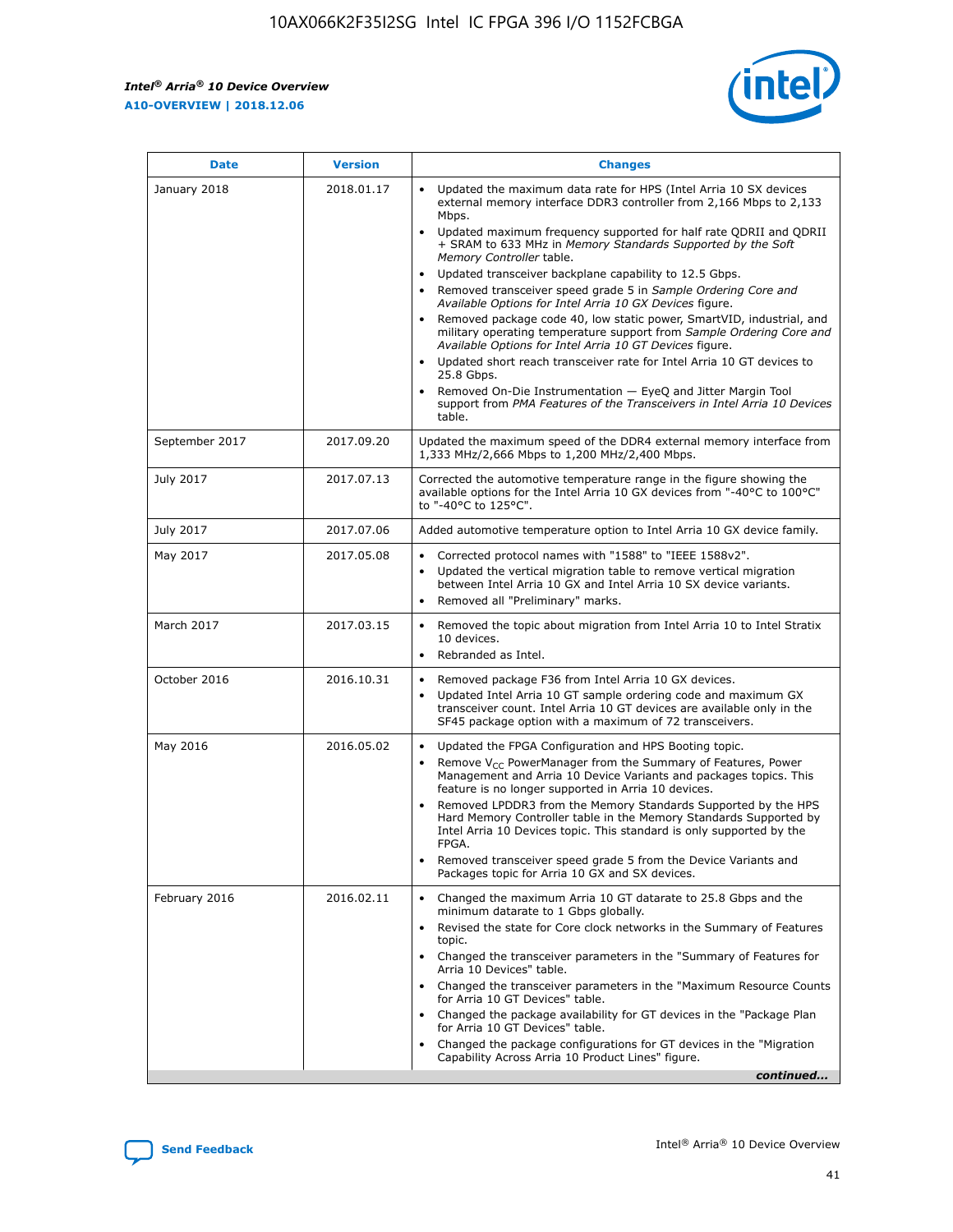

| <b>Date</b>   | <b>Version</b> | <b>Changes</b>                                                                                                                                                               |
|---------------|----------------|------------------------------------------------------------------------------------------------------------------------------------------------------------------------------|
|               |                | • Changed transceiver parameters in the "Low Power Serial Transceivers"<br>section.                                                                                          |
|               |                | • Changed the transceiver descriptions in the "Device Variants for the<br>Arria 10 Device Family" table.                                                                     |
|               |                | Changed the "Sample Ordering Code and Available Options for Arria 10<br>$\bullet$<br>GT Devices" figure.                                                                     |
|               |                | Changed the datarates for GT devices in the "PMA Features" section.                                                                                                          |
|               |                | Changed the datarates for GT devices in the "PCS Features" section.<br>$\bullet$                                                                                             |
| December 2015 | 2015.12.14     | Updated the number of M20K memory blocks for Arria 10 GX 660 from<br>2133 to 2131 and corrected the total RAM bit from 48,448 Kb to<br>48,408 Kb.                            |
|               |                | Corrected the number of DSP blocks for Arria 10 GX 660 from 1688 to<br>1687 in the table listing floating-point arithmetic resources.                                        |
| November 2015 | 2015.11.02     | Updated the maximum resources for Arria 10 GX 220, GX 320, GX 480,<br>$\bullet$<br>GX 660, SX 220, SX 320, SX 480, and SX 660.                                               |
|               |                | • Updated resource count for Arria 10 GX 320, GX 480, GX 660, SX 320,<br>SX 480, a SX 660 devices in Number of Multipliers in Intel Arria 10<br><b>Devices</b> table.        |
|               |                | Updated the available options for Arria 10 GX, GT, and SX.                                                                                                                   |
|               |                | Changed instances of Quartus II to Quartus Prime.<br>$\bullet$                                                                                                               |
| June 2015     | 2015.06.15     | Corrected label for Intel Arria 10 GT product lines in the vertical migration<br>figure.                                                                                     |
| May 2015      | 2015.05.15     | Corrected the DDR3 half rate and quarter rate maximum frequencies in the<br>table that lists the memory standards supported by the Intel Arria 10 hard<br>memory controller. |
| May 2015      | 2015.05.04     | • Added support for 13.5G JESD204b in the Summary of Features table.                                                                                                         |
|               |                | • Added a link to Arria 10 GT Channel Usage in the Arria 10 GT Package<br>Plan topic.                                                                                        |
|               |                | • Added a note to the table, Maximum Resource Counts for Arria 10 GT<br>devices.                                                                                             |
|               |                | • Updated the power requirements of the transceivers in the Low Power<br>Serial Transceivers topic.                                                                          |
| January 2015  | 2015.01.23     | • Added floating point arithmetic features in the Summary of Features<br>table.                                                                                              |
|               |                | • Updated the total embedded memory from 38.38 megabits (Mb) to<br>65.6 Mb.                                                                                                  |
|               |                | • Updated the table that lists the memory standards supported by Intel<br>Arria 10 devices.                                                                                  |
|               |                | Removed support for DDR3U, LPDDR3 SDRAM, RLDRAM 2, and DDR2.                                                                                                                 |
|               |                | Moved RLDRAM 3 support from hard memory controller to soft memory<br>controller. RLDRAM 3 support uses hard PHY with soft memory<br>controller.                              |
|               |                | Added soft memory controller support for QDR IV.<br>٠                                                                                                                        |
|               |                | Updated the maximum resource count table to include the number of<br>hard memory controllers available in each device variant.                                               |
|               |                | Updated the transceiver PCS data rate from 12.5 Gbps to 12 Gbps.<br>$\bullet$                                                                                                |
|               |                | Updated the max clock rate of PS, FPP x8, FPP x16, and Configuration<br>via HPS from 125 MHz to 100 MHz.                                                                     |
|               |                | Added a feature for fractional synthesis PLLs: PLL cascading.                                                                                                                |
|               |                | Updated the HPS programmable general-purpose I/Os from 54 to 62.<br>$\bullet$                                                                                                |
|               |                | continued                                                                                                                                                                    |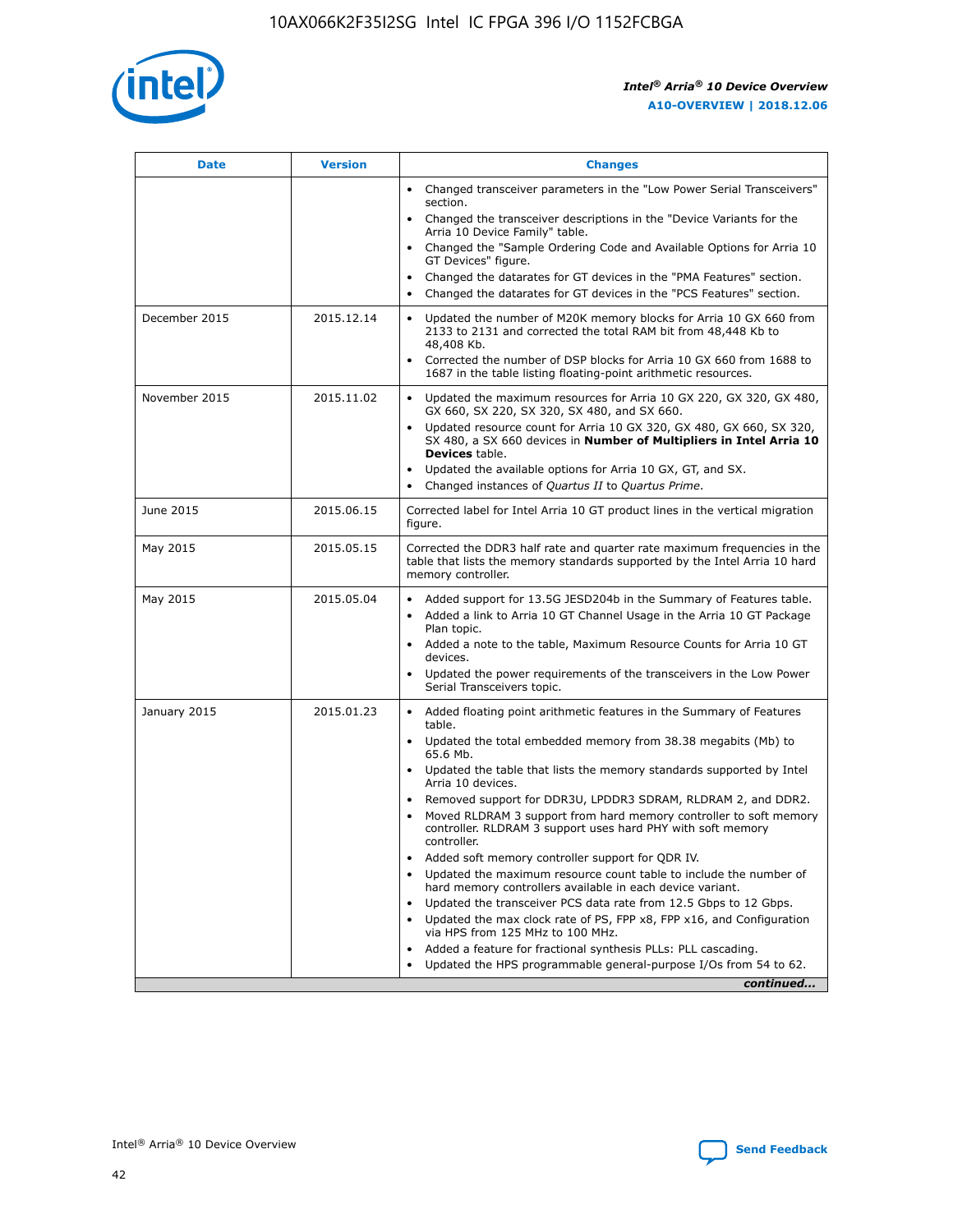r



| <b>Date</b>    | <b>Version</b> | <b>Changes</b>                                                                                                                                                                                                                                                                                                                                                                                                                                                                                                                                      |
|----------------|----------------|-----------------------------------------------------------------------------------------------------------------------------------------------------------------------------------------------------------------------------------------------------------------------------------------------------------------------------------------------------------------------------------------------------------------------------------------------------------------------------------------------------------------------------------------------------|
| September 2014 | 2014.09.30     | Corrected the 3 V I/O and LVDS I/O counts for F35 and F36 packages<br>$\bullet$<br>of Arria 10 GX.<br>Corrected the 3 V I/O, LVDS I/O, and transceiver counts for the NF40<br>$\bullet$<br>package of the Arria GX 570 and 660.<br>Removed 3 V I/O, LVDS I/O, and transceiver counts for the NF40<br>package of the Arria GX 900 and 1150. The NF40 package is not<br>available for Arria 10 GX 900 and 1150.                                                                                                                                       |
| August 2014    | 2014.08.18     | Updated Memory (Kb) M20K maximum resources for Arria 10 GX 660<br>devices from 42,660 to 42,620.<br>Added GPIO columns consisting of LVDS I/O Bank and 3V I/O Bank in<br>$\bullet$<br>the Package Plan table.<br>Added how to use memory interface clock frequency higher than 533<br>$\bullet$<br>MHz in the I/O vertical migration.<br>Added information to clarify that RLDRAM3 support uses hard PHY with<br>$\bullet$<br>soft memory controller.<br>Added variable precision DSP blocks support for floating-point<br>$\bullet$<br>arithmetic. |
| June 2014      | 2014.06.19     | Updated number of dedicated I/Os in the HPS block to 17.                                                                                                                                                                                                                                                                                                                                                                                                                                                                                            |
| February 2014  | 2014.02.21     | Updated transceiver speed grade options for GT devices in Figure 2.                                                                                                                                                                                                                                                                                                                                                                                                                                                                                 |
| February 2014  | 2014.02.06     | Updated data rate for Arria 10 GT devices from 28.1 Gbps to 28.3 Gbps.                                                                                                                                                                                                                                                                                                                                                                                                                                                                              |
| December 2013  | 2013.12.10     | Updated the HPS memory standards support from LPDDR2 to LPDDR3.<br>Updated HPS block diagram to include dedicated HPS I/O and FPGA<br>$\bullet$<br>Configuration blocks as well as repositioned SD/SDIO/MMC, DMA, SPI<br>and NAND Flash with ECC blocks.                                                                                                                                                                                                                                                                                            |
| December 2013  | 2013.12.02     | Initial release.                                                                                                                                                                                                                                                                                                                                                                                                                                                                                                                                    |